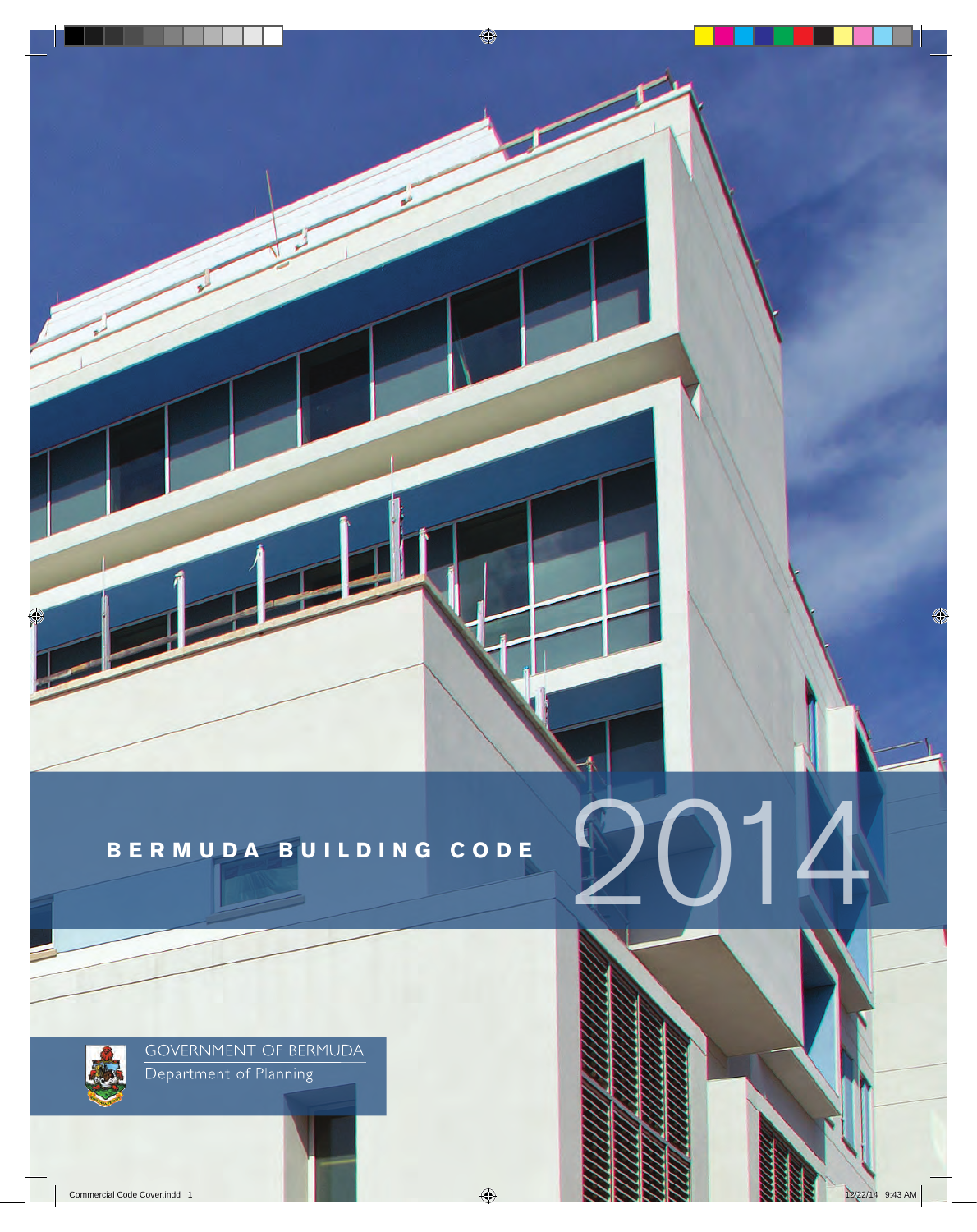# **BERMUDA GOVERNMENT - DEPARTMENT OF PLANNING**

### **BERMUDA BUILDING CODE 2014**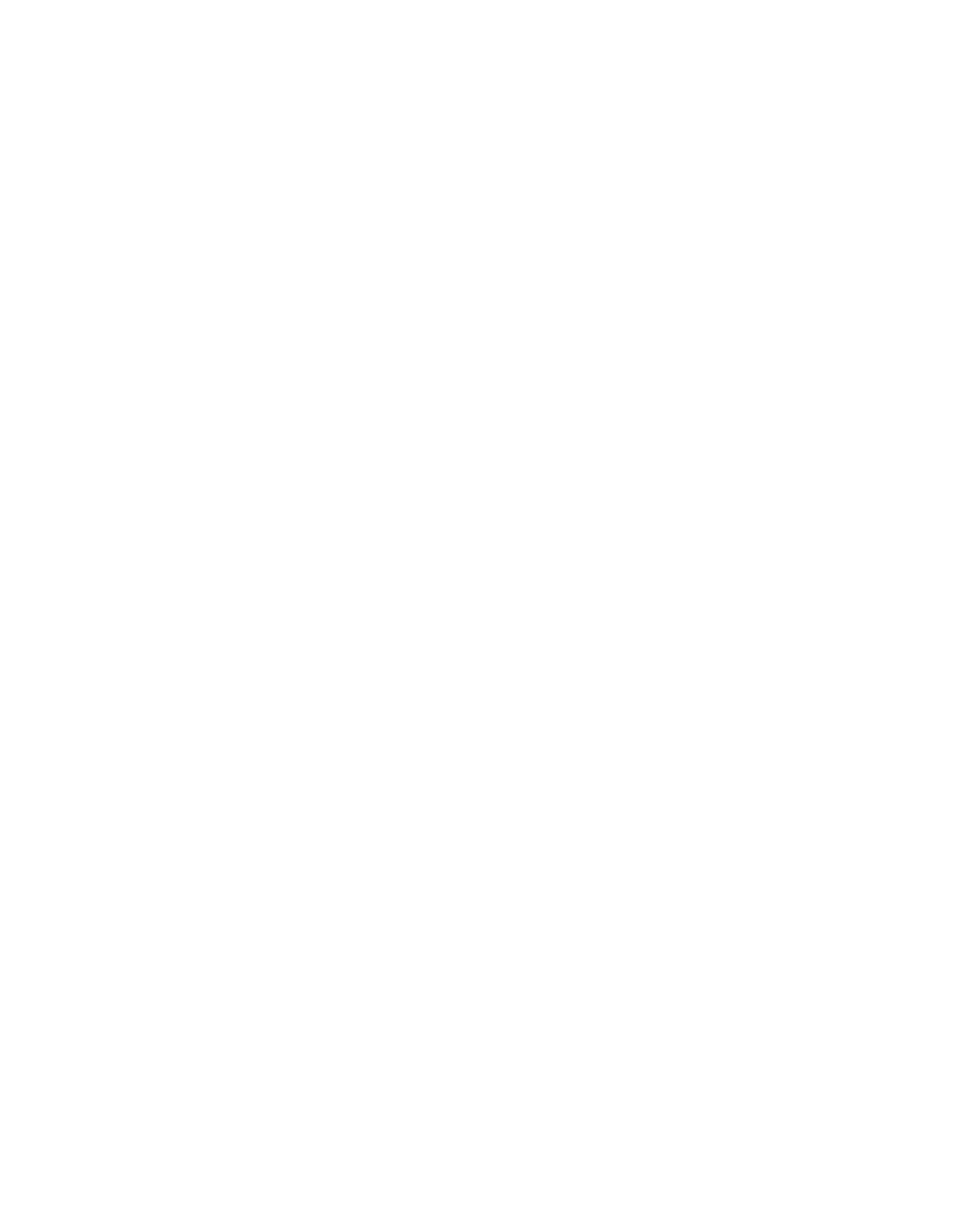# **Table of Contents**

|     | <b>PART I-GENERAL PROVISIONS</b>                           | 5  |
|-----|------------------------------------------------------------|----|
| 101 | <b>SCOPE AND APPLICATION</b>                               | 5  |
| 102 | ADMINISTRATION AND ENFORCEMENT                             | 9  |
| 103 | <b>PERMITS</b>                                             | 11 |
| 104 | <b>SUBMITTAL DOCUMENTS</b>                                 | 15 |
| 105 | <b>INSPECTIONS</b>                                         | 17 |
| 106 | CERTIFICATES OF COMPLETION AND OCCUPANCY                   | 21 |
| 107 | <b>VIOLATIONS</b>                                          | 23 |
|     | PART II - INTERNATIONAL BUILDING CODE 2012 (Modifications) | 25 |
| 1.  | <b>SCOPE AND ADMINISTRATION</b>                            | 25 |
| 2.  | <b>DEFINITIONS</b>                                         | 25 |
| 3.  | USE AND OCCUPANCY CLASSIFICATION                           | 26 |
| 4.  | SPECIAL DETAILED REQUIREMENTS BASED ON USE AND OCCUPANCY   | 27 |
| 5.  | GENERAL BUILDING HEIGHTS AND AREAS: No Change              | 27 |
| 6.  | TYPES OF CONSTRUCTION: No Change                           | 27 |
| 7.  | FIRE AND SMOKE PROTECTION FEATURES: No Change              | 27 |
| 8.  | <b>INTERIOR FINISHES: No Change</b>                        | 27 |
| 9.  | FIRE PROTECTION SYSTEMS                                    | 27 |
| 10. | <b>MEANS OF EGRESS</b>                                     | 28 |
| 11. | <b>ACCESSIBILITY</b>                                       | 28 |
| 12. | <b>INTERIOR ENVIRONMENT</b>                                | 28 |
| 13. | <b>ENERGY EFFICIENCY</b>                                   | 28 |
| 14. | <b>EXTERIOR WALLS</b>                                      | 28 |
| 15. | ROOF ASSEMBLIES AND ROOFTOP STRUCTURES                     | 29 |
| 16. | <b>STRUCTURAL DESIGN</b>                                   | 29 |
| 17. | STRUCTURAL TESTS AND INSPECTIONS                           | 30 |
| 18. | FOUNDATIONS AND RETAINING WALLS                            | 30 |
| 19. | <b>CONCRETE</b>                                            | 30 |
| 20. | LIGHTWEIGHT METALS: No Change                              | 30 |
| 21. | MASONRY: No Change                                         | 30 |
| 22. | STEEL: No Change                                           | 30 |
| 23. | WOOD: No Change                                            | 30 |
| 24. | GLASS AND GLAZING: No Change                               | 31 |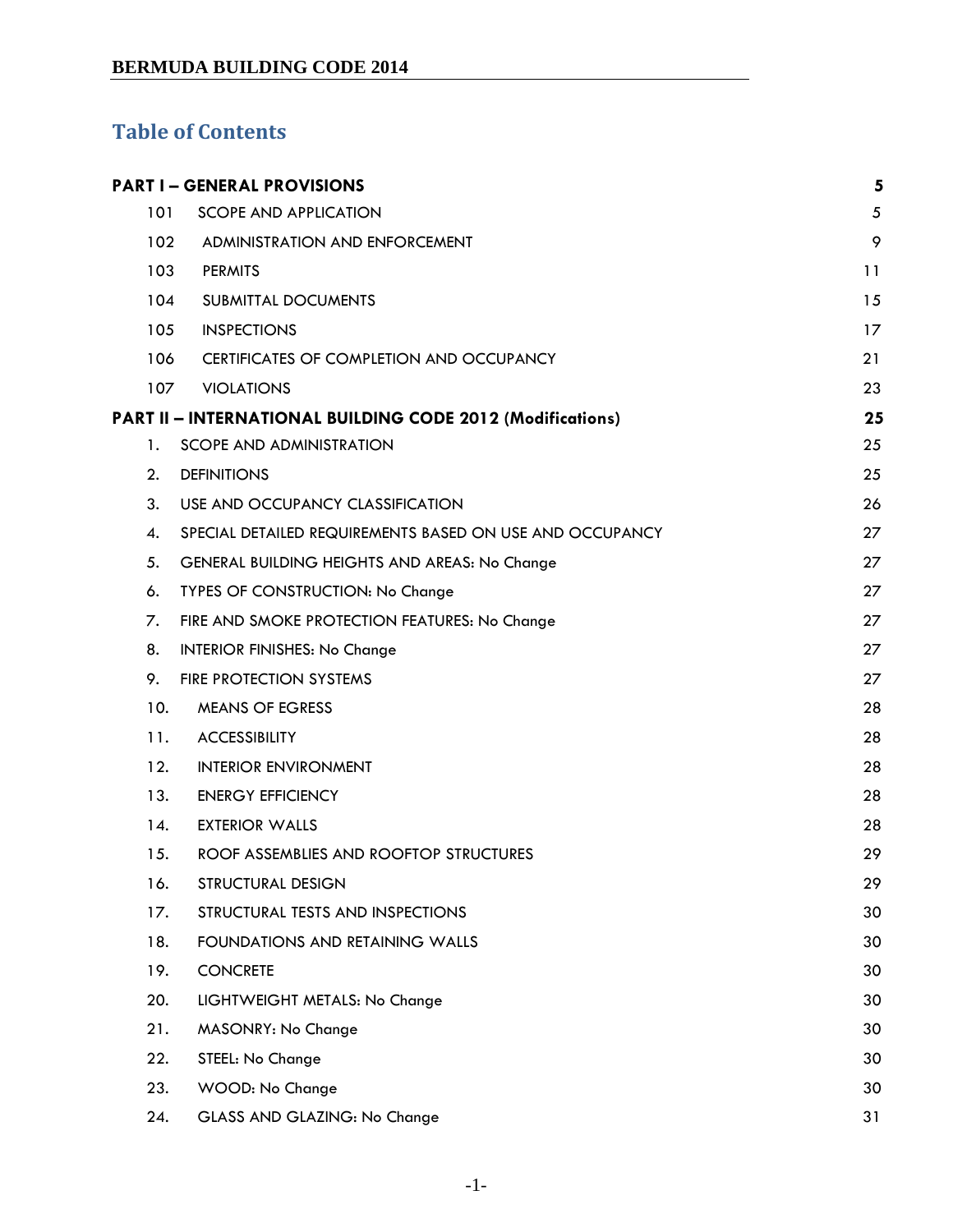| 25. | GYPSUM BOARD AND PLASTER: No Change                                         | 31 |
|-----|-----------------------------------------------------------------------------|----|
| 26. | PLASTIC: No Change                                                          | 31 |
| 27. | ELECTRIC WIRING, EQUIPMENT AND SYSTEMS: No Change                           | 31 |
| 28. | MECHANICAL SYSTEMS: No Change                                               | 31 |
| 30. | ELEVATORS AND CONVEYING SYSTEMS                                             | 31 |
| 31. | SPECIAL CONSTRUCTION: No Change                                             | 31 |
| 32. | <b>CONSTRUCTION IN THE PUBLIC RIGHT-OF-WAY</b>                              | 31 |
| 33. | SAFEGUARDS DURING CONSTRUCTION                                              | 32 |
| 34. | <b>EXISTING STRUCTURES</b>                                                  | 32 |
| 35. | REFERENCED STANDARDS                                                        | 33 |
|     | <b>APPENDICES</b>                                                           | 33 |
|     | PART III- INTERNATIONAL MECHANICAL CODE 2012 (Modifications)                | 35 |
| 1.  | <b>SCOPE AND ADMINISTRATION</b>                                             | 35 |
| 2.  | DEFINITIONS: No Change                                                      | 35 |
| 3.  | <b>GENERAL REGULATIONS</b>                                                  | 35 |
| 4.  | <b>VENTILATION</b>                                                          | 36 |
| 6.  | <b>DUCT SYSTEMS: No Change</b>                                              | 36 |
| 7.  | <b>COMBUSTION AIR: No Change</b>                                            | 36 |
| 8.  | CHIMNEYS AND VENTS: No Change                                               | 36 |
| 9.  | SPECIFIC APPLIANCES, FIREPLACES AND SOLID FUEL-BURNING EQUIPMENT: No Change | 36 |
| 10. | BOILERS, WATER HEATERS AND PRESSURE VESSELS: No Change                      | 36 |
| 11. | REFRIGERATION: No Change                                                    | 37 |
| 12. | <b>HYDRONIC PIPING: No Change</b>                                           | 37 |
| 13. | FUEL OIL PIPING AND STORAGE: No Change                                      | 37 |
| 14. | SOLAR SYSTEMS: No Change                                                    | 37 |
| 15. | REFERENCED STANDARDS: No Change                                             | 37 |
|     | APPENDIX A-CHIMNEY CONNECTOR PASSTHROUGHS                                   | 37 |
|     | APPENDIX B-RECOMMENDED PERMIT FEE SCHEDULE                                  | 37 |
|     | PART IV - NATIONAL ELECTRICAL CODE 2011 (Modifications)                     | 39 |
|     | <b>ARTICLE 90 INTRODUCTION</b>                                              | 39 |
| 1.  | <b>GENERAL: No Change</b>                                                   | 39 |
| 2.  | <b>WIRING AND PROTECTION</b>                                                | 39 |
| 3.  | WIRING METHODS AND MATERIALS                                                | 39 |
| 4.  | EQUIPMENT FOR GENERAL USE                                                   | 39 |
| 5.  | SPECIAL OCCUPANCIES:                                                        | 40 |
| 6.  | SPECIAL EQUIPMENT                                                           | 40 |
|     |                                                                             |    |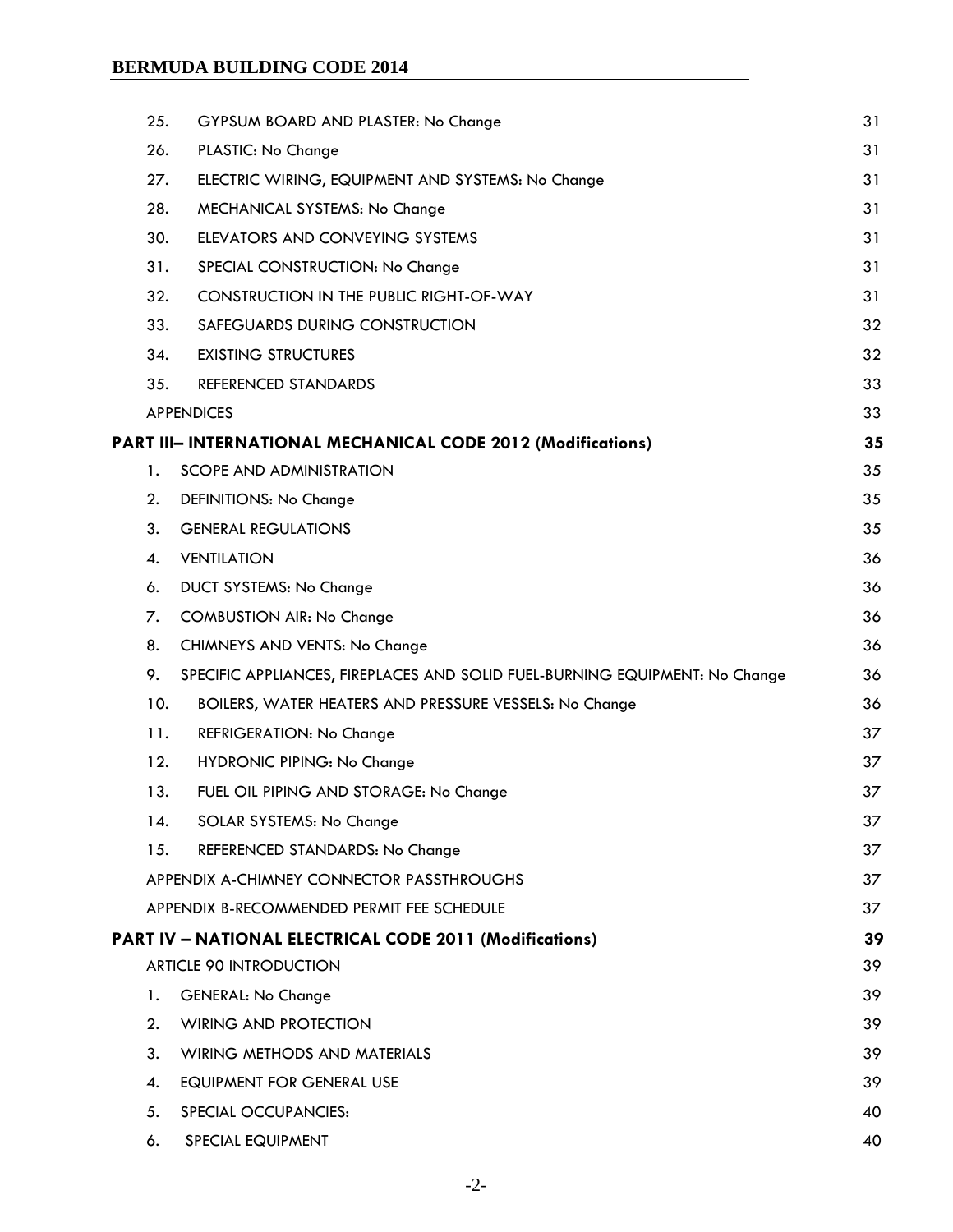| 7.  | SPECIAL CONDITIONS                                        | 41 |
|-----|-----------------------------------------------------------|----|
| 8.  | <b>COMMUNICATIONS SYSTEMS: No Change</b>                  | 44 |
| 9.  | TABLES: No Change                                         | 44 |
|     | PART V - INTERNATIONAL FUEL GAS CODE 2012 (Modifications) | 45 |
| 1.  | <b>SCOPE AND ADMINISTRATION</b>                           | 45 |
| 2.  | DEFINITIONS: No Change                                    | 45 |
| 3.  | <b>GENERAL REGULATIONS: No Change</b>                     | 45 |
| 4.  | GAS PIPING INSTALLATIONS: No Change                       | 45 |
| 5.  | CHIMNEYS AND VENTS: No Change                             | 46 |
| 6.  | SPECIFIC APPLIANCES: No Change                            | 46 |
| 7.  | GASEOUS HYDROGEN SYSTEMS: No Change                       | 46 |
| 1.  | <b>SCOPE AND ADMINISTRATION</b>                           | 47 |
| 2.  | DEFINITIONS: No Change                                    | 47 |
| 3.  | <b>GENERAL REGULATIONS</b>                                | 47 |
| 4.  | FIXTURE, FAUCETS AND FIXTURE FITIINGS: No Change          | 48 |
| 5.  | WATER HEATERS: No Change                                  | 48 |
| 6.  | WATER SUPPLY AND DISTRIBUTION                             | 48 |
| 7.  | SANITARY DRAINAGE                                         | 49 |
| 8.  | INDIRECT/SPECIAL WASTE: No Change                         | 49 |
| 9.  | <b>VENTS</b>                                              | 49 |
| 10. | TRAPS/INTERCEPTORS AND SEPARATORS: No Change              | 49 |
| 11. | <b>STORM DRAINAGE</b>                                     | 50 |
| 12. | SPECIAL PIPING AND STORAGE SYSTEMS: No Change             | 50 |
| 13. | GRAY WATER RECYCLING SYSTEMS: No Change                   | 50 |
| 14: | REFERENCED STANDARDS: No Change                           | 50 |
|     | <b>APPENDIXES</b>                                         | 50 |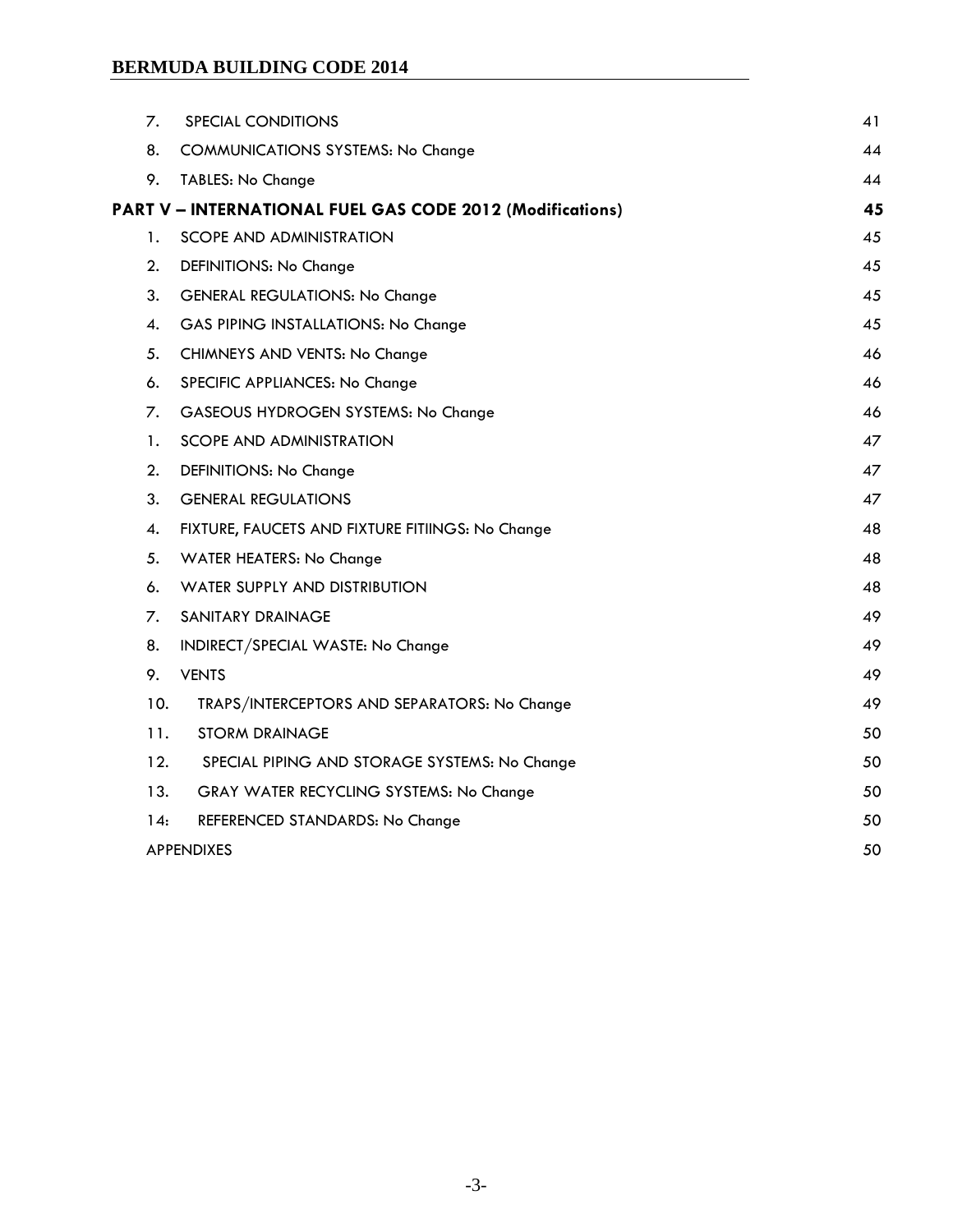|                                                      | <b>PART VII - INTERNATIONAL ENERGY CONSERVATION CODE 2012 (Modifications)</b> | 51 |
|------------------------------------------------------|-------------------------------------------------------------------------------|----|
| <b>COMMERCIAL PROVISIONS</b>                         |                                                                               | 51 |
| SCOPE AND ADMINISTRATION                             |                                                                               | 51 |
| 2.<br>DEFINITIONS: No Change                         |                                                                               | 51 |
| <b>GENERAL REQUIREMENTS</b><br>3.                    |                                                                               | 51 |
| <b>COMMERCIAL ENERGY EFFICIENCY: No Change</b><br>4. |                                                                               | 51 |
| 5.<br>REFERENCED STANDARDS: No Change                |                                                                               | 51 |
| <b>RESIDENTIAL PROVISIONS</b>                        |                                                                               | 52 |
| <b>TECHNICAL DIRECTIVE: WIND LOADS</b><br>53         |                                                                               |    |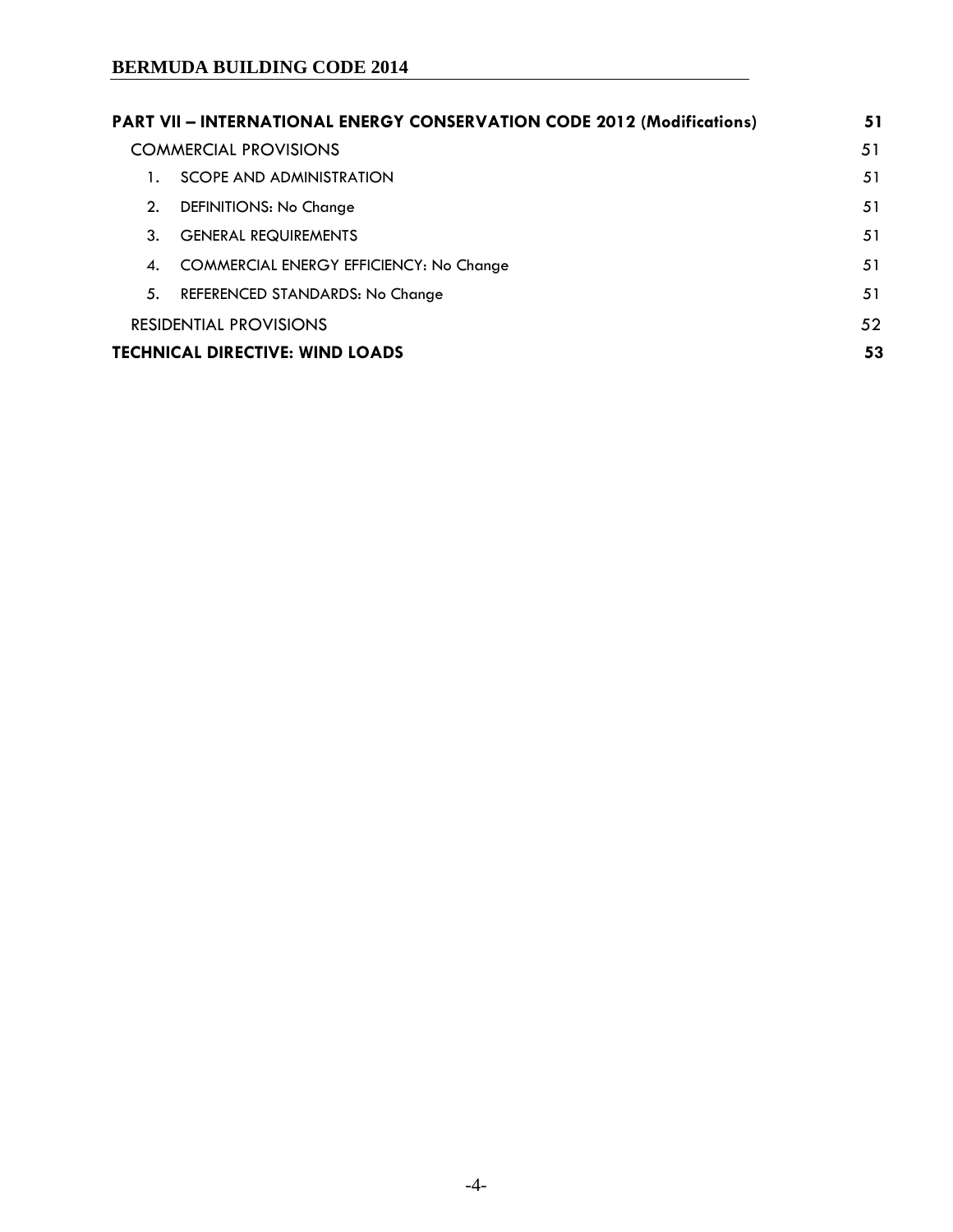#### **PART I – GENERAL PROVISIONS**

#### **101 SCOPE AND APPLICATION**

**101.1 Title.** This document shall be known as the Bermuda Building Code 2014, hereinafter referred to as "this code".

**101.2 Scope.** The provisions of this code shall apply to the construction, alteration, relocation, enlargement, replacement, repair, equipment, use or occupancy, location, maintenance, removal and demolition of every building or structure or any appurtenances connected to or attached to such buildings or structures except as provided for in other statutory provisions.

**101.3 Intent.** The purpose of this code is to establish the minimum requirements to safeguard the public health, safety and general welfare through structural strength, means of egress facilities, stability, sanitation, adequate light and ventilation, energy conservation, and safety to life and property from fire and other hazards attributed to the built environment and to provide safety to fire fighters and emergency responders during emergency operations.

**101.4 Referenced Codes.** The codes listed in sections 101.4.1 through 101.4.7 and referenced elsewhere in this code shall be considered part of the requirements of this code to the prescribed extent of each such reference.

**101.4.1 Bermuda Commercial Building Code 2014.** The Bermuda Commercial Building Code 2014 modifies and adopts the International Building Code 2012. The modifications to the International Building Code 2012 are shown in Part II of this code. Any reference to the International Building Code in the referenced codes shall mean the Bermuda Commercial Building Code 2014. The provisions of the Bermuda Commercial Building Code 2014 shall apply to the construction, alteration, relocation, enlargement, replacement, repair, equipment, use or occupancy, location, maintenance, removal and demolition of every building or structure or any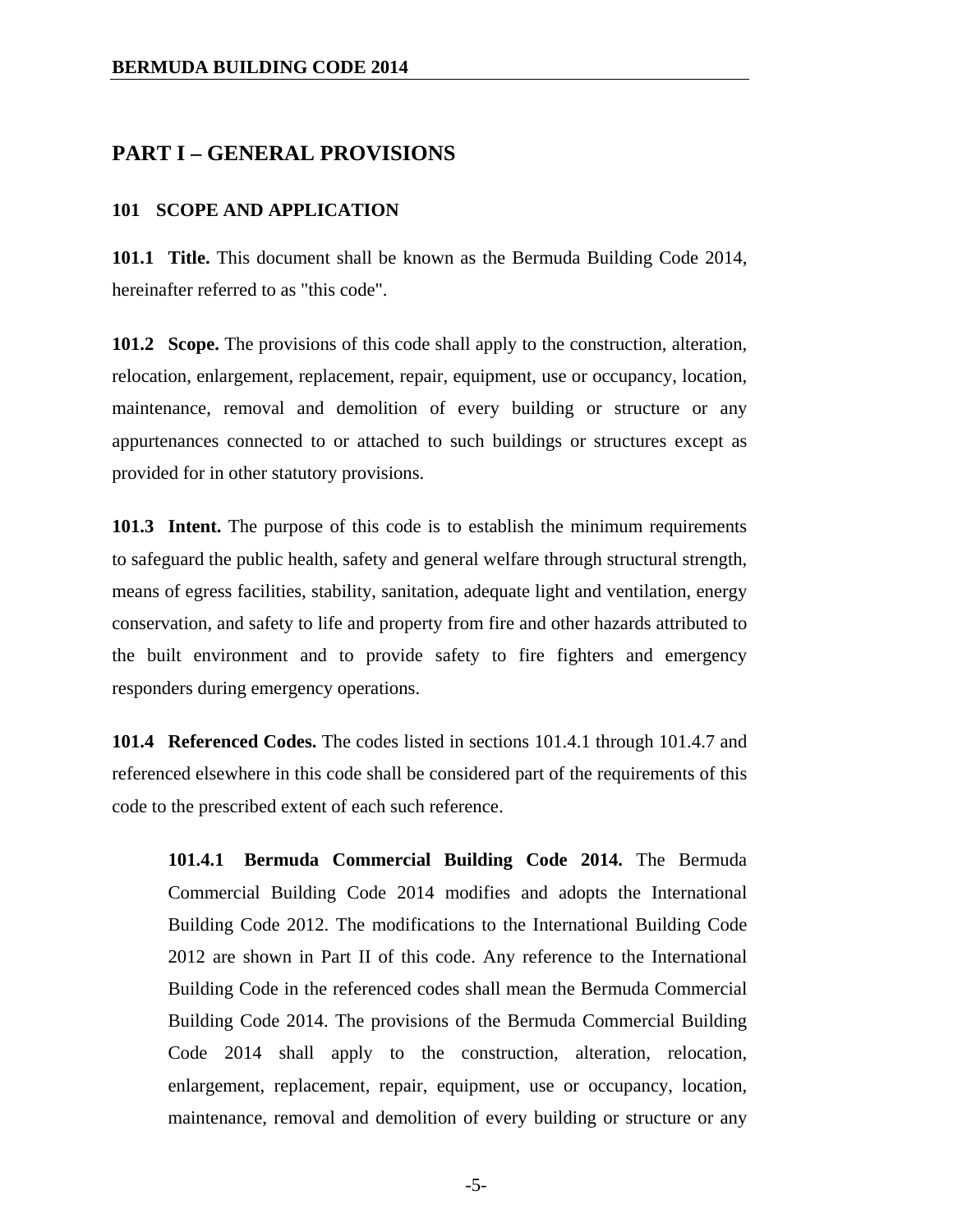appurtenances connected to or attached to such buildings or structures except residential building as defined in the Bermuda Residential Building Code 2014.

**101.4.2 Bermuda Mechanical Code 2014.** The Bermuda Mechanical Code 2014 modifies and adopts the International Mechanical Code 2012. The modifications to the International Mechanical Code 2012 are shown in Part III of this code. Any reference to the International Mechanical Code in the referenced codes shall mean the Bermuda Mechanical Code 2013. The provisions of the Bermuda Mechanical Code 2012 shall apply to the installation, alteration, repairs and replacement of mechanical systems, including equipment, appliances, fixtures, fittings and/or appurtenances, including ventilating, heating, cooling, air-conditioning and refrigeration systems, incinerators and other energy-related systems.

**101.4.3 Bermuda Electrical Code 2014.** The Bermuda Electrical Code 2014 modifies and adopts the National Electrical Code 2011. The modifications to the National Electrical Code 2011 are shown in Part IV of this code. Any reference to the National Electrical Code in the referenced codes shall mean the Bermuda Electrical Code 2014.

**101.4.4 Bermuda Fuel Gas Code 2014.** The Bermuda Fuel Gas Code 2014 modifies and adopts the International Fuel Gas Code 2012. The modifications to the International Fuel Gas code 2012 are shown in Part V of this code. Any reference to the International Fuel Gas Code in the referenced codes shall mean the Bermuda Fuel Gas Code 2014.

**101.4.5 Bermuda Plumbing Code 2014.** The Bermuda Plumbing Code 2014 modifies and adopts the International Plumbing Code 2012. The modifications to the International Plumbing Code 2012 are shown in Part VI of this code. Any reference to the International plumbing Code in the referenced codes shall mean the Bermuda Mechanical Code 2014. The provisions of the Bermuda Plumbing Code 2013 shall apply to the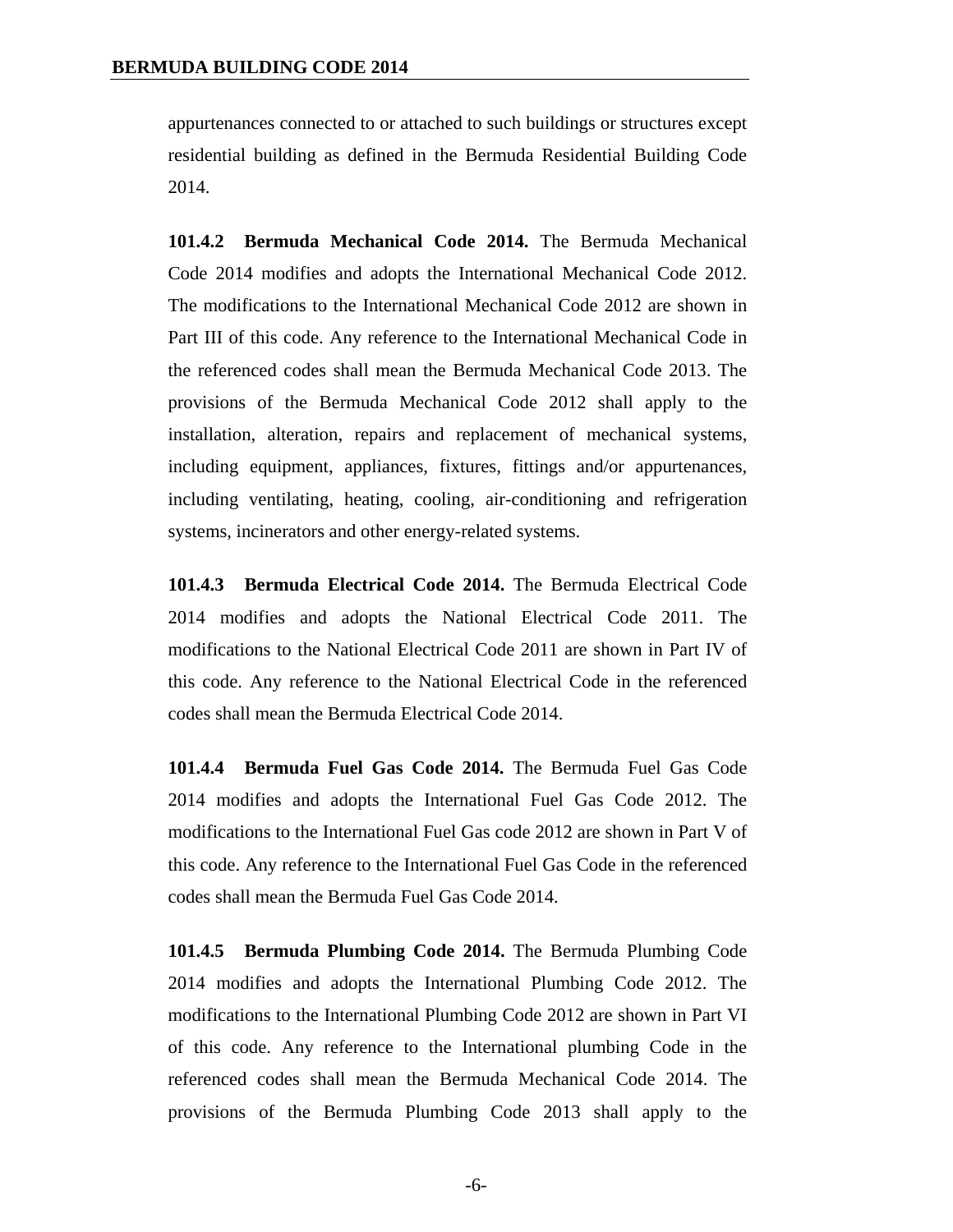installation, alteration, repair and replacement of plumbing systems, including equipment, appliances, fixtures, fittings and appurtenances, and where connected to a water or sewage system and all aspects of a medical gas system.

**101.4.6 Bermuda Energy Conservation Code 2014.** The Bermuda Energy Conservation Code 2014 modifies and adopts the International Energy Conservation Code 2012. The modifications to the International Energy Conservation Code 2012 are shown in Part VII. Any reference to the International Energy Conservation Code 2012 in the referenced codes shall mean the Bermuda Energy Conservation Code 2014.

**101.4.7 Bermuda Fire Code 2014,** The Bermuda Fire Code 2014 adopts the current version of the National Fire Prevention Association (NFPA) Code, and shall adopt all recommendations from the Bermuda Fire and Rescue Service.

**101.5 Conflicts.** Where conflicts occur between provisions of referenced codes or any standards referenced in the codes, the provisions of the Bermuda Commercial Building Code 2014 shall take precedence.

**101.6 Other Codes. S**ubject to the size, height and construction limitations specified in section 1.1of the Bermuda Residential Building Code 2014, the **Bermuda Residential Building Code 2014** produced by the Department of Planning, Government of Bermuda, is hereby adopted for residential development in Bermuda.

**101.7 Existing Structures.** The legal occupancy of any structure existing on the date of adoption of the Bermuda Building Code 2014, or for which it has been previously approved, shall be permitted to continue without change, except as is specifically covered in the regulations or as is deemed necessary by the Building Official for the general safety and welfare of the occupants or the general public. Additions, alterations or repairs to any structure shall conform to that required of a new structure, without requiring the existing structure to comply with all the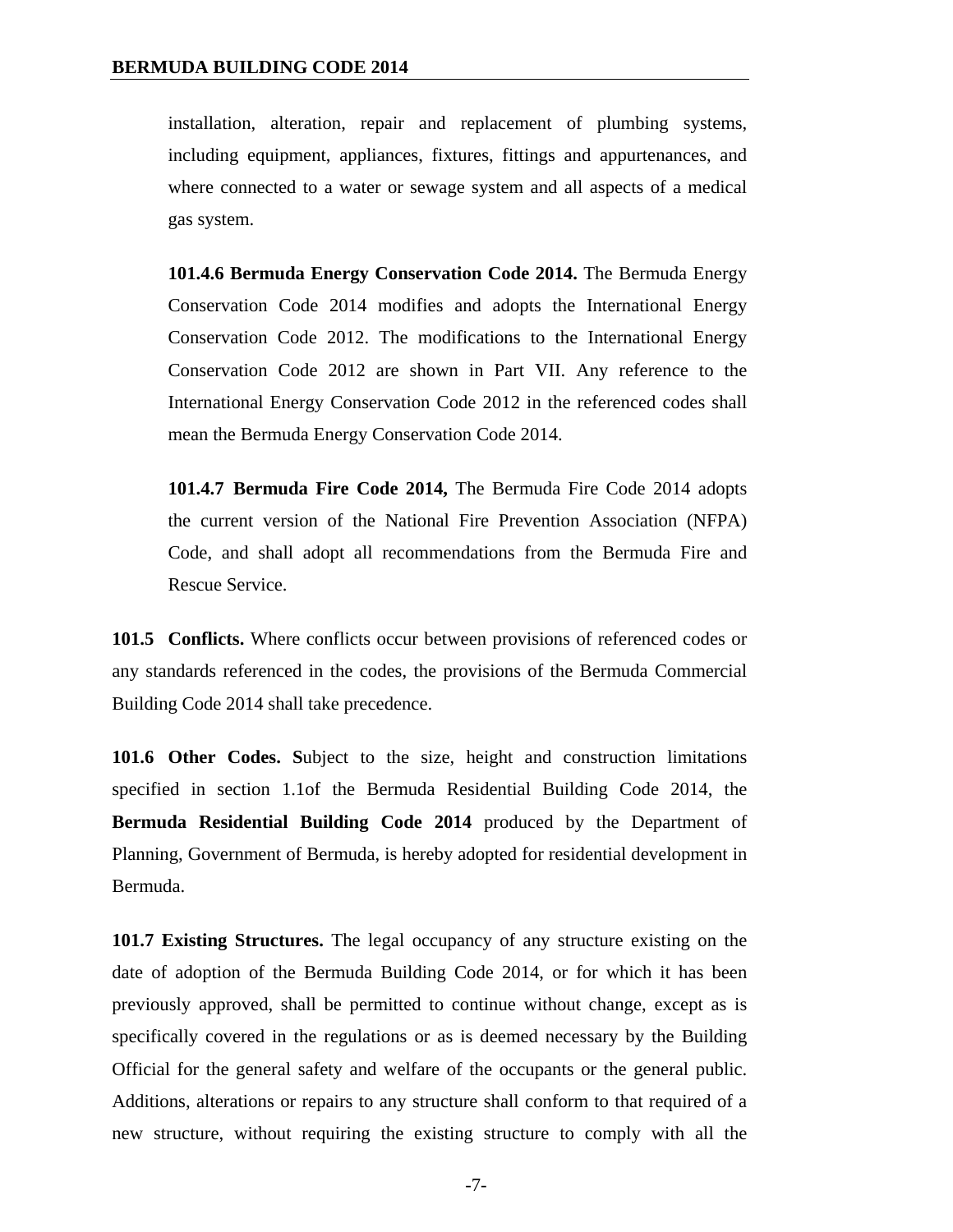requirements of this code. However, such additions, alterations or repairs shall not cause any structure to become unsafe or adversely affect the performance of the structure. In addition, if the structure is found to contain unsafe structural, electrical, gas, fire, egress or sanitary components then the areas identified shall be rectified in accordance with a direction given by the Building Official.

**101.8** The Bermuda Commercial Building Code 1998, Bermuda Mechanical Code 1998, the Bermuda Electrical Code 1998 and the Bermuda Residential Building Code 1998 are hereby superseded and replaced.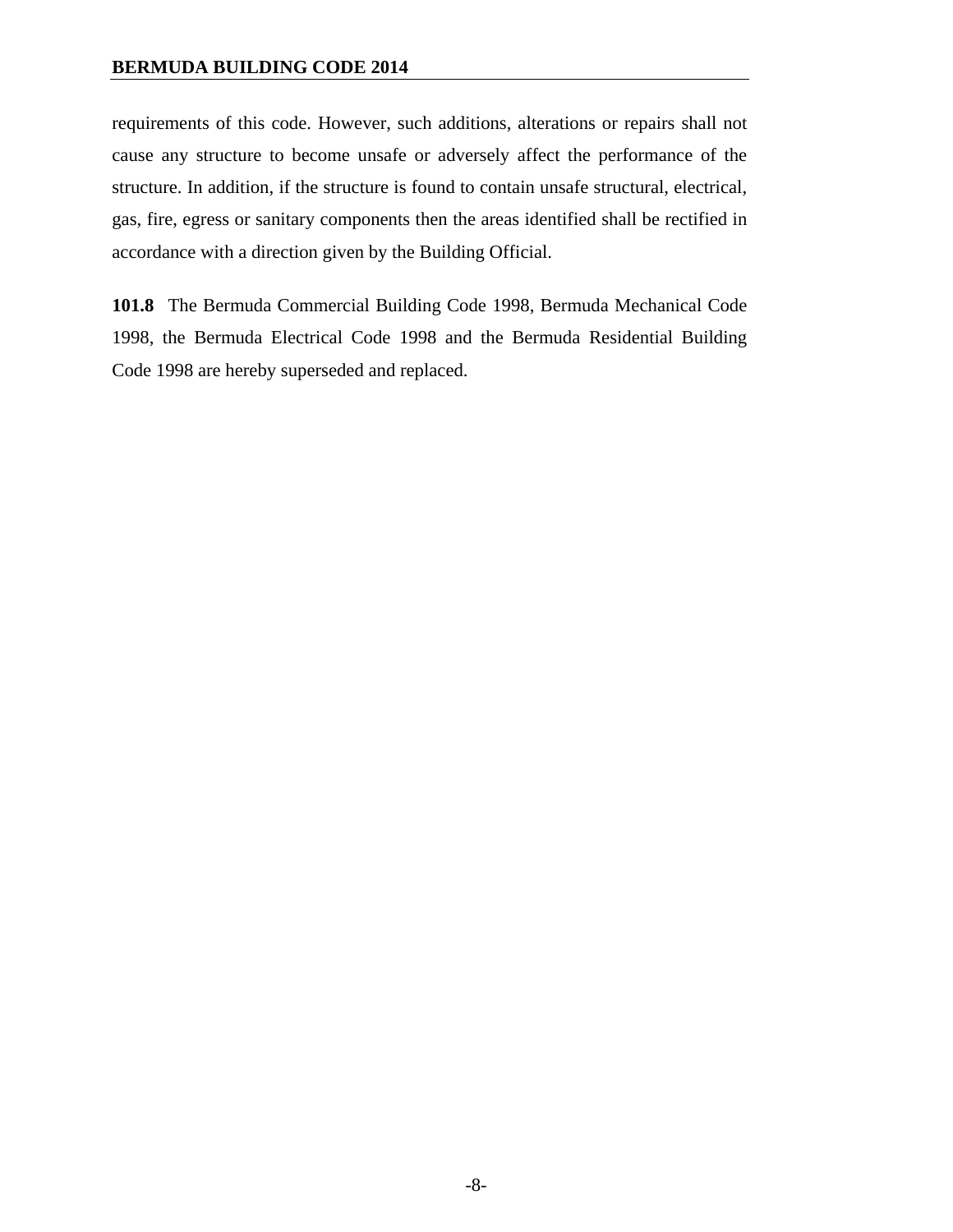#### **102 ADMINISTRATION AND ENFORCEMENT**

**102.1 General.** The administration and enforcement of this code shall be in accordance with the provisions of the Building Act 1988 as amended from time to time.

**102.2 Building Official.** The duties and powers of the Building Official shall be as specified in the Building Act 1988 (or any subsequent amendment thereof) as well as those indicated in the various provisions of this code. Any reference to "Code Official" in any of the referenced codes shall be taken to mean the "Building Official".

**102.3 Approved materials and equipment.** Materials, equipment and devices approved by the Building Official shall be constructed and installed in accordance with the approval.

**102.4 Used Materials and Equipment.** The use of used materials which meet the requirements of this code for new materials is permitted. Used equipment and devices shall not be re-used unless approved by the Building Official.

**102.5 Modifications.** Wherever there are practical difficulties involved in carrying out the provisions of this code the Building Official may grant modifications for individual cases, upon application of the owner or owner's representative, provided the Building Official shall first find that special individual reason makes the strict letter of this code impractical and the modification is in compliance with the intent and purpose of this code and that such modification does not lessen health, accessibility, life and fire safety, or structural requirements.

**102.6 Alternative materials, design and methods of construction and equipment.** The provisions of this code are not intended to prevent the installation of any material or to prohibit any design or method of construction not specifically prescribed by this code, provided that any such alternative has been approved. An alternative material, design or method of construction shall be approved where the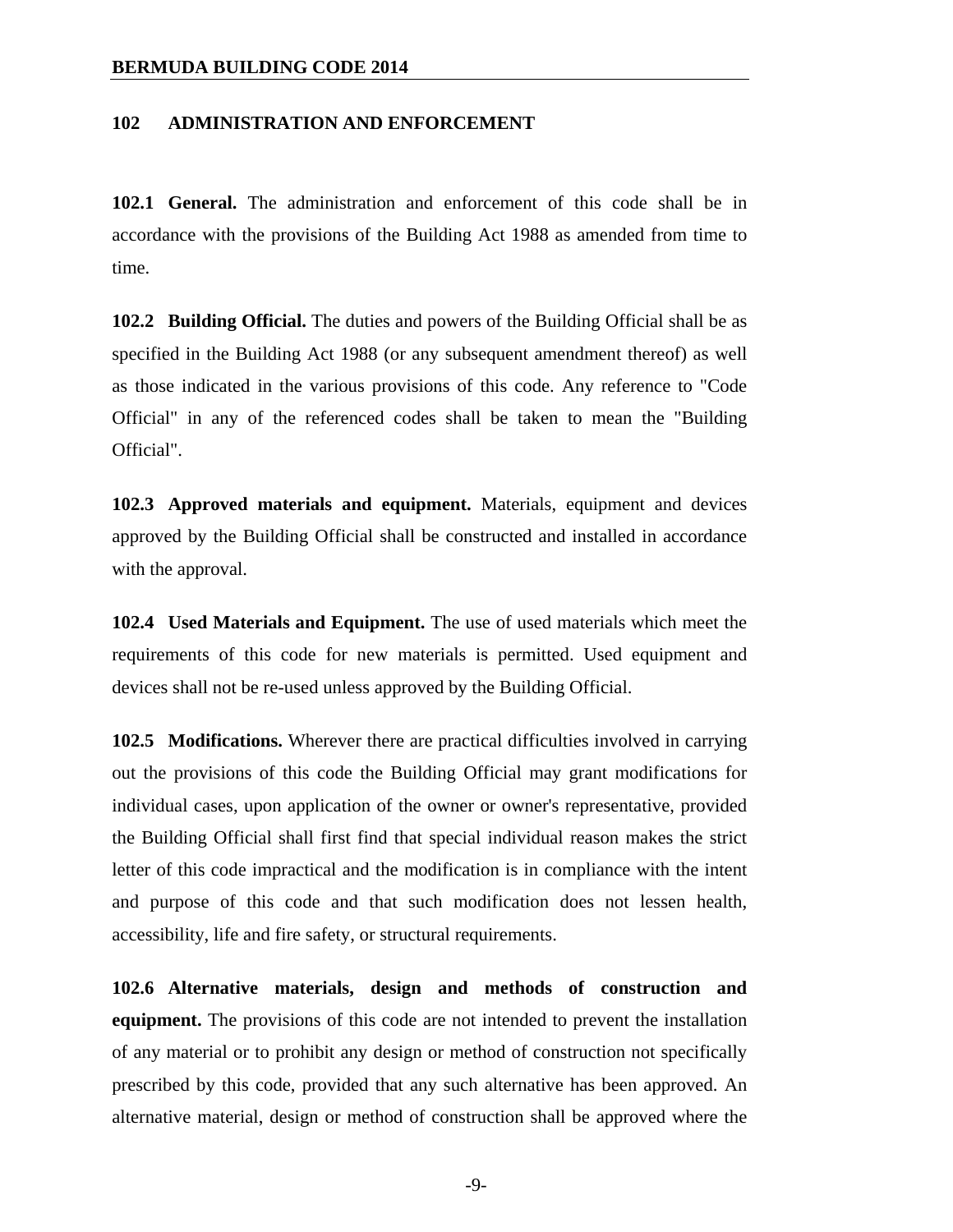Building Official finds that the proposed design is satisfactory and complies with the intent of the provisions of this code, and that the material, method or work offered is, for the purpose intended, at least the equivalent of that prescribed in this code in quality, strength, effectiveness, fire resistance, durability and safety.

**102.6.1 Research reports.** Supporting data, where necessary to assist in the approval of materials or assemblies not specifically provided for in this code, shall consist of valid research reports from approved sources.

**102.6.2 Tests.** Whenever there is insufficient evidence of compliance with the provisions of this code, or evidence that a material or method does not conform to the requirements of this code, or in order to substantiate claims for alternative materials or methods, the Building Official shall have the authority to require tests as evidence of compliance to be made at no expense to the Government of Bermuda. Test methods shall be as specified in this code or by other recognized test standards. In the absence of recognized and accepted test methods, the Building Official shall approve the testing procedures. Tests shall be performed by an approved agency.

**102.7 Directions.** The Building Official shall have the authority to issue directions as necessary in the interests of public health, safety and general welfare, to issue directions in order to interpret and implement the provisions of the adopted Codes and to secure the intent thereof. Such directions shall be confirmed in writing by the Building Official in a timely manner.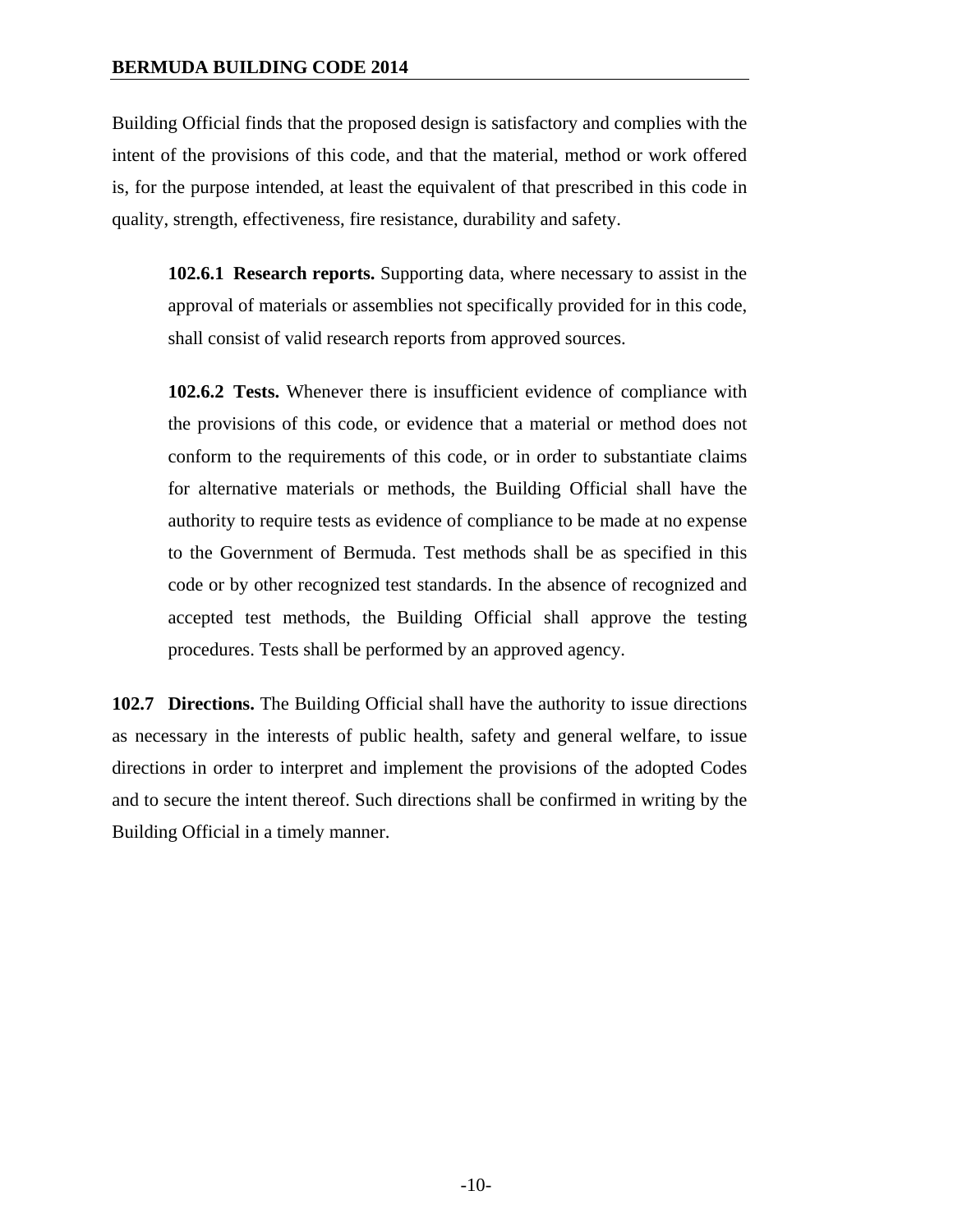#### **103 PERMITS**

**103.1 Building Permit Required.** A building permit is required for the following building operations:

- a) the excavation or quarrying of any land, including that under an existing building;
- b) the demolition of any building or structure that is within 25 feet of a road or to which the public has access;
- c) the erection of any building or structure, whether permanent or temporary;
- d) the carrying out of any structural alteration or extension of any building, including the removal of any parts of internal load bearing walls or of fire partitions or walls;
- e) the carrying out of works for the purpose of effecting a material change in use of the building or premises. A material change in use shall mean a change from one use group to another in accordance with the building codes;
- f) the installation or renewal of an electrical system;
- g) the installation or renewal of any plumbing or drainage or sewage disposal system;
- h) the installation or renewal of any gas fuel system;
- i) the installation or renewal of any mechanical systems;
- j) the installation, renewal, renovation or change to any mechanical system containing more than 6.6 pounds (3 kg) of refrigerant;
- k) the reconstruction of a building;
- l) the conversion of a movable object into a building;
- m) the removal of a building from one site and its re-erection elsewhere; and,
- n) the roofing over of an open space between walls or buildings.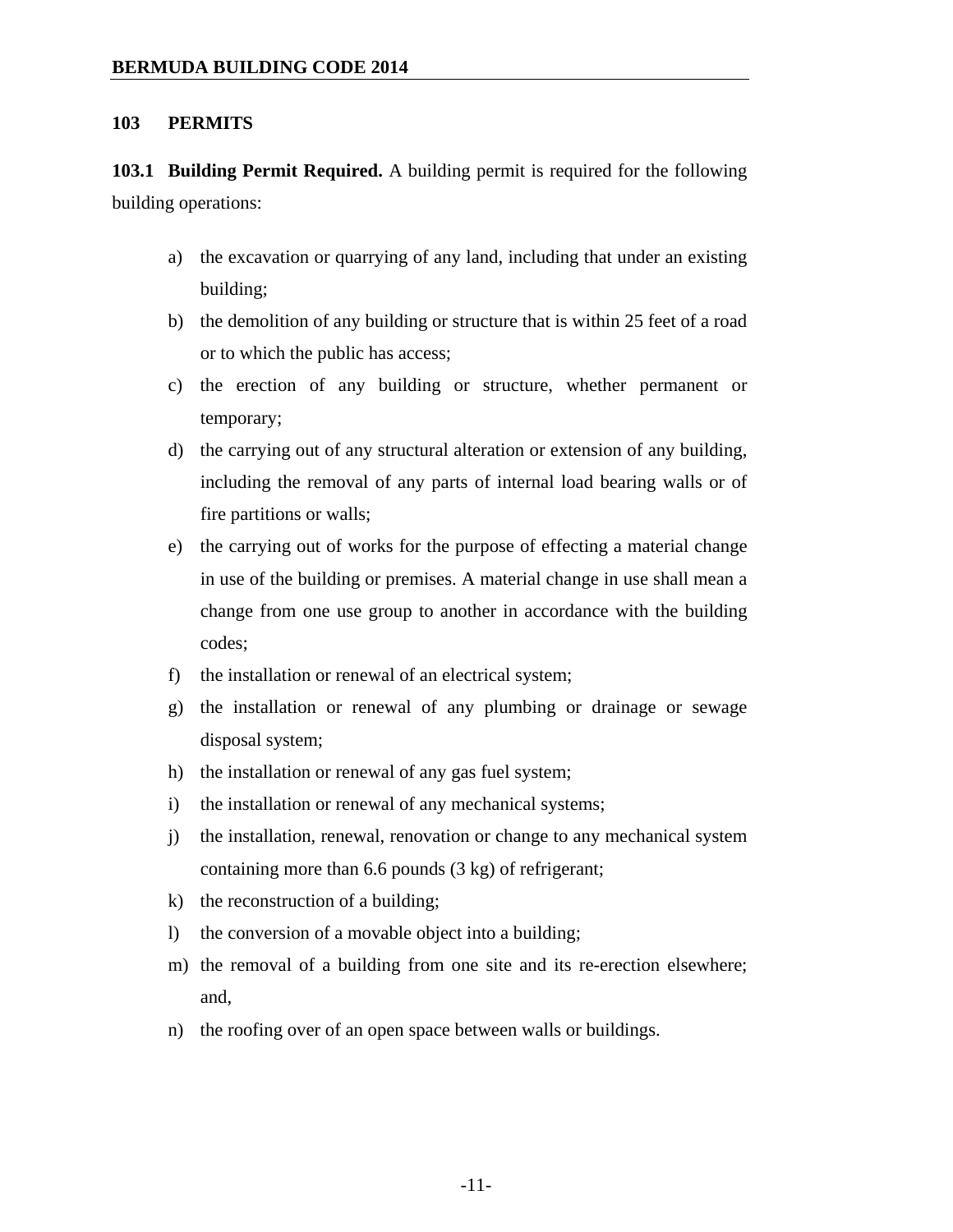**103.2 Emergency Repairs.** Where equipment replacements and repairs must be performed in an emergency situation the permit shall be submitted within the next working business day to the Building Official or at such other time as may be agreed with the Building Official.

**103.3 Repairs.** A building permit is not required for ordinary repairs to structures, replacements of lamps or the connection of approved portable electrical equipment to approved permanently installed receptacles. Such repairs shall not include the cutting away of any wall, partition or portion thereof, the removal or cutting of any structural beam or load-bearing support, or the removal or change of any required means of egress, or rearrangement of parts of a structure affecting the egress requirements; nor shall ordinary repairs include addition to, alteration of, replacement or relocation of any standpipe, water supply, sewer, drainage, drain leader, gas, soil, waste, vent or similar piping, electrical wiring or mechanical or other work affecting public health or general safety.

**103.4 Application for Permit.** The application for a permit shall be submitted in writing to the Building Official on a form prescribed by the Building Official for that purpose. Such application shall:

- i. Be signed by the applicant or the applicant's authorized agent. If the applicant is not the owner of the land the application form shall be signed by the owner or the owner shall submit a letter of consent authorizing the applicant to make the application;
- ii. Identify and describe the work to be covered by the permit for which application is made;
- iii. Describe the land on which the proposed work is to be done in a manner that will readily identify the location of the proposed building or work;
- iv. Indicate the use and occupancy for which the proposed work is intended;
- v. Be accompanied by not less than three sets of construction documents and other required information;
- vi. Provide such other data and information as required by the Building Official; and,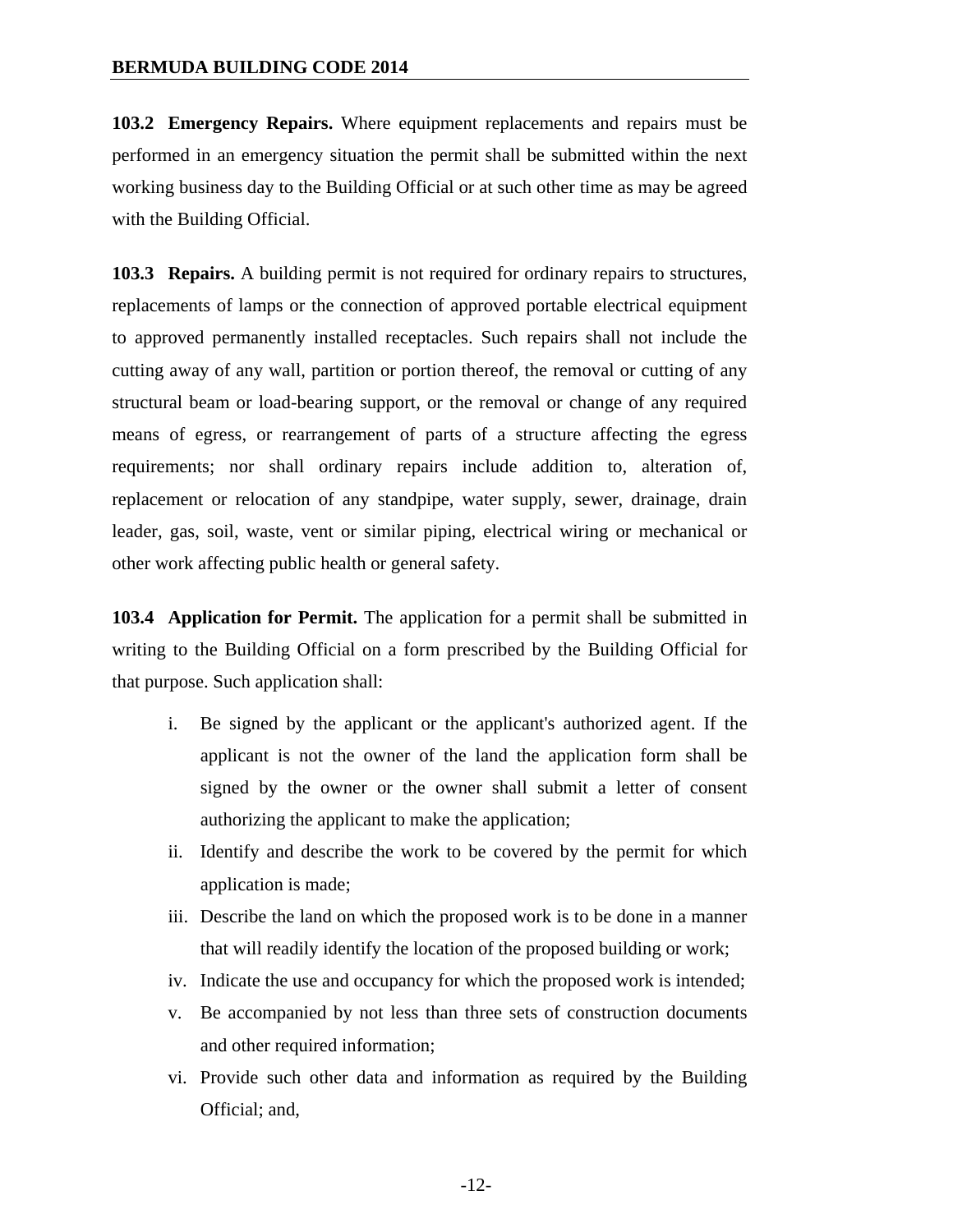vii. Be accompanied by the required fee prescribed in the Government Fees Regulations.

**103.5 Action on Application.** The Building Official shall examine or cause to be examined applications for permits and amendments thereto and shall notify the applicant that the plans have been passed or rejected within the relevant period. If the plans are defective or show that the proposed works would contravene any provision of this code the building official may reject the plans or, at the request of or with the consent of the applicant, pass them subject to conditions.

**103.6 Building Appeals Tribunal.** A person who is aggrieved by the refusal of the Building Official to pass a plan, the rejection of a plan or by the imposition of any conditions may appeal to the Building Appeals Tribunal in accordance with section 15 of the Building Act 1988 or any subsequent amendment thereof.

**103.7 Approved plans.** When the Building Official is satisfied that the plans are in accordance with this code he shall:

- a) stamp or endorse the three sets of plans with the words: 'approved';
- b) retain one set of the plans as approved; and,
- c) return two sets of the plans to the applicant who shall keep one set on the building site, available at all reasonable times, for inspection by the Building Official.

**103.8 Revocation.** Where a permit was issued by virtue of false or inaccurate information on the original submission, the Building Official may revoke the permit if deemed necessary.

**103.9 Validity of Permit.** The issuance or granting of a permit shall not be construed to be a permit for, or an approval of, any violation of any of the provisions of this code or any other legal requirement. Permits presuming to give authority to violate or cancel the provisions of this code or any other legal requirement shall not be valid. The issuance of a permit based on construction documents and other data shall not prevent the Building Official from requiring the correction of errors in the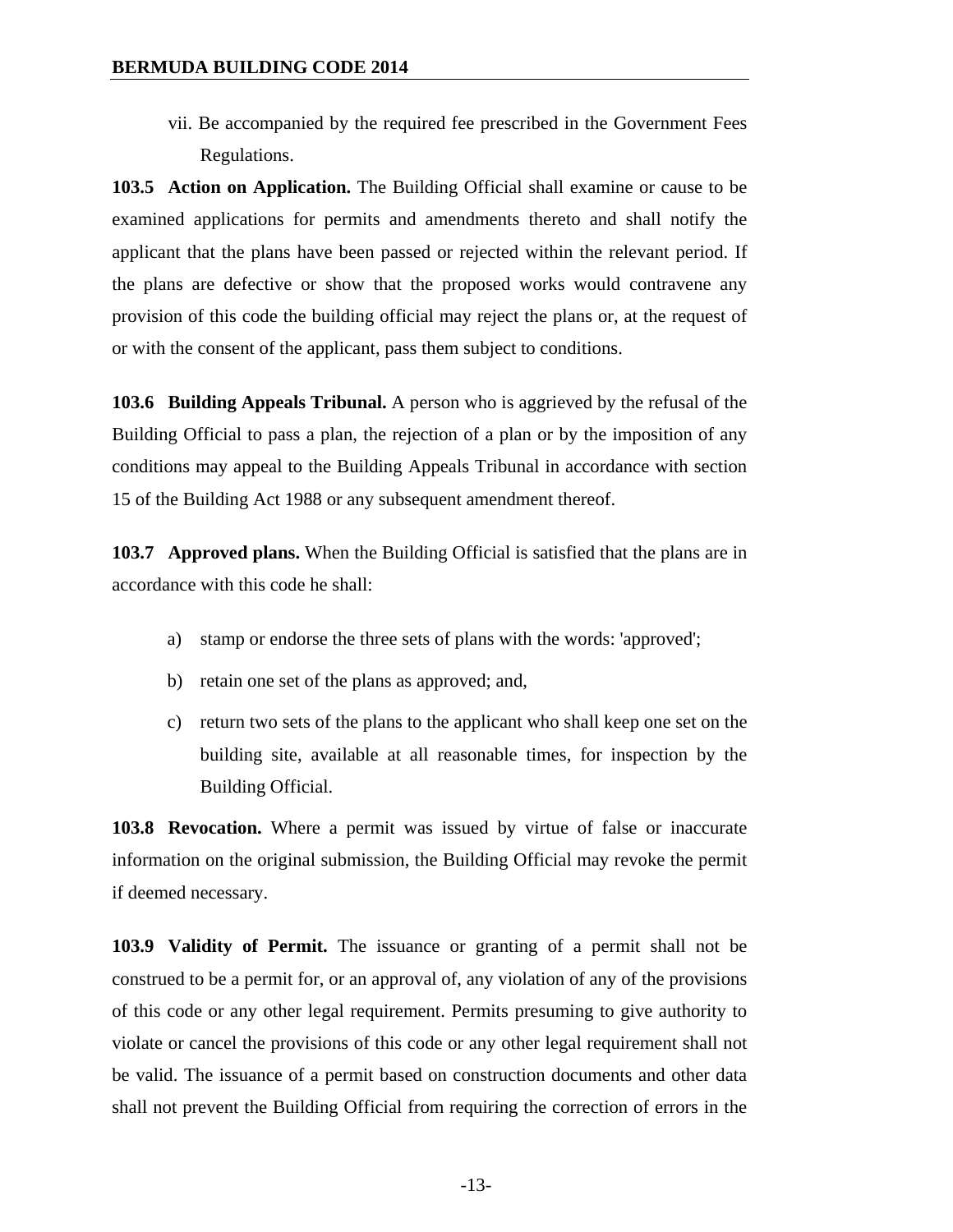construction documents and other data or stopping building operations or the use or occupancy of a structure when in violation of the code.

**103.10 Expiration.** A permit shall expire 5 years from the date of issuance of the permit unless an extension has been granted by the Building Official. An extension shall only be granted once for a maximum period of 2 years from the original expiration date. A request for an extension shall be made in writing and justifiable cause demonstrated. The request may be submitted prior to the expiration date or at any time up to 6 months after the expiration date. The construction works that are the subject of an approved extension to a permit shall be required to meet any revised provisions of the code.

**103.11 Permit number to be displayed:** The building permit number shall be posted prior to the commencement of any work and shall be left on display until a final certificate of completion and occupancy has been issued. The number shall be visible from the road and the text shall be a minimum of 6" in height.

**103.12 Permit and Inspection Card:** A permit and inspection card will be issued with the building permit. This card shall be posted conspicuously at the site and be readily accessible during all reasonable times to the Building Official.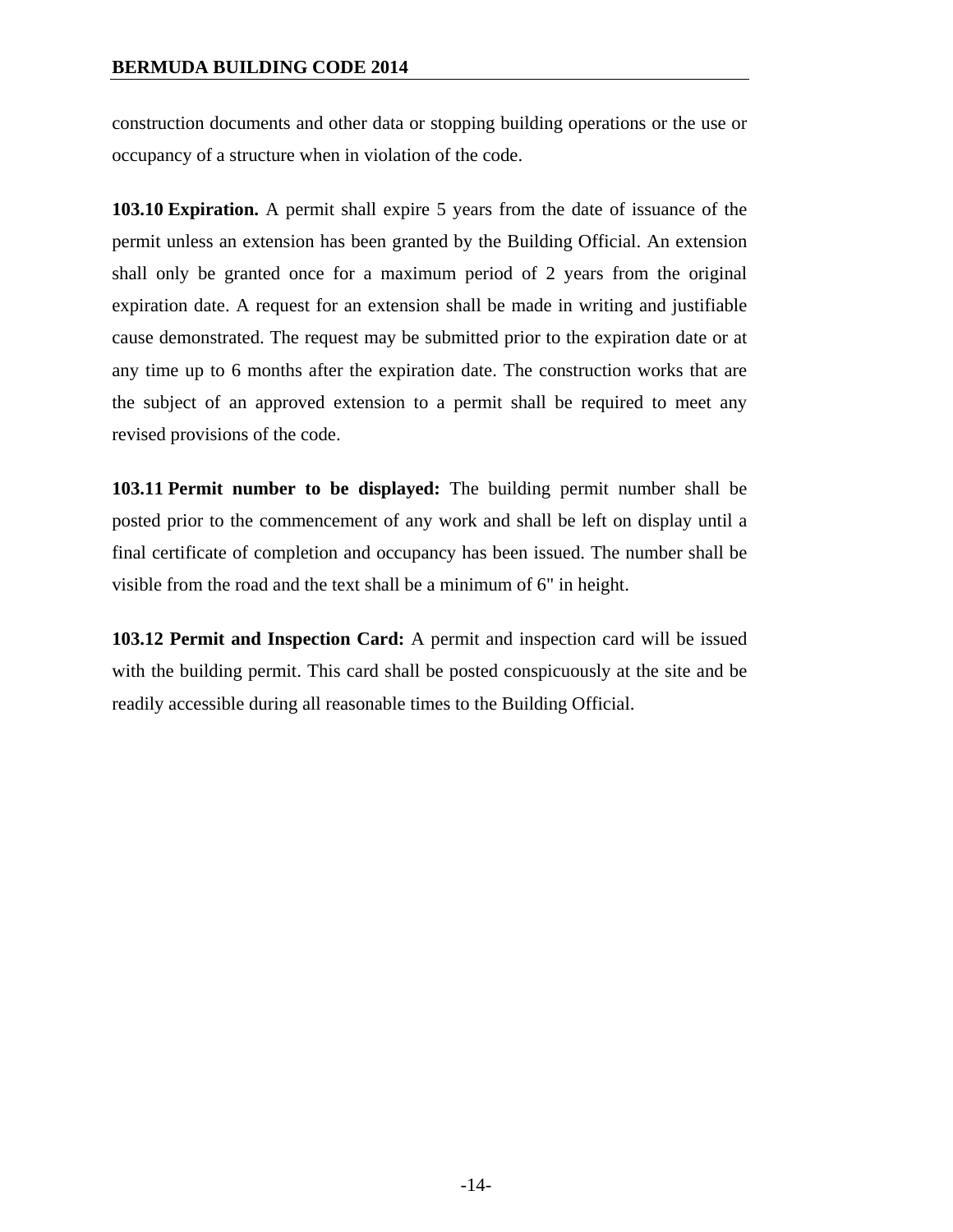#### **104 SUBMITTAL DOCUMENTS**

**104.1 General.** Submittal documents consisting of construction documents, statement of special inspections, geotechnical report and other data shall be submitted in not less than 3 sets with each permit application. Where required by the Building Official the construction documents shall be prepared by a registered design professional (as defined in Part II of this code).

**Exception:** The Building Official is authorized to waive the submission of construction documents and other data not required to be prepared by a registered design professional if the work is of a minor nature or it is considered that review of construction documents is not necessary to obtain compliance with this code.

**104.2 Construction documents.** Construction documents shall be of sufficient clarity to indicate the location, nature and extent of the work proposed and show in detail that it will conform to the provisions of this code and relevant laws, ordinances, rules and regulations, as determined by the Building Official. The name of the individual or company that prepared the construction documents shall be clearly indicated on all plans and written material.

**104.3 Construction document details.** The Building Official shall require to be submitted all details of structural, mechanical and electrical work. Where the Building Official deems it necessary he shall require to be submitted all design assumptions, computations, stress diagrams and other technical data used in the design. The person preparing these construction documents shall be a registered design professional of a discipline relevant to the design work. Registration shall be in accordance with the professional registration laws of Bermuda and the registered design professional shall hold the appropriate level of professional indemnity insurance. All plans and computations shall bear the signature and seal of the registered design professional of the discipline relevant to the design work for which he/she is responsible.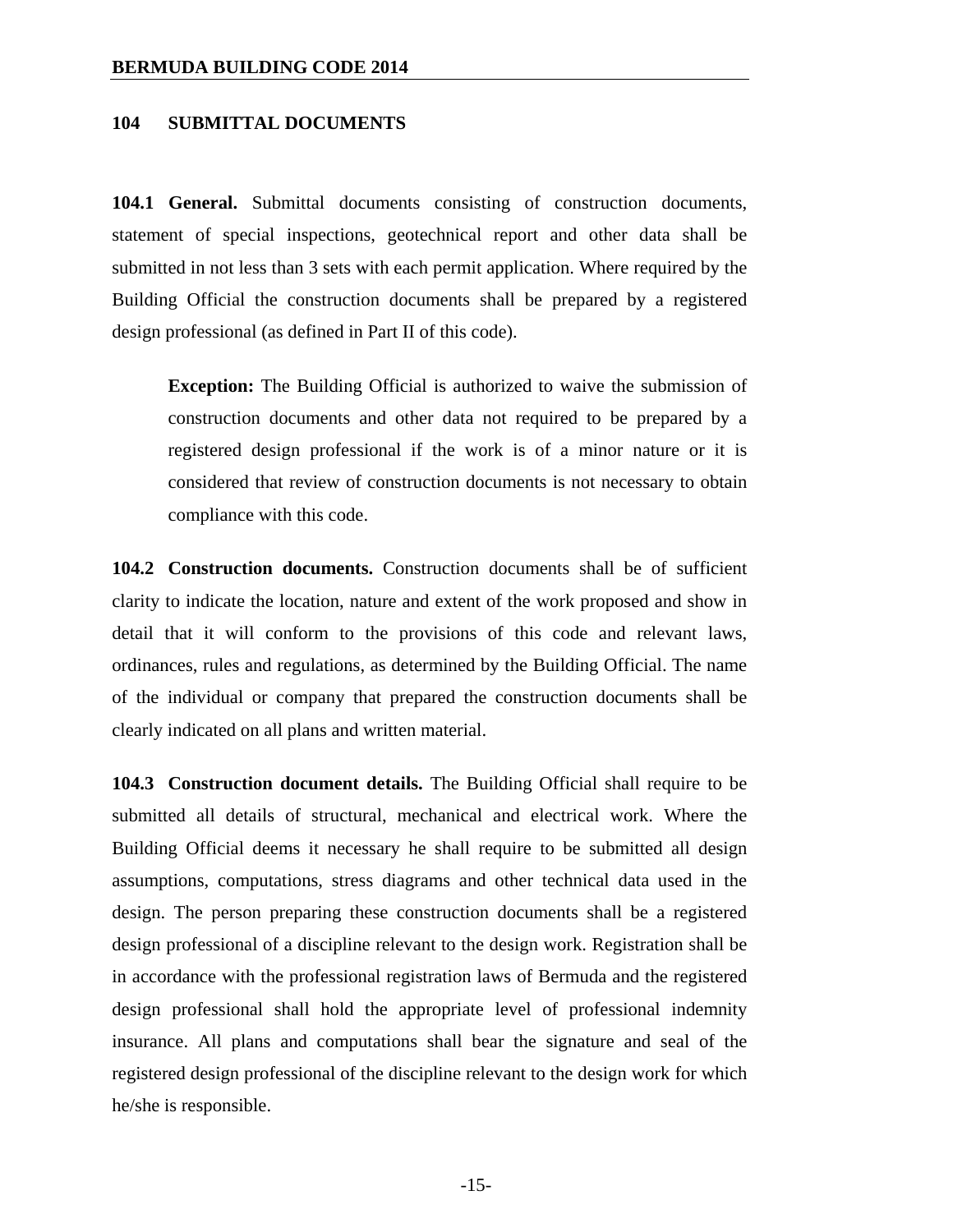**104.4 Review of construction documents.** The Building Official shall examine or cause to be examined the accompanying submittal documents to ensure compliance with this code. Where the Building Official deems it necessary he can authorize a review of the technical data by an appropriately qualified registered design professional.

**104.5 Overseas consulting firm.** Where an overseas consulting firm has prepared plans for a project in Bermuda the local design professional in responsible charge shall, where required by the Building Official, review all documentation and submit all design assumptions, computations, stress diagrams and other technical data used in the design.

**104.5.1 Other codes.** In preparing construction documents registered design professionals, may utilize design codes from their country of practice providing the design meets the minimum design requirements of the Bermuda Commercial Building Code 2014.

**104.6 Projects affecting public roads etc.** Construction documents for all projects constructed adjacent to public roads, rights-of-way or marine waterways where public safety may be a concern to the Building Official, shall be reviewed and approved by the Department of Works and Engineering.

**104.7 Amendments.** Work shall be installed in accordance with the approved construction documents. Any changes to a previously issued permit shall be the subject of an application for amendment. The application shall be submitted in triplicate and such amendment shall only be considered if it is in accordance with this code and does not change the scope of the original project in any way. The amended documents shall clearly indicate the changes that have been made by way of bubbling/highlighting and shall include a written description of the proposed amendments.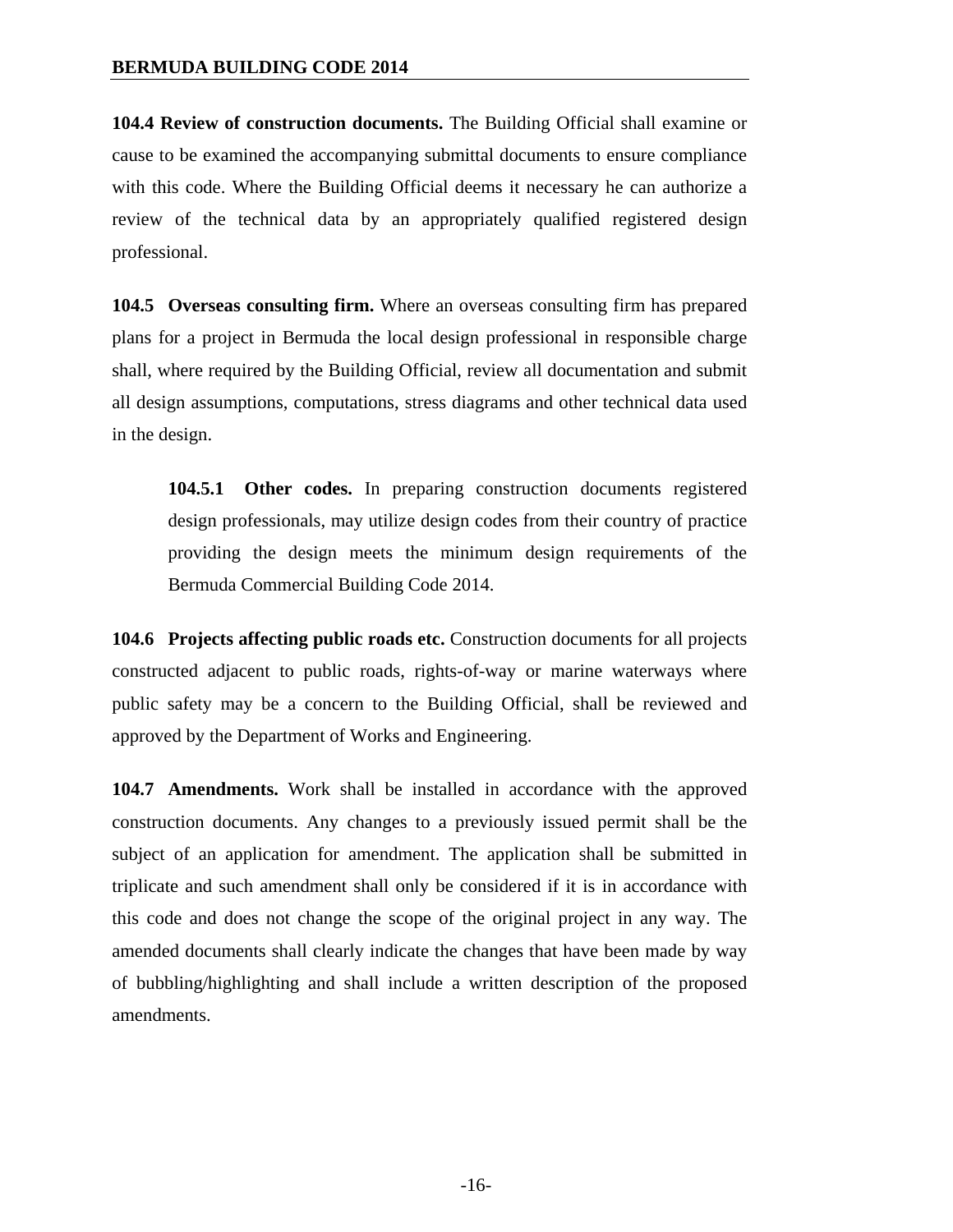#### **105 INSPECTIONS**

**105.1 Required Inspections:** The permit holder shall, at least one working day before proceeding with or concealing work which requires inspections, notify the Building Official that such inspection is needed. A request for inspection shall be in the form prescribed by the Building Official. For the purposes of this section, work which requires inspection includes:

- i. the commencement and/or setting out of the project prior to any excavation or building work;
- ii. excavations and foundation reinforcing prior to pouring footing concrete, including piled foundations and welds on any structural elements;
- iii. structural reinforcing in all structural concrete and reinforced masonry prior to pouring concrete;
- iv. all structural members prior to concealing those members;
- v. roof framing, battens and sheathing prior to installation of
- vi. all electrical work prior to concealing;
- vii. re-commencement of work if the project has been suspended for a period exceeding six months; and
- viii. completion of building and electrical work prior to occupancy and or use.

**105.2 Health Inspections:** For the inspection of plumbing and drainage installations for compliance with the Bermuda Plumbing Code 2014, the permit holder or contractor shall, at least one working day before proceeding with or concealing work which requires inspections, notify the Department of Health that such inspection is needed. These works shall not commence until the inspection has been carried out and approved. For the purposes of this section, work which requires inspection includes: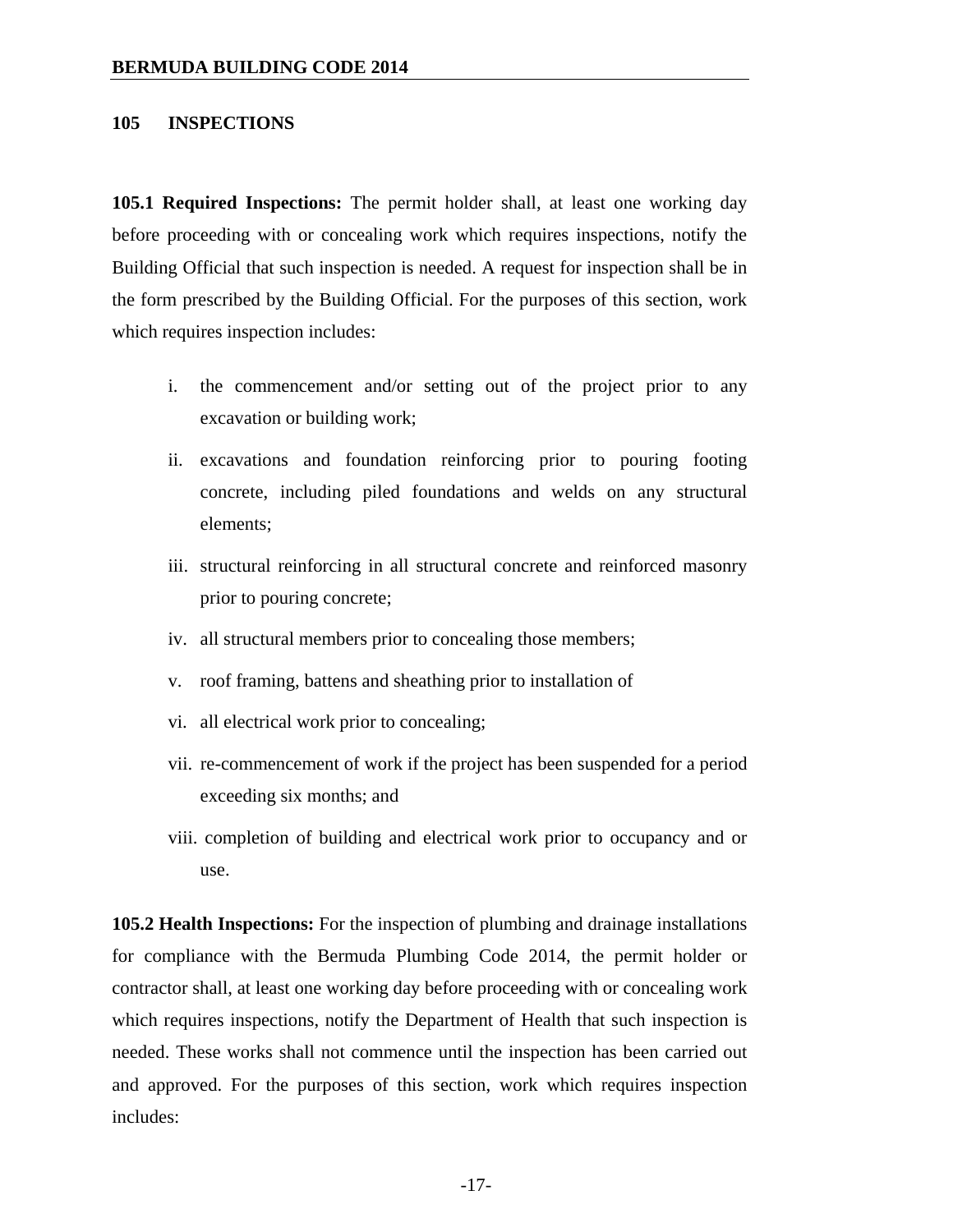- i. roughing in of all pipework prior to concealing;
- ii. cesspit location prior to excavation;
- iii. cesspit walls after excavation;
- iv. pressure testing of all water supply, drainage, sewer and vent piping; and,
- v. final inspection after installation of all fixtures.

**105.3 Approval required.** Work shall not be done beyond the point indicated in each successive inspection without first obtaining the approval of the Building Official. The Building Official, upon notification, shall make the requested inspections and shall either indicate the portion of the construction that is satisfactory as completed, or notify the permit holder or his or her agent wherein the same fails to comply with this code. Any portions that do not comply shall be corrected and such portion shall not be covered or concealed until authorized by the Building official

**105.4 Violations.** Where work which requires inspection has been concealed, the Building Official may order the removal of materials concealing such work, and the cost of such removal shall be borne by the owner. Any person who proceeds with, or conceals any work in respect of which an inspection is required, is guilty of an offence under the Building Act 1988.

**105.5 Re-inspections.** Where an inspection for a particular portion of the works is requested and the work is not ready for inspection or is incorrect, then a reinspection shall be necessary. In this instance, the Building Official may require that a re-inspection fee be paid prior to the re-inspection being performed.

**105.6 Other Inspections.** In addition to the inspections specified in this section the Building Official may require other inspections of construction work to ascertain compliance with the provisions of this code and other laws or regulations.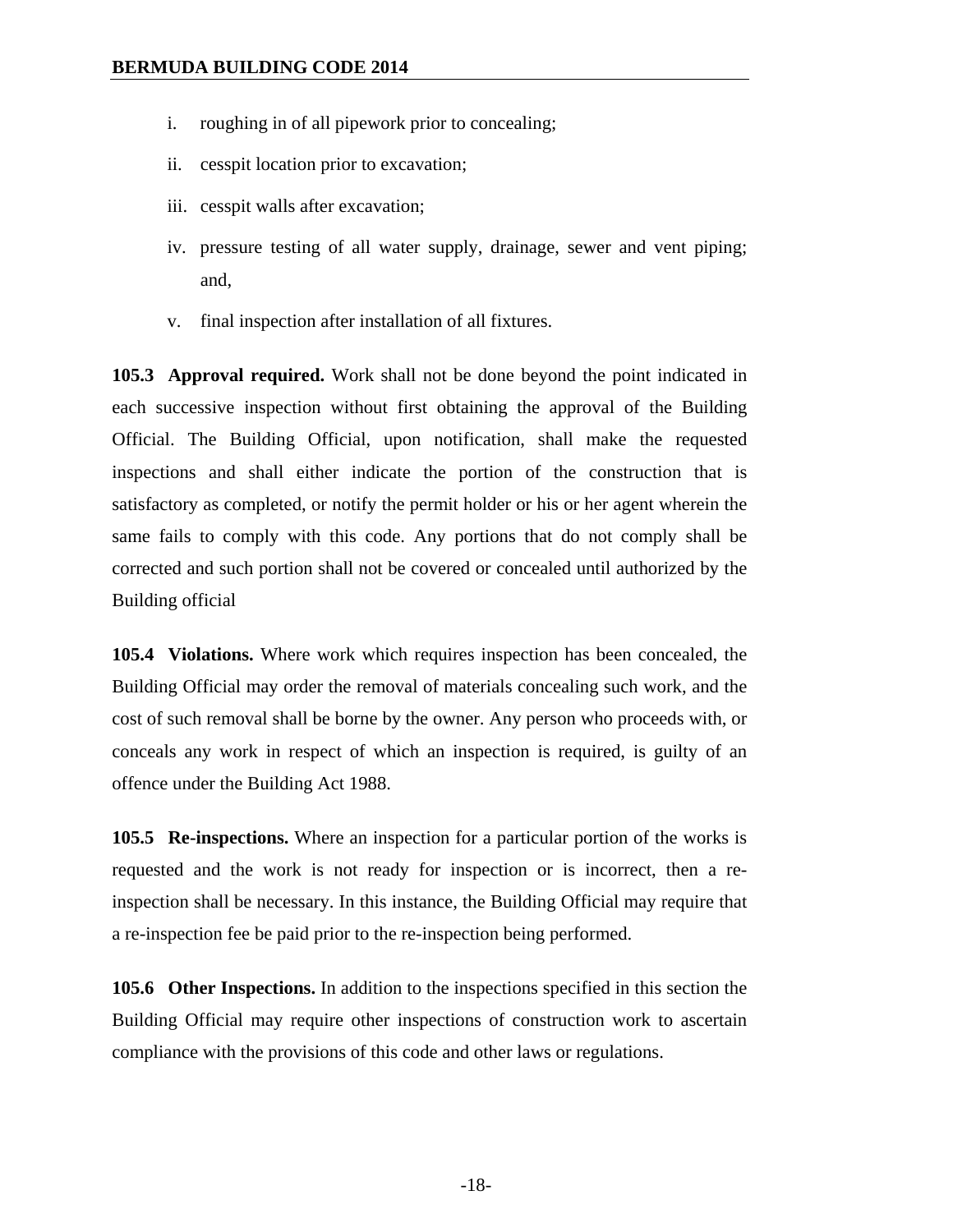**105.7 Special Inspections.** Special inspections shall be performed as required by any provision of this code. All fees and costs associated with these special inspections shall be borne by the owner.

**105.8 Inspection agencies.** The Building Official may accept reports of approved inspection agencies provided such agencies satisfy the requirements as to qualifications and reliability.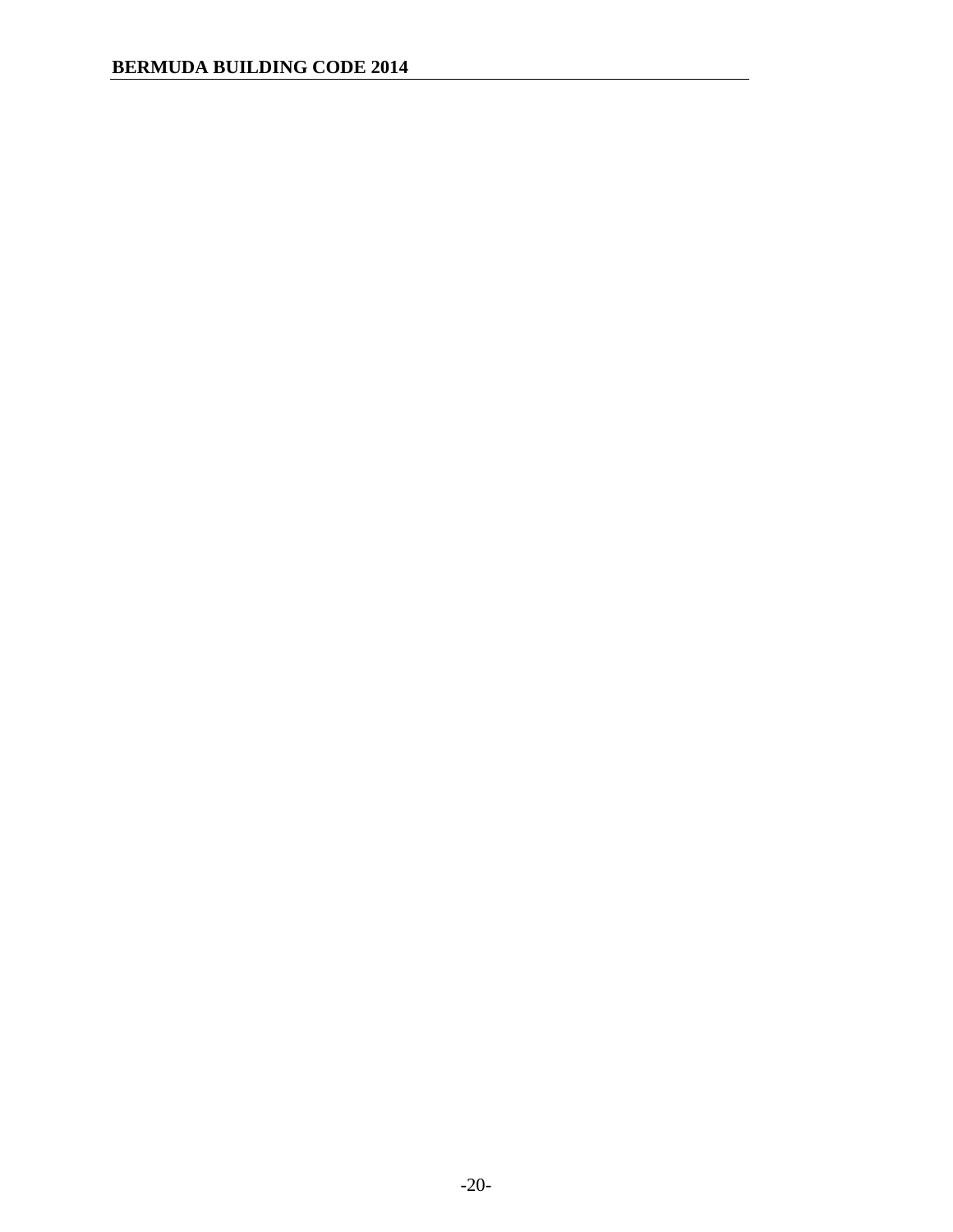#### **106 CERTIFICATES OF COMPLETION AND OCCUPANCY**

**106.1 New Buildings.** A building or structure that is erected shall not be used or occupied in whole or in part until a Certificate of Completion and Occupancy has been issued by the Building Official.

**106.2 Building Altered.** A building or structure that is enlarged, extended or altered or in which there has been a change in the existing occupancy classification shall not be occupied or used until the Building Official has issued a Certificate of Completion and Occupancy. This Code shall not require the discontinuance of use and occupancy of a lawful existing building or structure, unless such use is deemed to endanger public safety and welfare.

**106.3 Conditions of Issuance.** A Certificate of Completion and Occupancy shall not be issued until all works for which a permit has been issued have been completed to the satisfaction of the Building Official. This shall include all conditions of planning approval. Issuance of a Certificate of Completion and Occupancy shall not be construed as an approval of a violation of the provisions of this code or of other laws, ordinances or regulations.

**106.4 Issuance of Certificate.** Upon receipt of a written request from the owner of a building or structure, the Building Official shall issue a certificate of completion and occupancy within ten working days if all works to which the permit relates have been completed and are in accordance with the approved permit documents, the planning conditions and the adopted Codes.

**106.5 Partial Occupancy Certificates.** Upon written request by the holder of a permit, the Building Official may issue a temporary certificate of completion and occupancy before the entire work has been completed, provided such portions will be occupied safely prior to full completion of the building or structure without endangering life or public safety. The final dwelling unit in a multiple unit development will not be granted partial occupancy until all works have been completed and approved.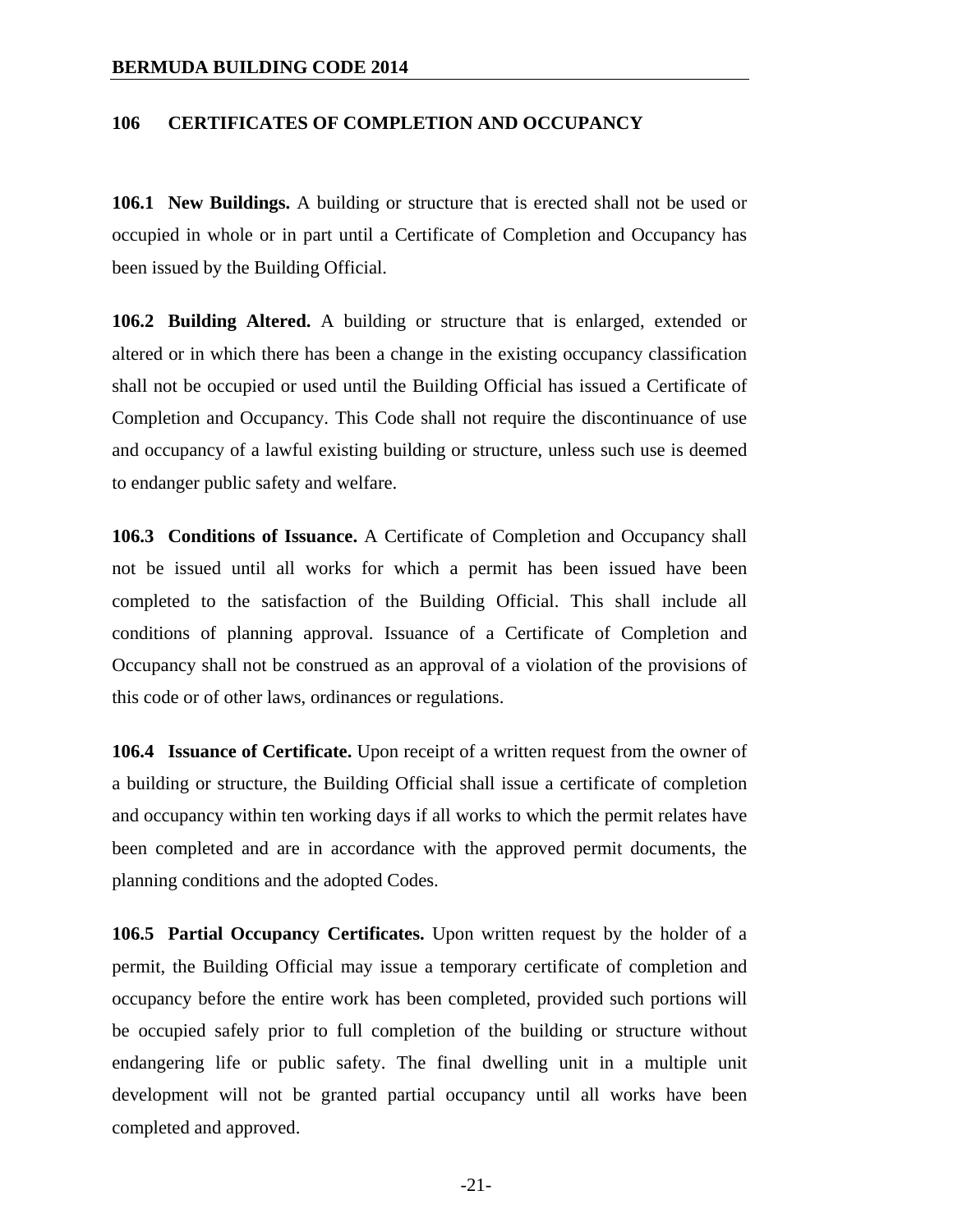**106.6 Power Supply.** The supply of electrical current shall not be made available to an electrical wiring installation until the certificate of occupancy has been issued and a copy forwarded to the Bermuda Electric Light Company.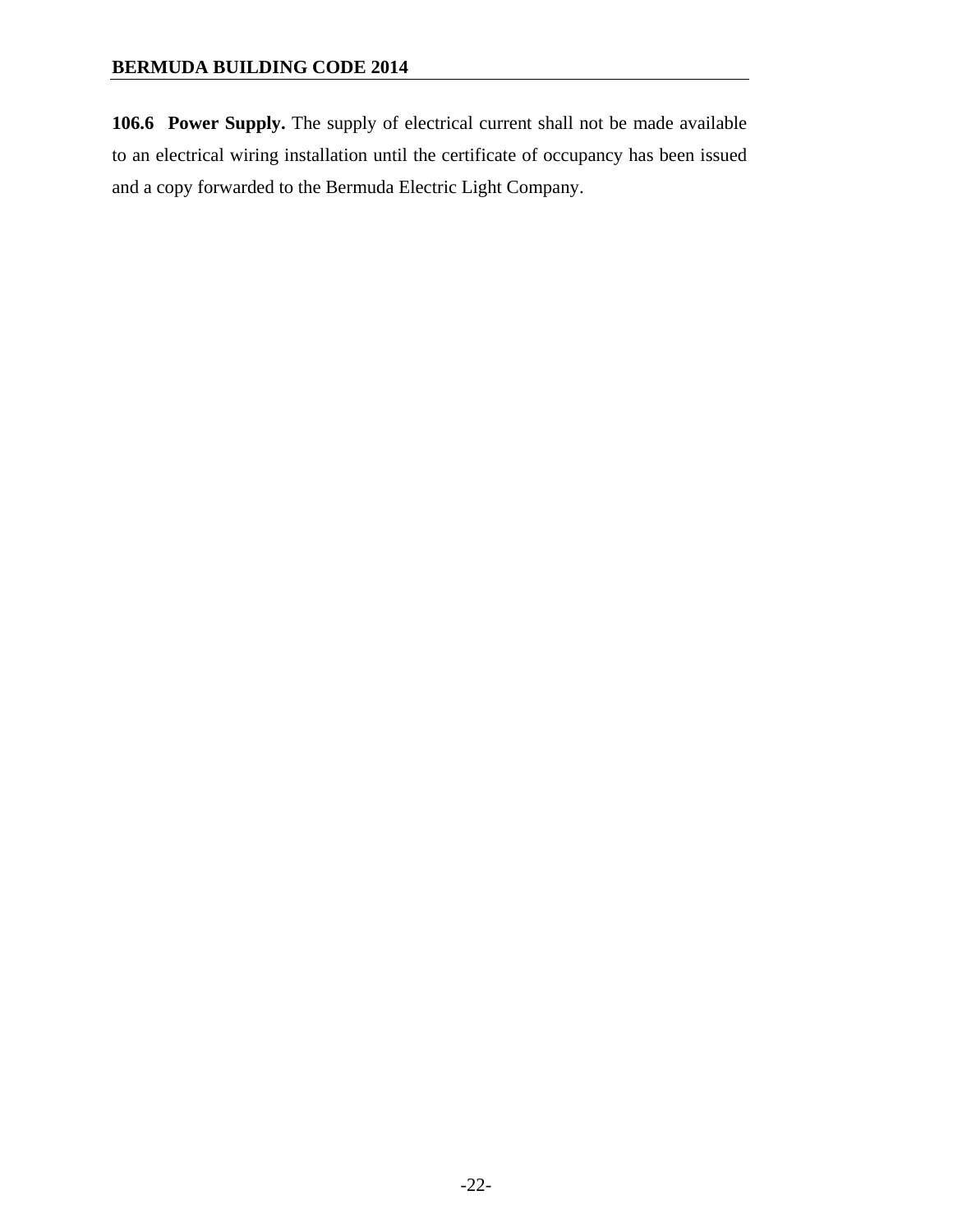#### **107 VIOLATIONS**

**107.1 Offences:** It is an offence under the Building Act 1988 to:

- i. perform a building operation without first obtaining a building permit from the Building Official;
- ii. erect, construct, alter or repair a building or structure other than in accordance with the conditions of a valid building permit or in violation of an approved plan or direction of the Building Official; or
- iii. fail to comply with a permit or a certificate issued under the provisions of this code; or,
- iv. fail to comply with a field correction notice or stop work notice.

**107.2 Field Correction Notices.** Where works are being carried out that are not in accordance with the Code, the approved documents, the Building Act, the approved planning conditions, or any other regulations related to the development, the Building Official may issue a field correction notice in accordance with section 23B (1) of the Building Act 1988. This written notice may be served by handing it to an apparently responsible person or affixing it in a conspicuous location at the site. For the purposes of this section an apparently responsible person shall mean the owners, trustees, architect, contractor, project manager or any other person appearing to the Building Official to have an influence over the development. The field correction notice shall identify the areas of deficiency and give reasonable time for any required changes to be made. For the purposes of this section, reasonable time shall mean the generally accepted time by construction industry standards to perform a task.

**107.3 Stop Work Notices.** Where works are being carried out that are not in accordance with the Code, the approved documents, the Building Act, the approved planning conditions, or any other regulations related to the development, the Building Official may issue a stop work notice in accordance with section 23B (2) of the Building Act 1988. This written notice may be served by banding it to an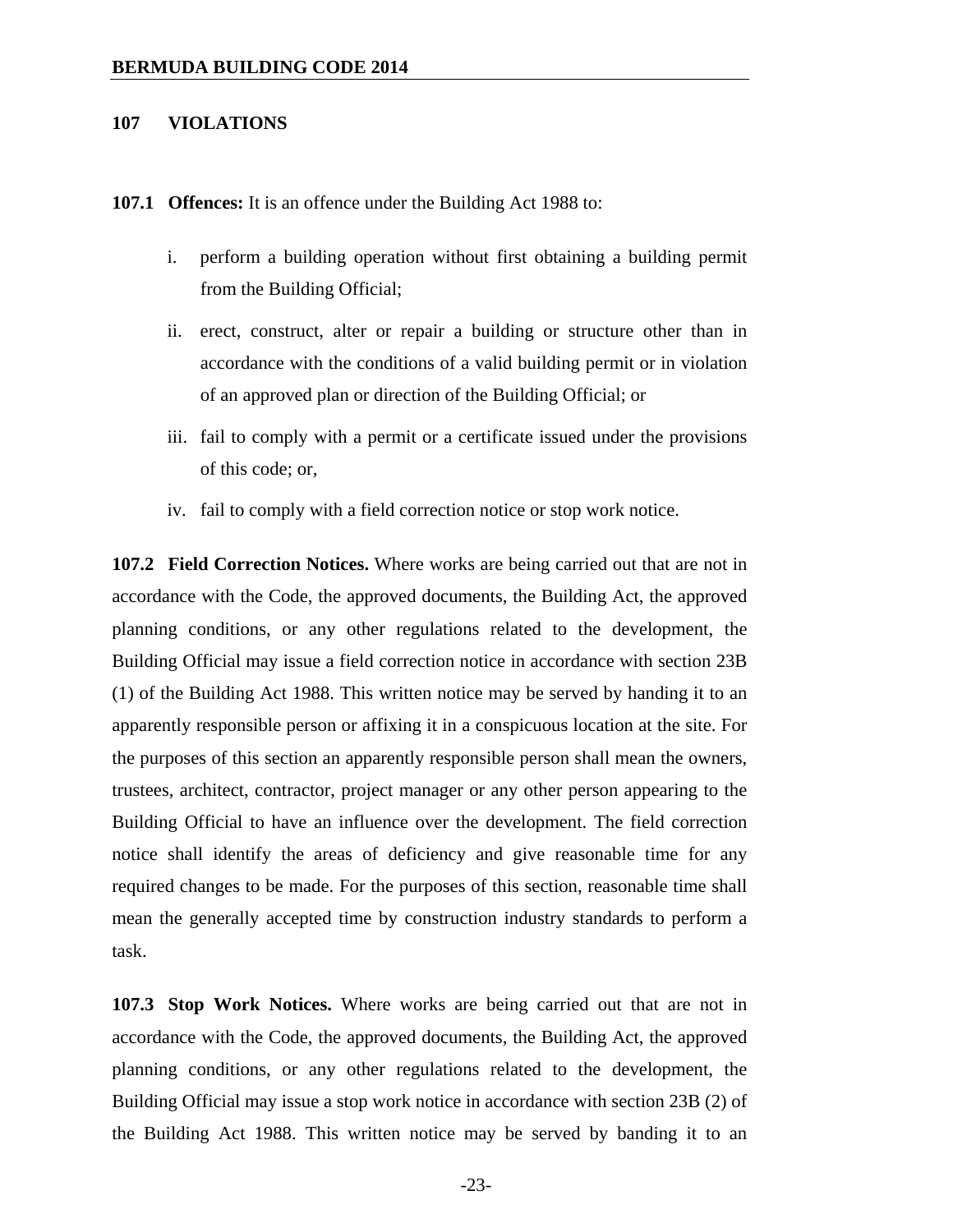apparently responsible person or affixing it in a conspicuous location at the site. For the purposes of this section an apparently responsible person shall mean the owners, trustees, architect, contractor, project manager or any other person appearing to the Building Official to have an influence over the development. No work shall continue on works that have been issued with a stop work notice until approval to proceed is issued by the Building Official in written form.

**107.4 Planning Approval To Be In Force**. Nothing in this code shall infer compliance with any planning regulations. Planning permission in accordance with the Development and Planning Act 1974 or any subsequent amendment thereof must be obtained prior to any building permit being issued and must be currently in force prior to any building operations being performed.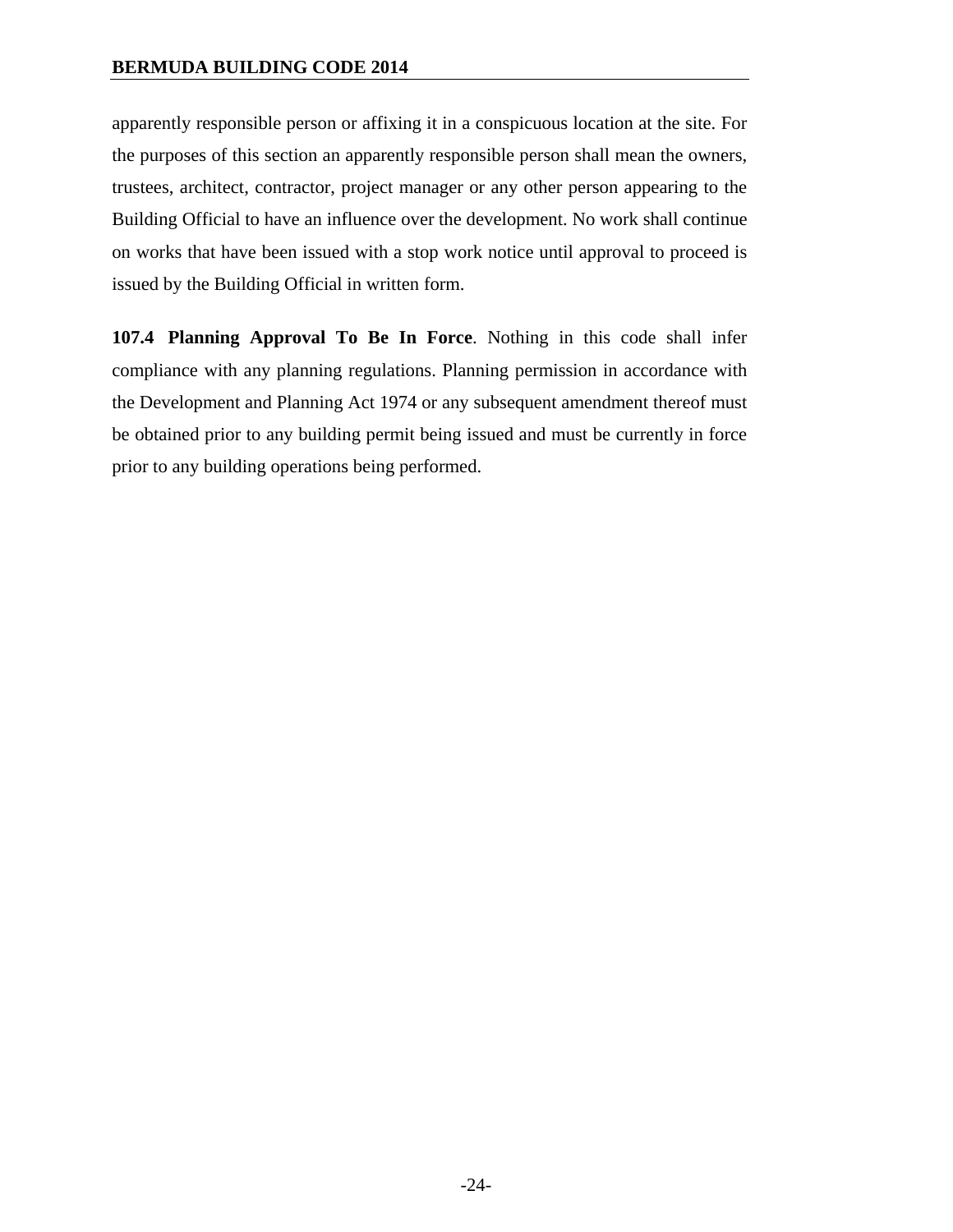# **PART II – INTERNATIONAL BUILDING CODE 2012 (Modifications)**

# **1. SCOPE AND ADMINISTRATION**

| Provision    |                      | Requirement Modification                                                                                                                                                 |
|--------------|----------------------|--------------------------------------------------------------------------------------------------------------------------------------------------------------------------|
| All sections | Delete<br>Substitute | <b>101.1 Title.</b> This code shall be known as the Bermuda<br>Commercial Building Code 2014, hereinafter referred to as "this"<br>code" or "the code"                   |
|              |                      | <b>101.2 Administration.</b> The administration of the Bermuda<br>Commercial Building Code 2014 shall be in accordance with<br>Part I of the Bermuda Building Code 2014. |
|              |                      | <b>101.3 Scope.</b> The provisions of this code shall not apply to<br>residential buildings as defined in the Bermuda Residential<br>Building Code 2014                  |

#### **2. DEFINITIONS**

| Provision |                      | Requirement Modification                                                                                                                                                                                                                                                                                                                                                                               |
|-----------|----------------------|--------------------------------------------------------------------------------------------------------------------------------------------------------------------------------------------------------------------------------------------------------------------------------------------------------------------------------------------------------------------------------------------------------|
| 202       | Delete<br>Substitute | Definition of "BUILDING"<br>BUILDING. In addition to the meaning assigned to it in the<br>Building Act 1988 includes any structure used or intended for<br>supporting or sheltering any use or occupancy.                                                                                                                                                                                              |
|           | Delete<br>Substitute | Definition of "BUILDING OFFICIAL"<br>BUILDING OFFICIAL. The Director of Planning or his/her<br>duly authorized representative                                                                                                                                                                                                                                                                          |
|           | Insert               | BUILDING OPERATION. The erection, structural alteration or<br>extension, excavation, grading, demolition, change in the use of<br>the space, change in the means of egress, removal or alteration<br>of fire walls or fire partitions for any new or existing building. It<br>also includes the installation or renewal of any electrical, gas,<br>plumbing and/or drainage services for any building. |
|           | Delete<br>Substitute | Definition of "HIGH RISE BUILDING"<br>HIGH RISE BUILDING. A building more than 75 feet in height<br>above the lowest level of Bermuda Fire and Rescue Services<br>vehicle access.                                                                                                                                                                                                                      |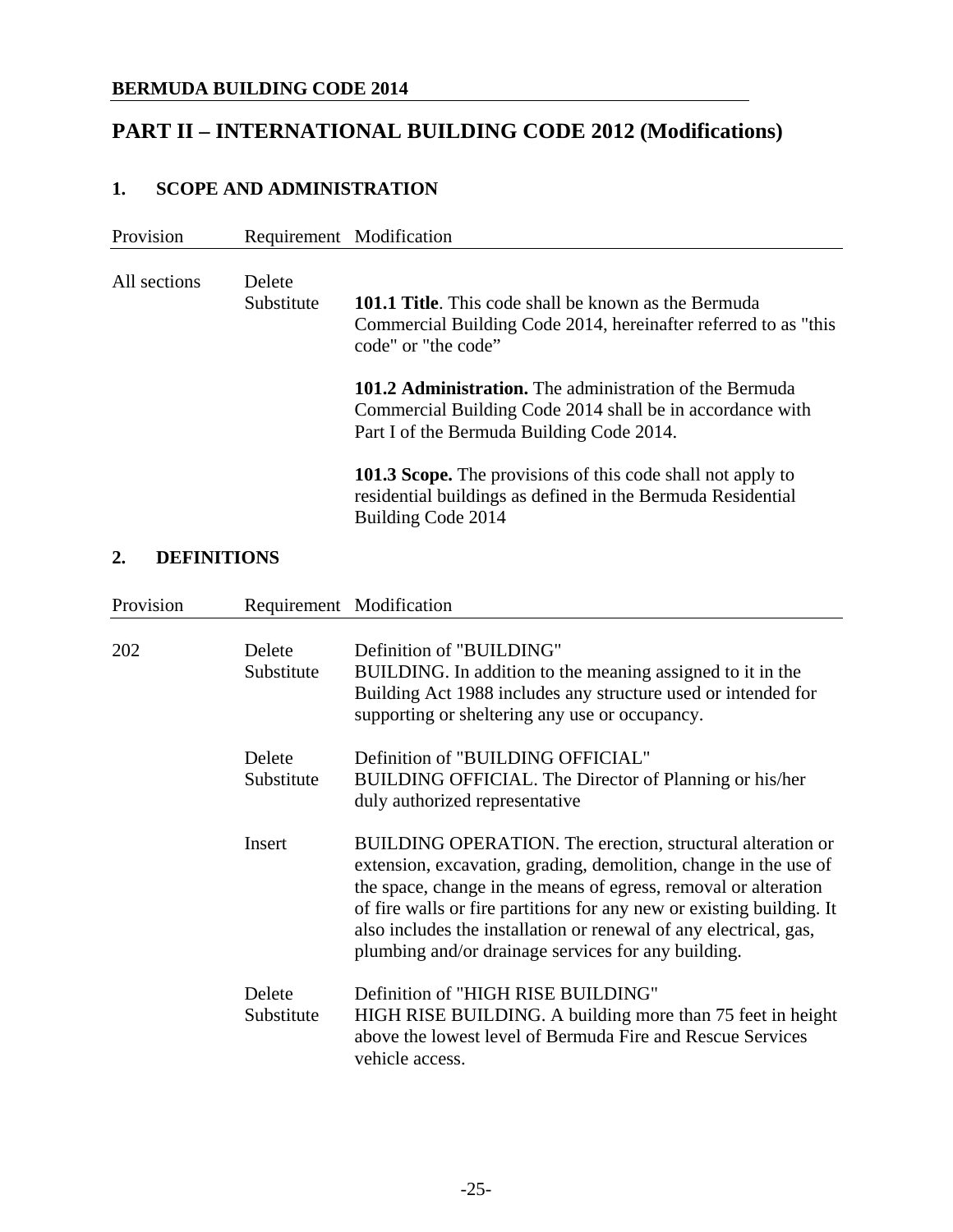# **2. DEFINITIONS (continued)**

| Provision | Requirement Modification |                                                                                                                                                                                                                                                                                                                                                 |
|-----------|--------------------------|-------------------------------------------------------------------------------------------------------------------------------------------------------------------------------------------------------------------------------------------------------------------------------------------------------------------------------------------------|
|           | Insert                   | HOME OCCUPATION. A business, profession, occupation or<br>trade conducted entirely within a residential building employing<br>no more than two persons of which at least one person shall be a<br>bona fide resident of the dwelling and which occupies no more<br>than 25% of the total floor space of the dwelling in which it is<br>located. |
|           | Delete<br>Substitute     | Definition of "HISTORIC BUILDING"<br>HISTORIC BUILDING. A building of special architectural or<br>historic interest included in a list complied or approved by the<br>Minister under section 30 of the Development and Planning Act<br>1974.                                                                                                    |
|           | Add                      | to the definition of "HURRICANE-PRONE REGIONS"<br>3.<br>Bermuda                                                                                                                                                                                                                                                                                 |
|           | Delete<br>Substitute     | Definition of "OWNER"<br>OWNER. Any person having a legal interest in a property or a<br>building.                                                                                                                                                                                                                                              |
|           | Insert                   | STOREY, FIRST. The storey with its floor closest to grade.                                                                                                                                                                                                                                                                                      |

# **3. USE AND OCCUPANCY CLASSIFICATION**

| Provision |     | Requirement Modification                                                                      |
|-----------|-----|-----------------------------------------------------------------------------------------------|
| 308.3     | Add | Reference should also be made to the "Residential Care and<br>Nursing Homes Regulations 2001" |
| 308.4     | Add | Reference should also be made to the "Residential Care and<br>Nursing Homes Regulations 2001" |
| 310.5     | Add | Reference should also be made to the "Residential Care and<br>Nursing Homes Regulations 2001" |
| 310.6     | Add | Reference should also be made to the "Residential Care and<br>Nursing Homes Regulations 2001" |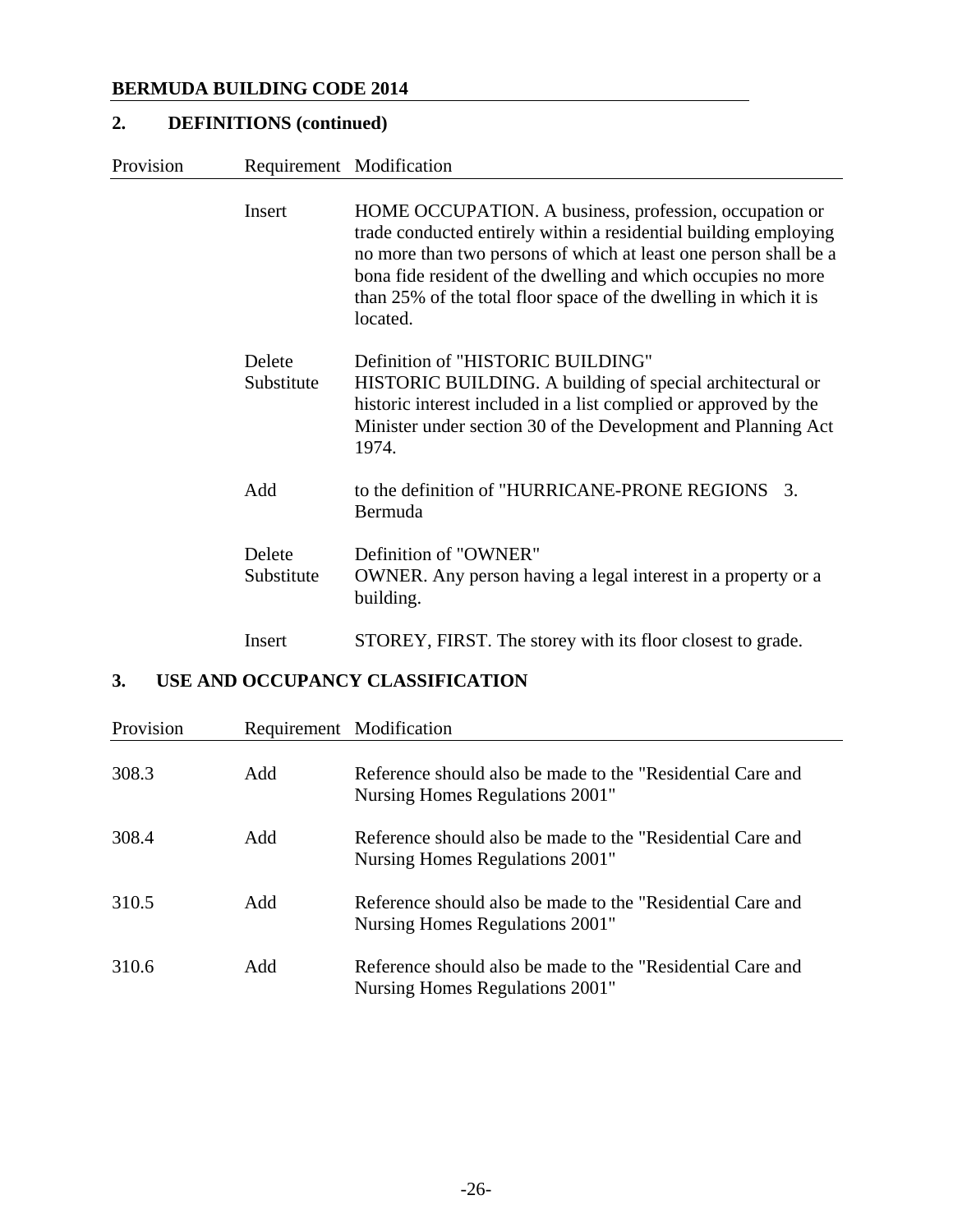#### **4. SPECIAL DETAILED REQUIREMENTS BASED ON USE AND OCCUPANCY**

| Provision | Requirement Modification |                                                                                                                                                                                   |
|-----------|--------------------------|-----------------------------------------------------------------------------------------------------------------------------------------------------------------------------------|
| 403.4.7   | <b>Insert</b>            | "All buildings five stories or more shall be required to provide a<br>mechanical smoke removal system. Natural or mechanical<br>ventilation shall be"                             |
| 406.4.1   | Delete                   | Vehicle and pedestrian areas accommodating van-accessible<br>parking shall comply with Section 1106.5                                                                             |
| 419.1     | Delete<br>Substitute     | Exception<br>Exception: Live/work units that fall within the definition of<br>"Home Occupation" shall comply with the provisions of the<br>Bermuda Residential Building Code 2014 |

# **5. GENERAL BUILDING HEIGHTS AND AREAS**: No Change

### **6. TYPES OF CONSTRUCTION**: No Change

# **7. FIRE AND SMOKE PROTECTION FEATURES**: No Change

### **8. INTERIOR FINISHES**: No Change

#### **9. FIRE PROTECTION SYSTEMS**

| Provision                 | Requirement Modification                                   |                                                                                                                                                                                                                                                               |
|---------------------------|------------------------------------------------------------|---------------------------------------------------------------------------------------------------------------------------------------------------------------------------------------------------------------------------------------------------------------|
| Any relevant<br>provision | Delete                                                     | "International Fire Code"                                                                                                                                                                                                                                     |
|                           | Substitute                                                 | "Bermuda Fire Code 2014"                                                                                                                                                                                                                                      |
|                           | Delete                                                     | "Building Official"                                                                                                                                                                                                                                           |
|                           | Substitute<br>Delete<br>Substitute<br>Delete<br>Substitute | "Building Official and the Chief Fire Officer"<br>"Fire Code Official" or "Fire Chief"<br>"Chief Fire Officer"<br>"Fire Department" or "Local Fire Department"<br>"Bermuda Fire and Rescue Service"                                                           |
| 905.3                     | Delete                                                     | Last sentence of first paragraph                                                                                                                                                                                                                              |
|                           | Substitute                                                 | All buildings required to have an automatic sprinkler system<br>shall have a class 1 automatic wet standpipe system installed.<br>The pressure at the most hydraulically remote $2\frac{1}{2}$ " fire<br>department connection shall be a minimum of 100 psi. |
|                           | Delete                                                     | Exception                                                                                                                                                                                                                                                     |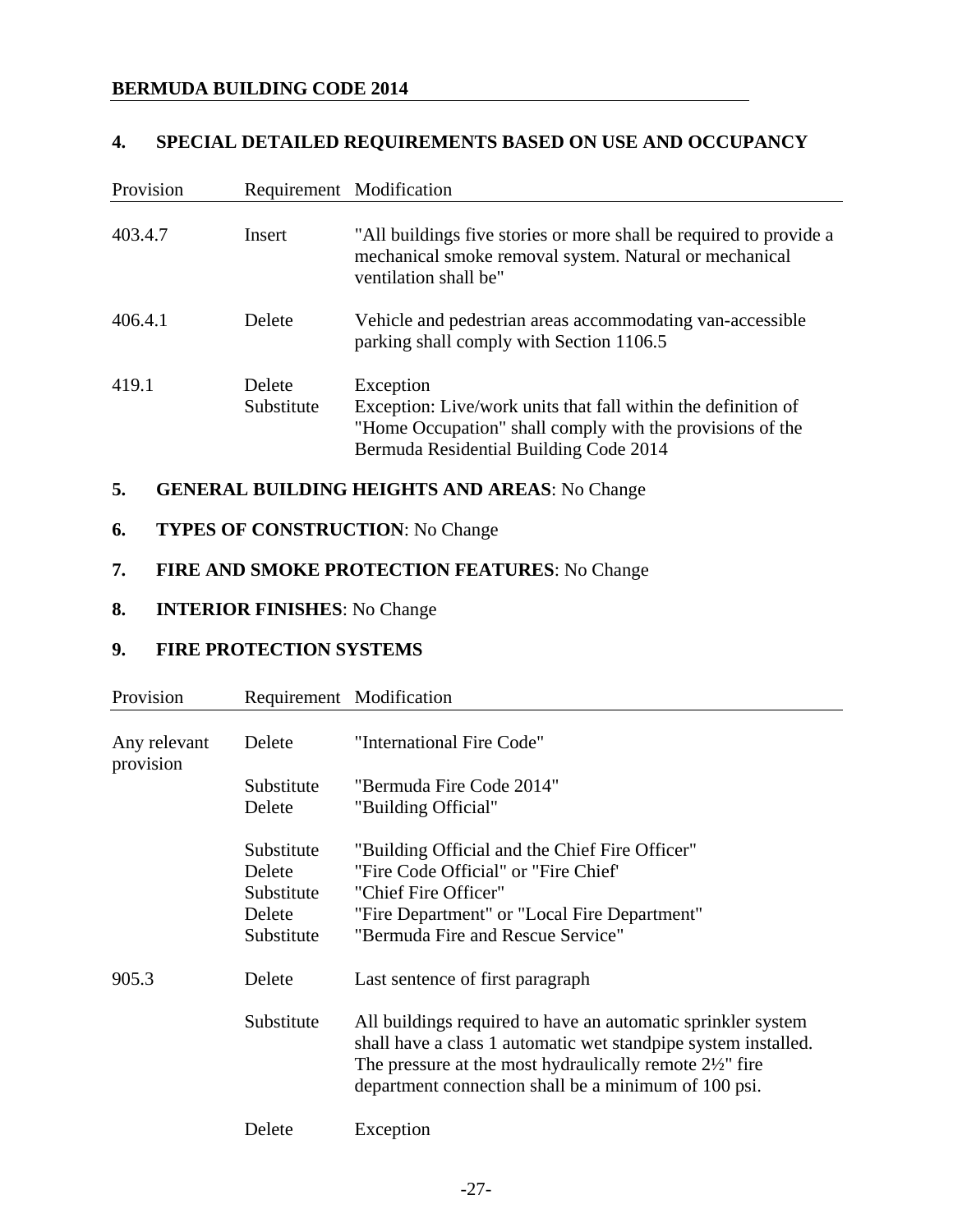# **10. MEANS OF EGRESS**

| Provision                   |                                  | Requirement Modification                                                                                                                                                                                                                                                           |
|-----------------------------|----------------------------------|------------------------------------------------------------------------------------------------------------------------------------------------------------------------------------------------------------------------------------------------------------------------------------|
|                             | Any relevant Delete<br>provision | "International Fire Code"                                                                                                                                                                                                                                                          |
|                             |                                  | "Bermuda Fire Code 2014"<br>Substitute<br>"Building Official"<br>Delete<br>Substitute<br>"Building Official and the Chief Fire Officer"                                                                                                                                            |
| 11.<br><b>ACCESSIBILITY</b> |                                  |                                                                                                                                                                                                                                                                                    |
| Provision                   |                                  | Requirement Modification                                                                                                                                                                                                                                                           |
| 1109.12.4                   | Add                              | The words "in accessible areas" after "lines".                                                                                                                                                                                                                                     |
| 12.                         | <b>INTERIOR ENVIRONMENT</b>      |                                                                                                                                                                                                                                                                                    |
| Provision                   |                                  | Requirement Modification                                                                                                                                                                                                                                                           |
| 1203.4.1                    | Add                              | Exceptions:<br>1. Toilet Rooms and Bathrooms shall be provided with a<br>minimum net free area to the outdoors of 1 square foot per toilet<br>or urinal and shall not be ventilated through adjoining spaces.<br>2. A toilet room or bathroom, any part of which is partitioned or |
|                             |                                  | divided into cubicles containing a toilet or urinal, the partitions<br>or divisions between cubicles shall be so constructed as to allow<br>the free circulation of air through the room                                                                                           |
| 1206.3.3                    | Delete<br>Substitute             | 1206.3.3 Court Drainage. Every court shall be graded and<br>drained to prevent standing water.                                                                                                                                                                                     |

### **13. ENERGY EFFICIENCY**

No Change

# **14. EXTERIOR WALLS**

No Change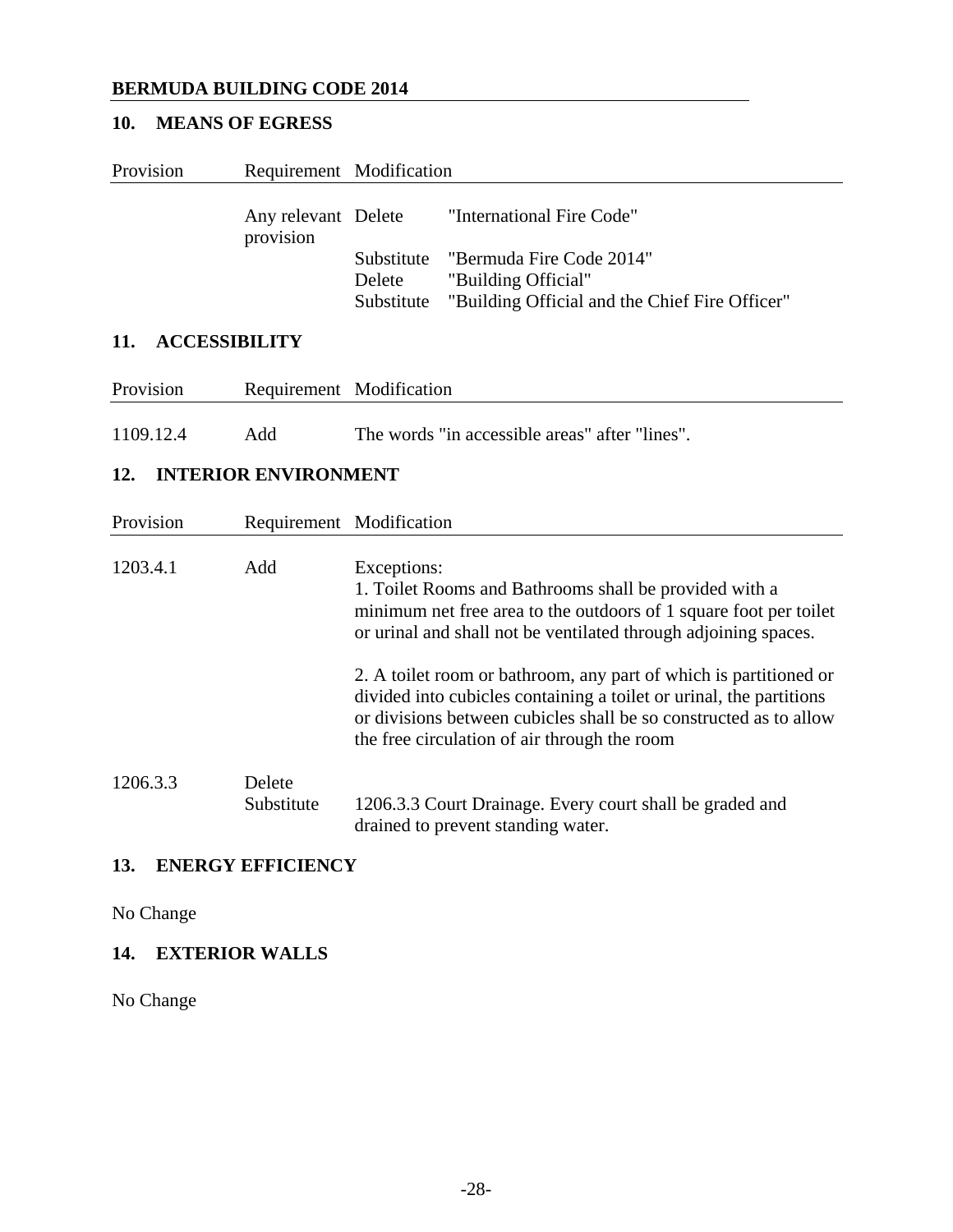### **15. ROOF ASSEMBLIES AND ROOFTOP STRUCTURES**

| Provision           |                          | Requirement Modification                                                                                                                                                                                                                                                                                                                                                                                                                                                                 |
|---------------------|--------------------------|------------------------------------------------------------------------------------------------------------------------------------------------------------------------------------------------------------------------------------------------------------------------------------------------------------------------------------------------------------------------------------------------------------------------------------------------------------------------------------------|
| 1505.2              | Insert                   | In Exception 1 add "Bermuda stone" after the word "masonry"                                                                                                                                                                                                                                                                                                                                                                                                                              |
| 16.                 | <b>STRUCTURAL DESIGN</b> |                                                                                                                                                                                                                                                                                                                                                                                                                                                                                          |
| Provision           |                          | Requirement Modification                                                                                                                                                                                                                                                                                                                                                                                                                                                                 |
| Table 1607.1        |                          | Insert in notes n. File Rooms: Each floor of an office building must have a<br>designated file storage area a minimum 5% of gross floor area.<br>This area must be clearly identified on the floor plans and shall<br>be designed for a minimum uniform live load of 200 psf.                                                                                                                                                                                                            |
| 1608.1 to<br>1608.3 | Delete                   |                                                                                                                                                                                                                                                                                                                                                                                                                                                                                          |
| 1609.3              | Delete<br>Substitute     | The Basic wind speed for Bermuda shall be taken from figures<br>1609A, 1609B, 1609C using the wind contour on the most eastern<br>point on the North Carolina coast                                                                                                                                                                                                                                                                                                                      |
| 1609.4              | Delete                   |                                                                                                                                                                                                                                                                                                                                                                                                                                                                                          |
| 1610.1              | Re-number<br>Insert      | 1610.2<br>The following before 1610.2<br>1610.1 General: Designers should be aware that the risk of<br>earthquake exists in Bermuda and their attention is drawn to<br>'The Bermuda Earthquake Catalogue' by Martin S.Brewer.<br>(Copies available at the Department of Planning) Consideration<br>of earthquake loads should be taken into account especially<br>when designing multi story, nonsymmetrical eccentrically<br>loaded structures or those containing sensitive equipment. |
| 1612                | Delete section           |                                                                                                                                                                                                                                                                                                                                                                                                                                                                                          |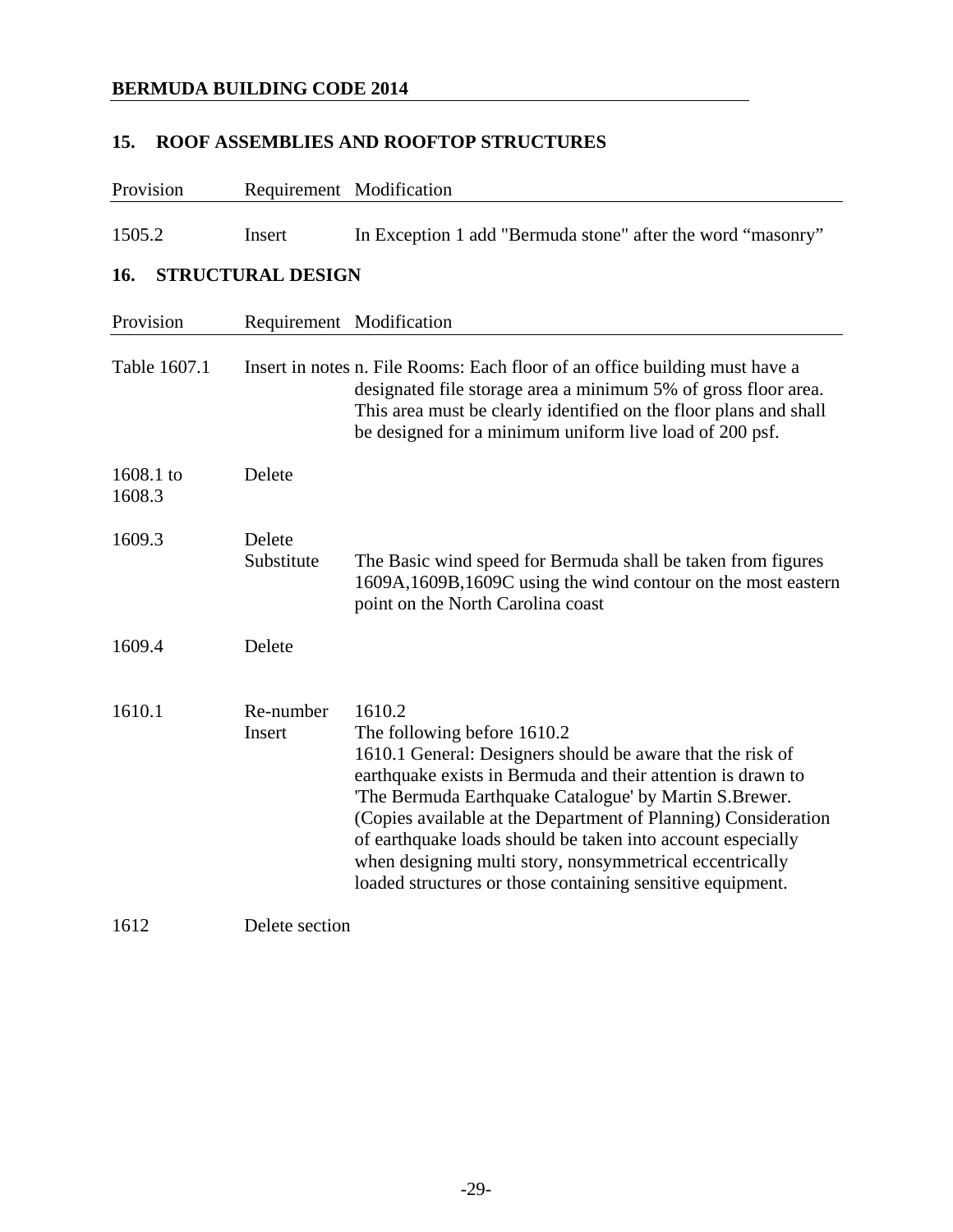# **17. STRUCTURAL TESTS AND INSPECTIONS**

| Provision | Requirement Modification |                                                                                                 |
|-----------|--------------------------|-------------------------------------------------------------------------------------------------|
| 1703.2    | Insert                   | The words "within 90 days" after the word "writing"                                             |
| 1704.2    | Delete                   | Exception 2                                                                                     |
| 1704.2.5  | Change                   | In the final sentence delete the words "agreed upon" and insert<br>"not to exceed than 28 days" |

#### **18. FOUNDATIONS AND RETAINING WALLS**

| Provision    |     | Requirement Modification        |
|--------------|-----|---------------------------------|
| Table 1806.2 | Add | 6. Sound Bermuda Stone 6000 psf |

#### **19. CONCRETE**

| Provision        |                                      | Requirement Modification                                                                                                                                                                                            |
|------------------|--------------------------------------|---------------------------------------------------------------------------------------------------------------------------------------------------------------------------------------------------------------------|
| 1904.1<br>1904.2 | Re-number<br>Re-number               | 1904.2<br>1904.3                                                                                                                                                                                                    |
|                  | Insert                               | before re-numbered 1904.2:<br>1904.1 All reinforcement in concrete foundations, exterior<br>columns, walls and slabs shall be galvanized to a minimum<br>requirement of Class 2 Standard as per ASTM standard A 767 |
|                  |                                      | "Galvanizing is not required in the internal structural members<br>of multi storey commercial buildings that are climate controlled<br>and constructed using 30MPa or higher ready mix concrete."                   |
|                  | I TATTINITITI ATTIN 1 FOIN 1 T A 1 T |                                                                                                                                                                                                                     |

#### **20. LIGHTWEIGHT METALS**: No Change

# **21. MASONRY**: No Change

#### **22. STEEL**: No Change

**23. WOOD**: No Change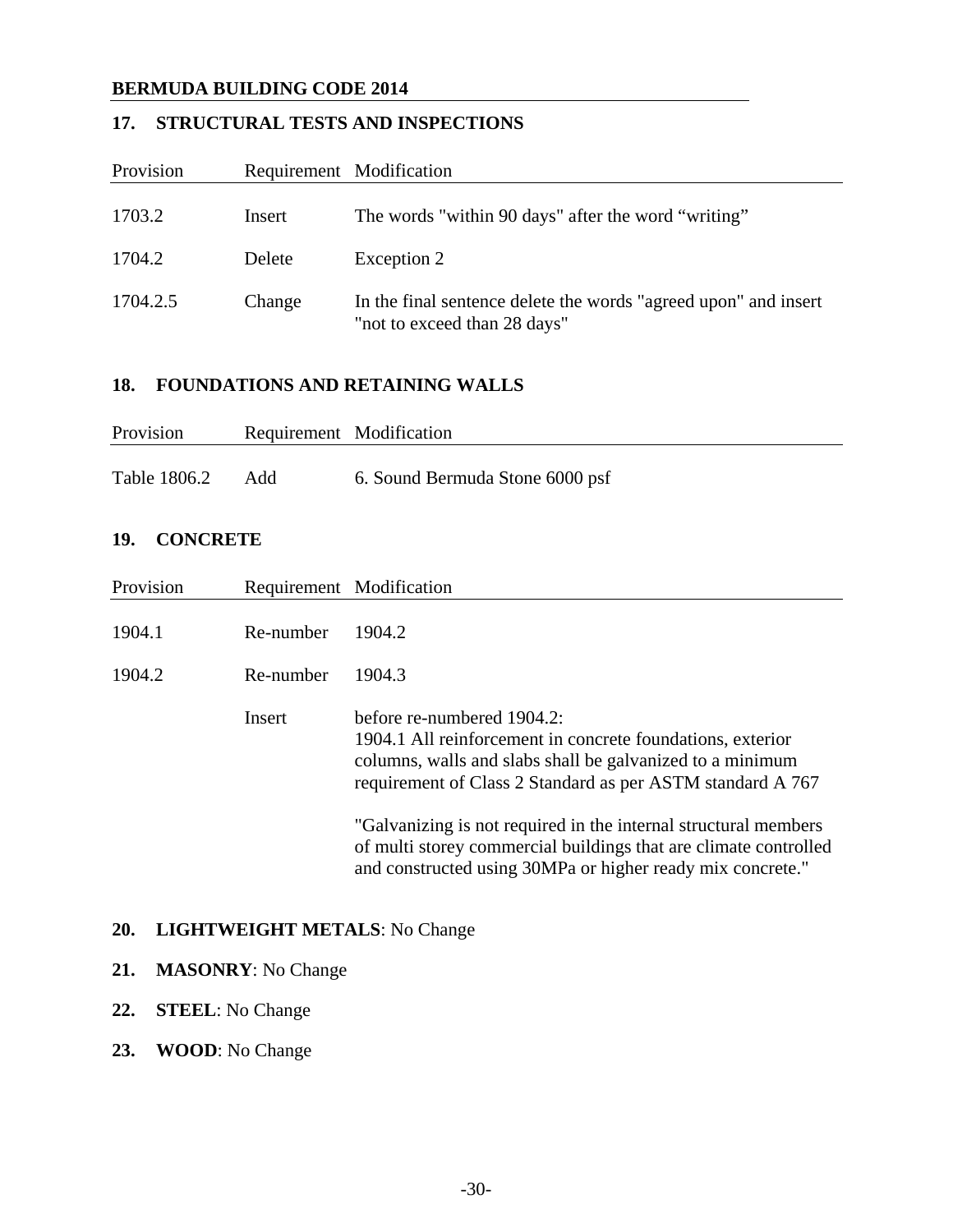## **24. GLASS AND GLAZING**: No Change

### **25. GYPSUM BOARD AND PLASTER**: No Change

**26. PLASTIC**: No Change

#### **27. ELECTRIC WIRING, EQUIPMENT AND SYSTEMS**: No Change

#### **28. MECHANICAL SYSTEMS**: No Change

#### **29. PLUMBING SYSTEMS**

| Provision |               | Requirement Modification                                     |
|-----------|---------------|--------------------------------------------------------------|
|           |               |                                                              |
| 2901.1    | <b>Delete</b> | Last sentence                                                |
|           | Substitute    | Private sewage disposal systems shall conform to a method    |
|           |               | agreed by the Department of Environmental Health,            |
|           |               | Environmental Authority and Department of Environmental      |
|           |               | Protection and designed by a registered design professional. |

#### **30. ELEVATORS AND CONVEYING SYSTEMS**

| Provision<br>Requirement Modification |                                                                                                                                                                                                                                                                                                                                                                                                                                                                                                                                                      |
|---------------------------------------|------------------------------------------------------------------------------------------------------------------------------------------------------------------------------------------------------------------------------------------------------------------------------------------------------------------------------------------------------------------------------------------------------------------------------------------------------------------------------------------------------------------------------------------------------|
| Sec. 3001<br>Insert                   | 3001.5 Periodic Inspection Intervals. Periodic inspections shall<br>be made annually of all elevators, escalators, dumbwaiters,<br>manlifts and moving walks. Miscellaneous hoisting and<br>elevating equipment, conveyors and amusement devices shall be<br>inspected at such intervals as are deemed necessary by the<br>Building Official. Elevating equipment located in private<br>residences not accessible to the public shall not be subjected to<br>these inspection requirements unless specially identified by the<br>Building Official." |

# **31. SPECIAL CONSTRUCTION**: No Change

#### **32. CONSTRUCTION IN THE PUBLIC RIGHT-OF-WAY**

| Provision |        | Requirement Modification                                                                                                                                                          |
|-----------|--------|-----------------------------------------------------------------------------------------------------------------------------------------------------------------------------------|
| Sec. 3201 | Insert | 3201.5 Approval. No part of a building or structure shall<br>encroach into the public right-of-way without the express<br>written approval of the applicable governing authority. |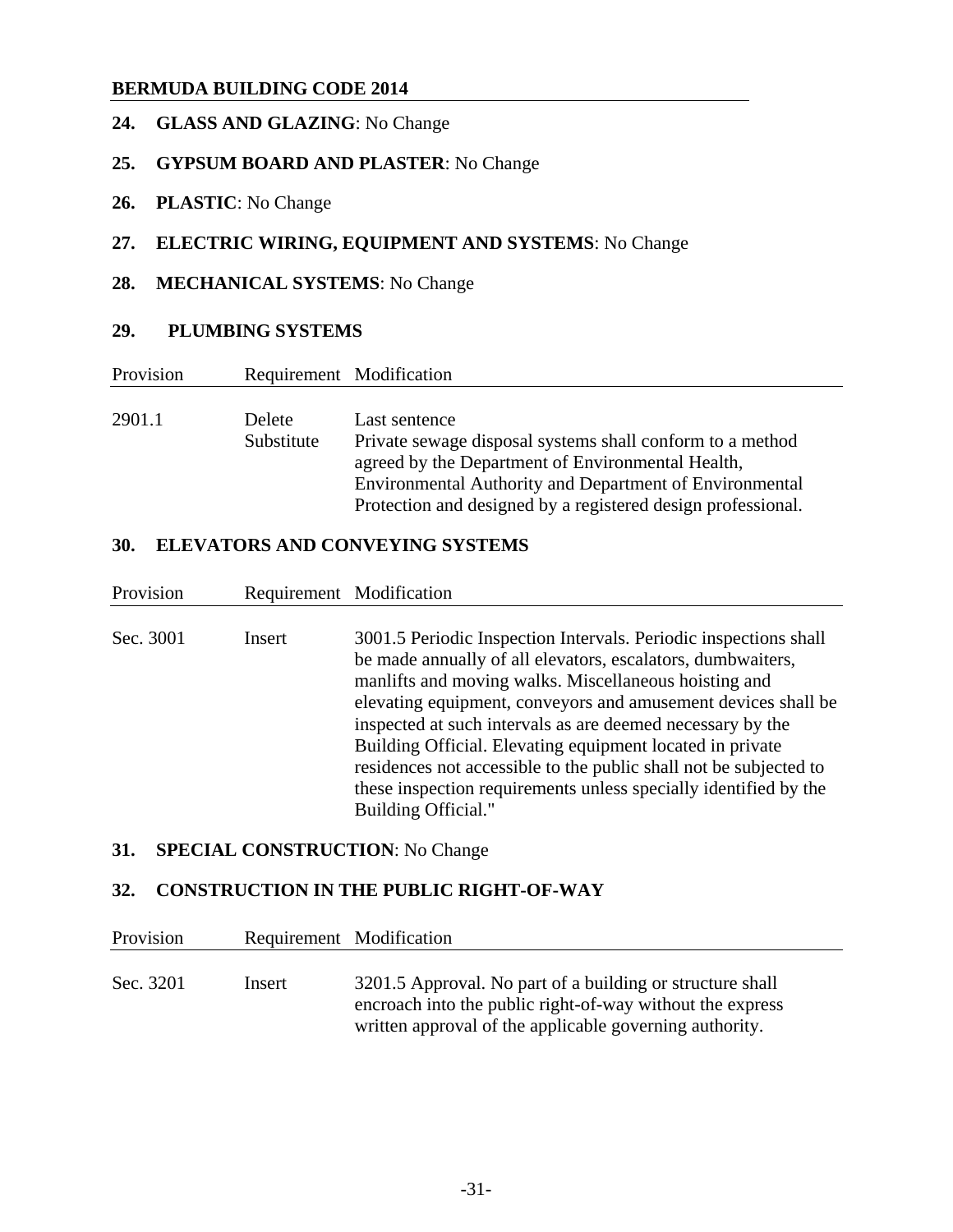# **33. SAFEGUARDS DURING CONSTRUCTION**

| Provision |        | Requirement Modification                                                                                                                                                                                                                                |
|-----------|--------|---------------------------------------------------------------------------------------------------------------------------------------------------------------------------------------------------------------------------------------------------------|
|           |        |                                                                                                                                                                                                                                                         |
| 3301.2    | Add    | The following after first sentence: "All materials As BBC 1998"<br>and equipment associated with the construction operation shall<br>be stored on the owner's property unless alternative<br>arrangements have been agreed with the Building Official." |
| 3303.4    | Add    | The words "or at a level deemed appropriate by the Building<br>Official" after the word "authority".                                                                                                                                                    |
| 3307.1    | Insert | After the word "work": "  by the person causing such works<br>and at his/her own expense."                                                                                                                                                              |

# **33. SAFEGUARDS DURING CONSTRUCTION (continued)**

| Provision |                             | Requirement Modification                                                                                                                                                                                                   |
|-----------|-----------------------------|----------------------------------------------------------------------------------------------------------------------------------------------------------------------------------------------------------------------------|
| 3307.1    | <b>Delete</b><br>Substitute | Final sentence<br>"Such notification shall be provided prior to submitting a<br>building permit application. A copy of the notice shall be<br>submitted to the Building Official with the building permit<br>application." |

# **34. EXISTING STRUCTURES**

| Provision | Requirement Modification |                                                                                                                                                                                                                                                                                                              |
|-----------|--------------------------|--------------------------------------------------------------------------------------------------------------------------------------------------------------------------------------------------------------------------------------------------------------------------------------------------------------|
| 3401.3    | Delete<br>Substitute     | Entire sub-section<br>"Alterations, repairs, additions and changes of occupancy to<br>existing buildings and structures shall meet the provisions of the<br>adopted codes to the extent deemed necessary by the Building<br>Official in accordance with section 101.6 of the Bermuda<br>Building Code 2014." |
| 3401.4.1  | Delete                   | The words "per Section 116"                                                                                                                                                                                                                                                                                  |
| 3401.5    | Delete                   | Entire sub-section                                                                                                                                                                                                                                                                                           |
| 3401.6    | Delete                   | Entire sub-section                                                                                                                                                                                                                                                                                           |
| 3411.7    | Delete<br>Substitute     | Exception 1<br>"1. This provision does not apply to alterations that are less than<br>50% of the aggregate gross floor area of the original building."                                                                                                                                                       |
| 3412      | Delete                   | <b>Entire Section</b>                                                                                                                                                                                                                                                                                        |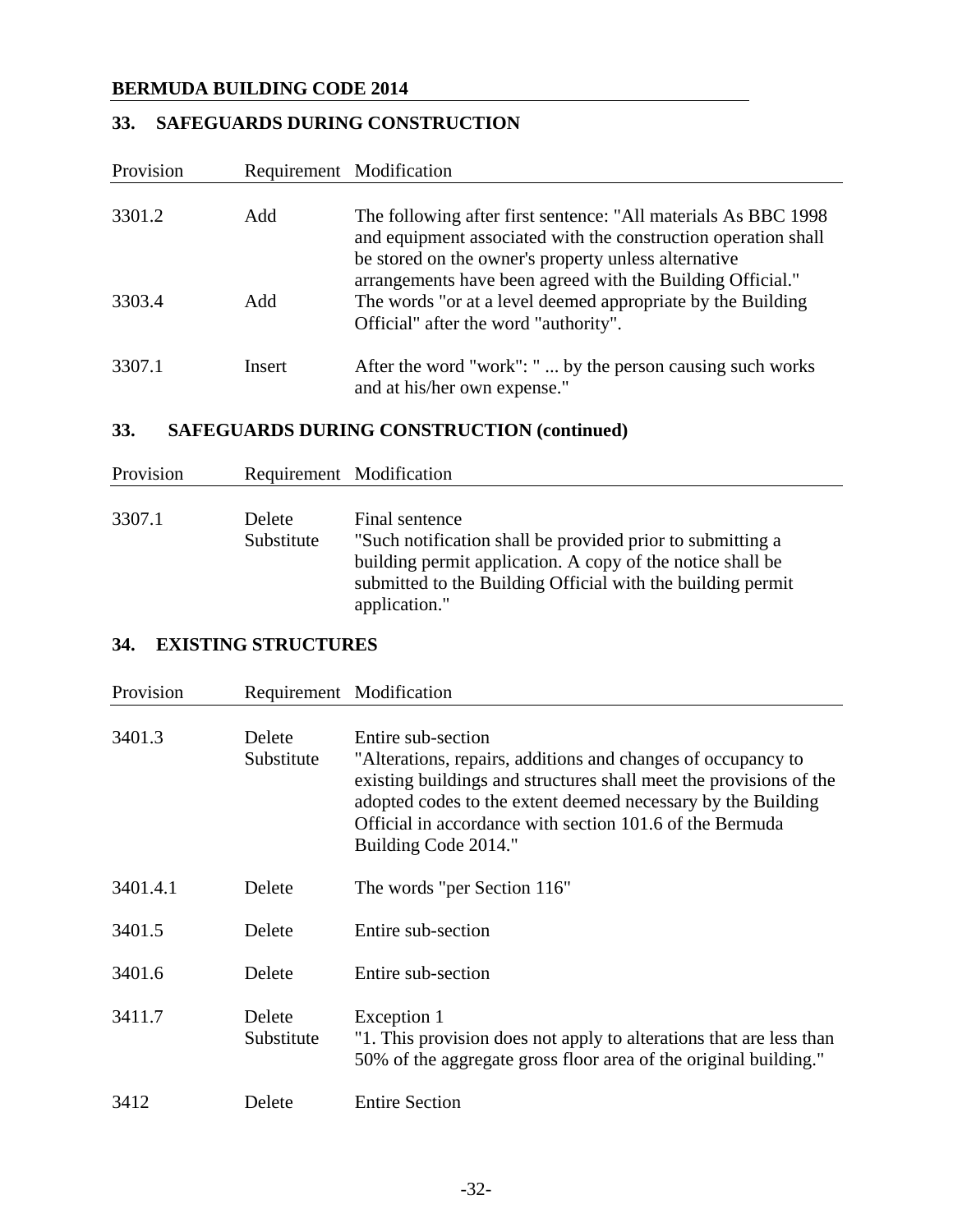# **35. REFERENCED STANDARDS**

Provision Requirement Modification

APPENDICES

Delete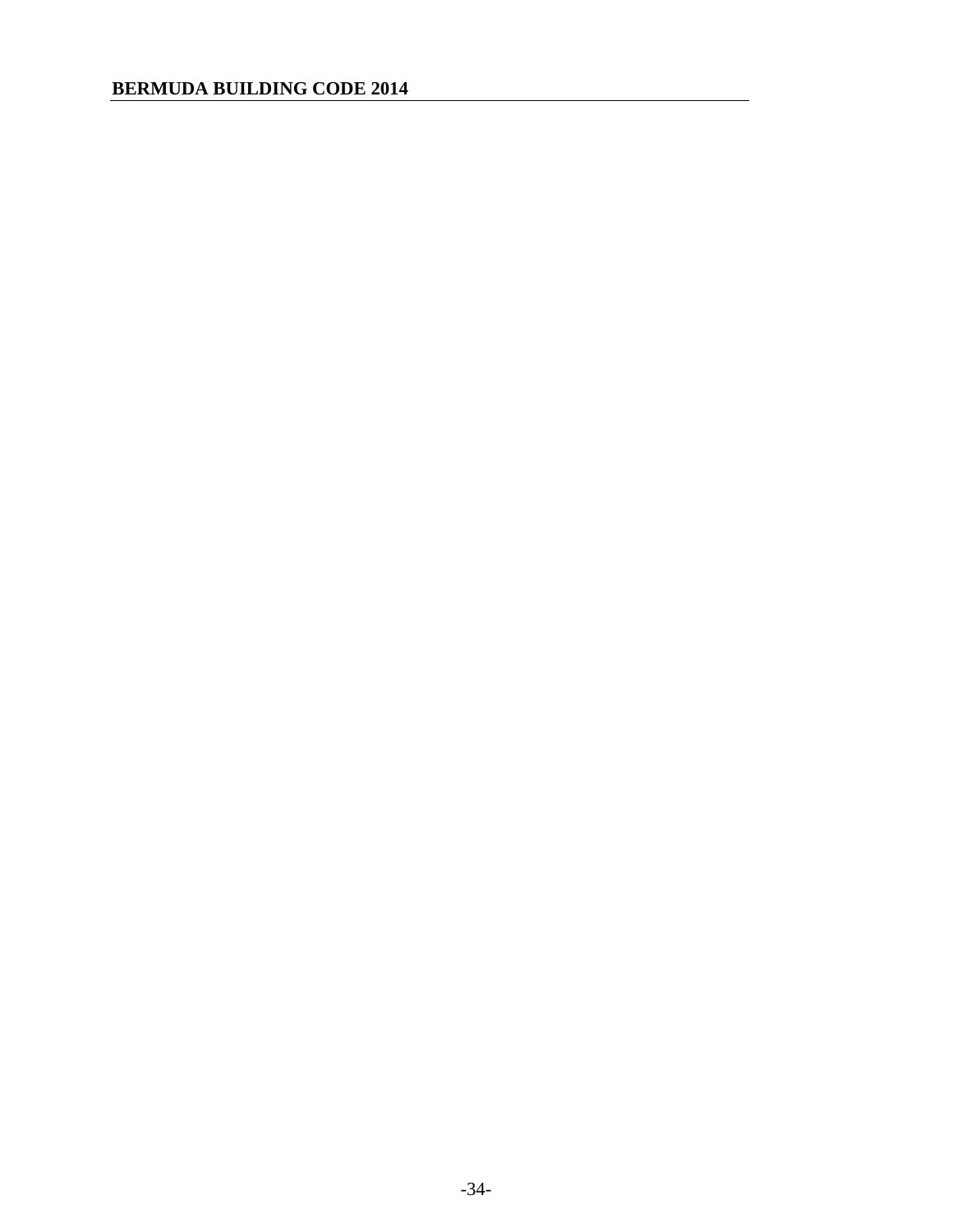# **PART III– INTERNATIONAL MECHANICAL CODE 2012 (Modifications)**

### **1. SCOPE AND ADMINISTRATION**

| Provision |                      | Requirement Modification                                                                                                                                |
|-----------|----------------------|---------------------------------------------------------------------------------------------------------------------------------------------------------|
| 101.1     | Delete<br>Substitute | Entire paragraph<br>Title. This code shall be known as the Bermuda Mechanical<br>Code 2014 hereinafter referred to as "this code" or "the code"         |
| 101.2     | Delete<br>Substitute | <b>Entire Paragraph</b><br>Exception: Residential Buildings as defined in the Bermuda<br>Residential Building Code 2014                                 |
| 102.1     | Delete<br>Substitute | Local, State or Federal<br>Bermuda                                                                                                                      |
| 103       | Delete<br>Substitute | <b>Entire Section</b><br>103.1 Administration: The Administration of this code shall be<br>in accordance with Part I of the Bermuda Building Code 2014. |
| 104       | Delete               | <b>Entire Section</b>                                                                                                                                   |
| 107       | Delete               | <b>Entire Section</b>                                                                                                                                   |
| 108       | Delete               | <b>Entire Section</b>                                                                                                                                   |
| 109       | Delete               | <b>Entire Section</b>                                                                                                                                   |
| 110       | Delete               | <b>Entire Section</b>                                                                                                                                   |

### **2. DEFINITIONS: No Change**

# **3. GENERAL REGULATIONS**

| Provision | Requirement Modification    |                                                                                                                                         |
|-----------|-----------------------------|-----------------------------------------------------------------------------------------------------------------------------------------|
| 304.7     | <b>Delete</b><br>Substitute | All text after the word "installed"<br>with the base of the appliance on a platform a minimum of 18<br>inches (457 mm) above the floor. |
| 307.2.1   | Add                         | Condensate shall not discharge onto a potable water collection<br>roof or other such area.                                              |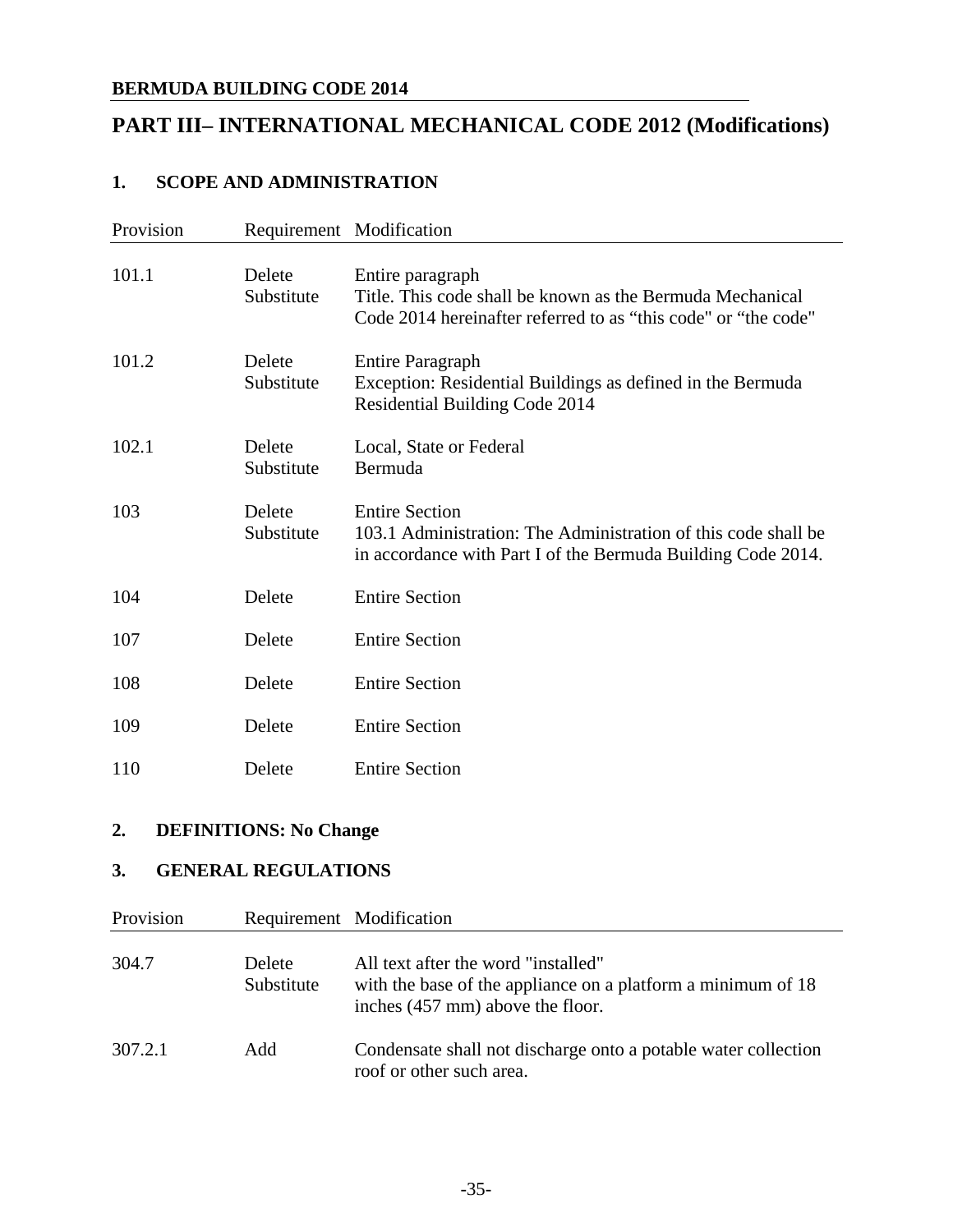# **3. GENERAL REGULATIONS (Continued)**

| Provision                    |                                      | Requirement Modification                                                                                                                                                                                                                                                                                                                                                                                                                                                       |  |
|------------------------------|--------------------------------------|--------------------------------------------------------------------------------------------------------------------------------------------------------------------------------------------------------------------------------------------------------------------------------------------------------------------------------------------------------------------------------------------------------------------------------------------------------------------------------|--|
| 307.2.2                      | Add                                  | Where condensate drains receive condensate at a temperature<br>below the ambient dew point of the adjacent space, the drain<br>shall be insulated sufficient to prevent condensation on the<br>surface of the drain.                                                                                                                                                                                                                                                           |  |
| 307.2.3                      | Add                                  | Where auxiliary and secondary drain systems receive<br>condensate at a temperature below the ambient dew point of the<br>adjacent space, the auxiliary and secondary drain system shall be<br>insulated sufficient to prevent condensation on the surface of the<br>auxiliary and secondary drain system.                                                                                                                                                                      |  |
| 4.                           | <b>VENTILATION</b>                   |                                                                                                                                                                                                                                                                                                                                                                                                                                                                                |  |
| Provision                    |                                      | Requirement Modification                                                                                                                                                                                                                                                                                                                                                                                                                                                       |  |
| 402.2                        | Add                                  | Exception: 1. Toilet Rooms and Bathrooms shall be provided<br>with a minimum net free area to the outdoors of 1 square foot<br>per toilet or urinal and shall not be ventilated through adjoining<br>spaces. 2. A toilet room or bathroom, any part of which is<br>partitioned or divided into cubicles containing a toilet or urinal,<br>the partitions or divisions between cubicles shall be so<br>constructed as to allow the free circulation of air through the<br>room. |  |
| 406.1                        | Delete                               | <b>Entire</b> section                                                                                                                                                                                                                                                                                                                                                                                                                                                          |  |
| <b>EXHAUST SYSTEMS</b><br>5. |                                      |                                                                                                                                                                                                                                                                                                                                                                                                                                                                                |  |
| Provision                    |                                      | Requirement Modification                                                                                                                                                                                                                                                                                                                                                                                                                                                       |  |
| 501.3.2                      | Delete                               | in structures located in hurricane prone regions, as defined in the<br>International Building Code.                                                                                                                                                                                                                                                                                                                                                                            |  |
| 6.                           | <b>DUCT SYSTEMS:</b> No Change       |                                                                                                                                                                                                                                                                                                                                                                                                                                                                                |  |
| 7.                           | <b>COMBUSTION AIR:</b> No Change     |                                                                                                                                                                                                                                                                                                                                                                                                                                                                                |  |
| 8.                           | <b>CHIMNEYS AND VENTS: No Change</b> |                                                                                                                                                                                                                                                                                                                                                                                                                                                                                |  |
| 9.                           | <b>EQUIPMENT:</b> No Change          | SPECIFIC APPLIANCES, FIREPLACES AND SOLID FUEL-BURNING                                                                                                                                                                                                                                                                                                                                                                                                                         |  |
| 10.                          |                                      | <b>BOILERS, WATER HEATERS AND PRESSURE VESSELS: No Change</b>                                                                                                                                                                                                                                                                                                                                                                                                                  |  |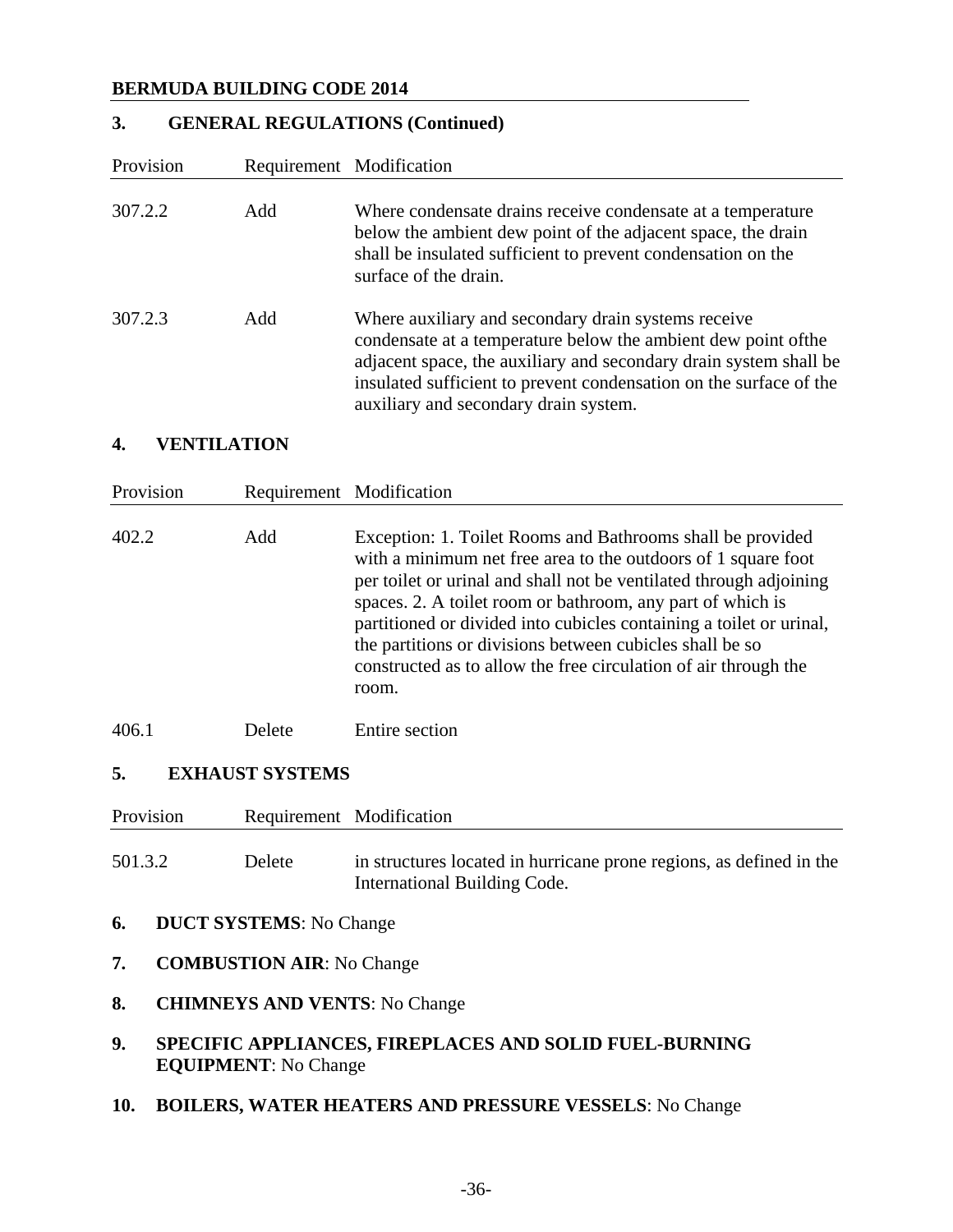- **11. REFRIGERATION**: No Change
- **12. HYDRONIC PIPING**: No Change
- **13. FUEL OIL PIPING AND STORAGE**: No Change
- **14. SOLAR SYSTEMS**: No Change
- **15. REFERENCED STANDARDS**: No Change

## **APPENDIX A-CHIMNEY CONNECTOR PASSTHROUGHS**  Delete

**APPENDIX B-RECOMMENDED PERMIT FEE SCHEDULE**  Delete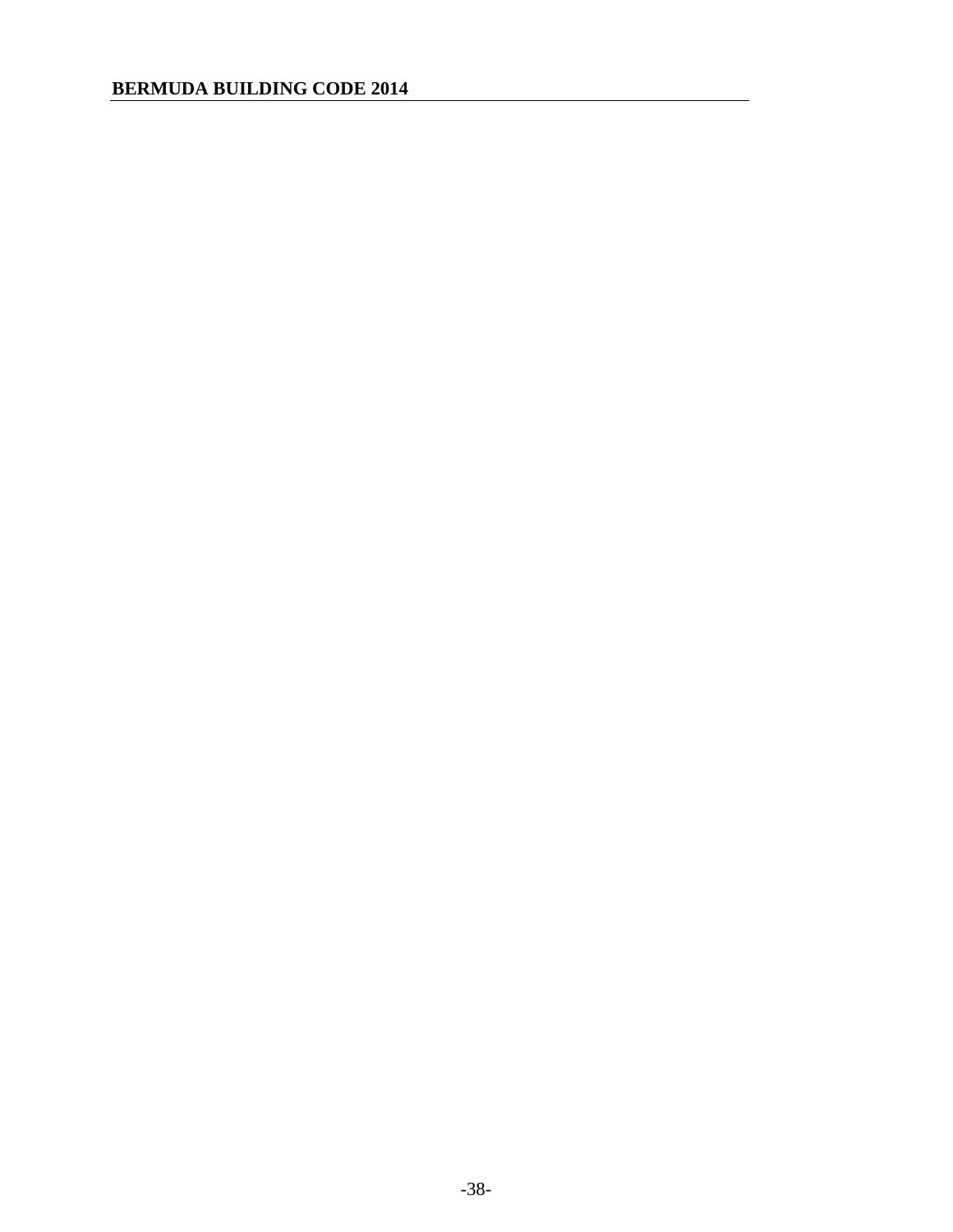# **PART IV – NATIONAL ELECTRICAL CODE 2011 (Modifications)**

### **ARTICLE 90 INTRODUCTION**

| Provision          | Requirement Modification     |                                                                                                                                                                                                                                                            |
|--------------------|------------------------------|------------------------------------------------------------------------------------------------------------------------------------------------------------------------------------------------------------------------------------------------------------|
| <b>NEC 90.0</b>    | Add                          | "This Code shall be known as the Bermuda Electrical Code"<br>2014 hereinafter referred to as "this code" or "the Code"                                                                                                                                     |
| 1.                 | <b>GENERAL:</b> No Change    |                                                                                                                                                                                                                                                            |
| 2.                 | <b>WIRING AND PROTECTION</b> |                                                                                                                                                                                                                                                            |
| Provision          | Requirement Modification     |                                                                                                                                                                                                                                                            |
| NEC $10.8A(1)$     | Add                          | " or within 6 feet of the edge of a sink, bath, shower, hot tub or<br>other permanently installed water vessel."                                                                                                                                           |
| <b>NEC 210.17</b>  | Add                          | "210.17 Electric Vehicle Branch Circuit. Electric vehicle<br>charging shall be delivered by an individual branch circuit.                                                                                                                                  |
| <b>NEC 250.106</b> | Insert                       | See NFPA 780-2011, Standard for the Installation of Lightning<br>Protection systems, "adopted by Bermuda alongside NEC<br>2011", which contains detailed information on grounding,<br>bonding and sideflash distance from lightning protection<br>systems. |

#### **3. WIRING METHODS AND MATERIALS**

| Provision            |                                  | Requirement Modification                                                                                       |
|----------------------|----------------------------------|----------------------------------------------------------------------------------------------------------------|
| NEC 394.1-104 Delete |                                  | Delete all. Insert: "394.1 Concealed knoband-tube wiring shall<br>not be permitted for any new installations." |
| 4.                   | <b>EQUIPMENT FOR GENERAL USE</b> |                                                                                                                |
| Provision            |                                  | Requirement Modification                                                                                       |
| <b>NEC 406.9</b>     | Delete                           | A receptacle shall be considered to be in a location protected                                                 |

from the weather where located under roofed open porches ... etc.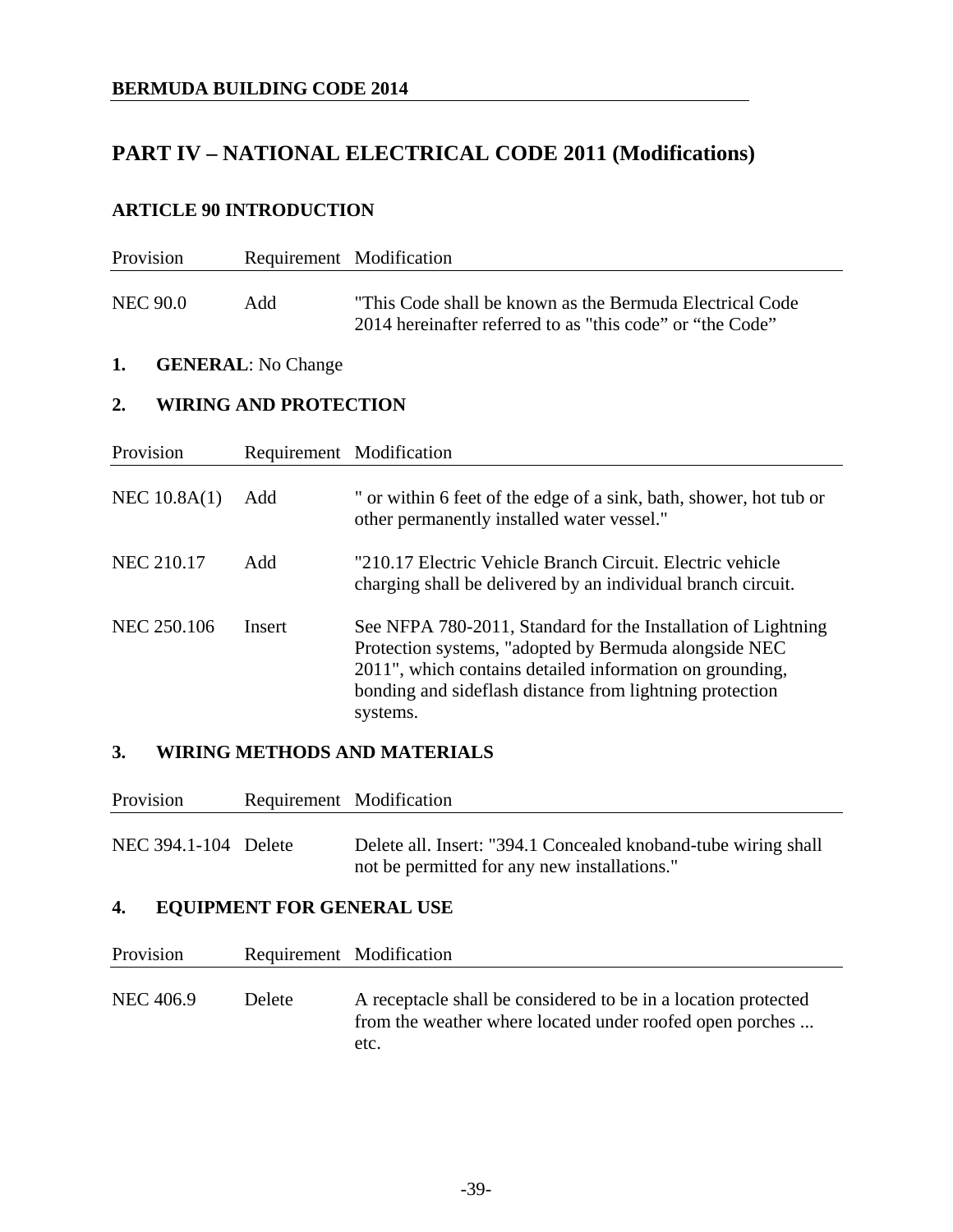# **4. EQUIPMENT FOR GENERAL USE (Contined)**

| Provision |     | Requirement Modification                                                                                                                                   |
|-----------|-----|------------------------------------------------------------------------------------------------------------------------------------------------------------|
| NEC 406.9 | Add | at end: "The zone measured 3 feet horizontally from the edge of<br>the bathtub, shower or hydro massage unit rim, shall be<br>considered a damp location." |

# **5. SPECIAL OCCUPANCIES:** No Change

# **6. SPECIAL EQUIPMENT**

Provision Requirement Modification

| NEC 680.26B(2) Add |     | sub para (c) Equipotent bonding of perimeter surfaces shall not<br>be required where all of the following apply:<br>(1) The spa or hot tub shall be listed as a self-contained spa for<br>above ground use.<br>(b) The spa or hot tub shall not be identified as suitable only for<br>indoor use.<br>(3) The installation shall be located on or above grade and<br>comply with the manufacturer's instructions.<br>(4) The top rim of the spa or hot tub shall be at least 28 in. above<br>all perimeter surfaces that are within 30 in. horizontally from<br>the spa or hot tub. The height of non-conductive external steps<br>for access to the sap or hot tub shall not affect the rim height<br>measurement. |
|--------------------|-----|--------------------------------------------------------------------------------------------------------------------------------------------------------------------------------------------------------------------------------------------------------------------------------------------------------------------------------------------------------------------------------------------------------------------------------------------------------------------------------------------------------------------------------------------------------------------------------------------------------------------------------------------------------------------------------------------------------------------|
| <b>NEC 680.71</b>  | Add | to end of paragraph: "No receptacles shall be placed within 3"<br>from the edge of a hydro massage bathtub"                                                                                                                                                                                                                                                                                                                                                                                                                                                                                                                                                                                                        |
| <b>NEC 690.12</b>  | Add | Add section: "690.12 PV Arrays on Buildings Response to<br><b>Emergency Shutdown.</b> For PV Systems installed on roofs of<br>buildings, photovoltaic source circuits shall be de-energized<br>from all sources within 10 seconds of when emergency<br>shutdown is initiated or when the PV power source<br>disconnecting means is opened. When the source circuits are de-<br>energized, the maximum voltage at the module and module<br>conductors shall be80 volts."                                                                                                                                                                                                                                            |
| NEC 690.56 (B) Add |     | Add to end of Paragraph: "The marking shall be in accordance<br>with $690.31(E)$ . For PV systems complying with $690.12$ , the<br>plaque or directory shall include the wording: MAXIMUM<br>VOLTAGE AT ARRAY 80VDC AFTER SHUTDOWN"                                                                                                                                                                                                                                                                                                                                                                                                                                                                                |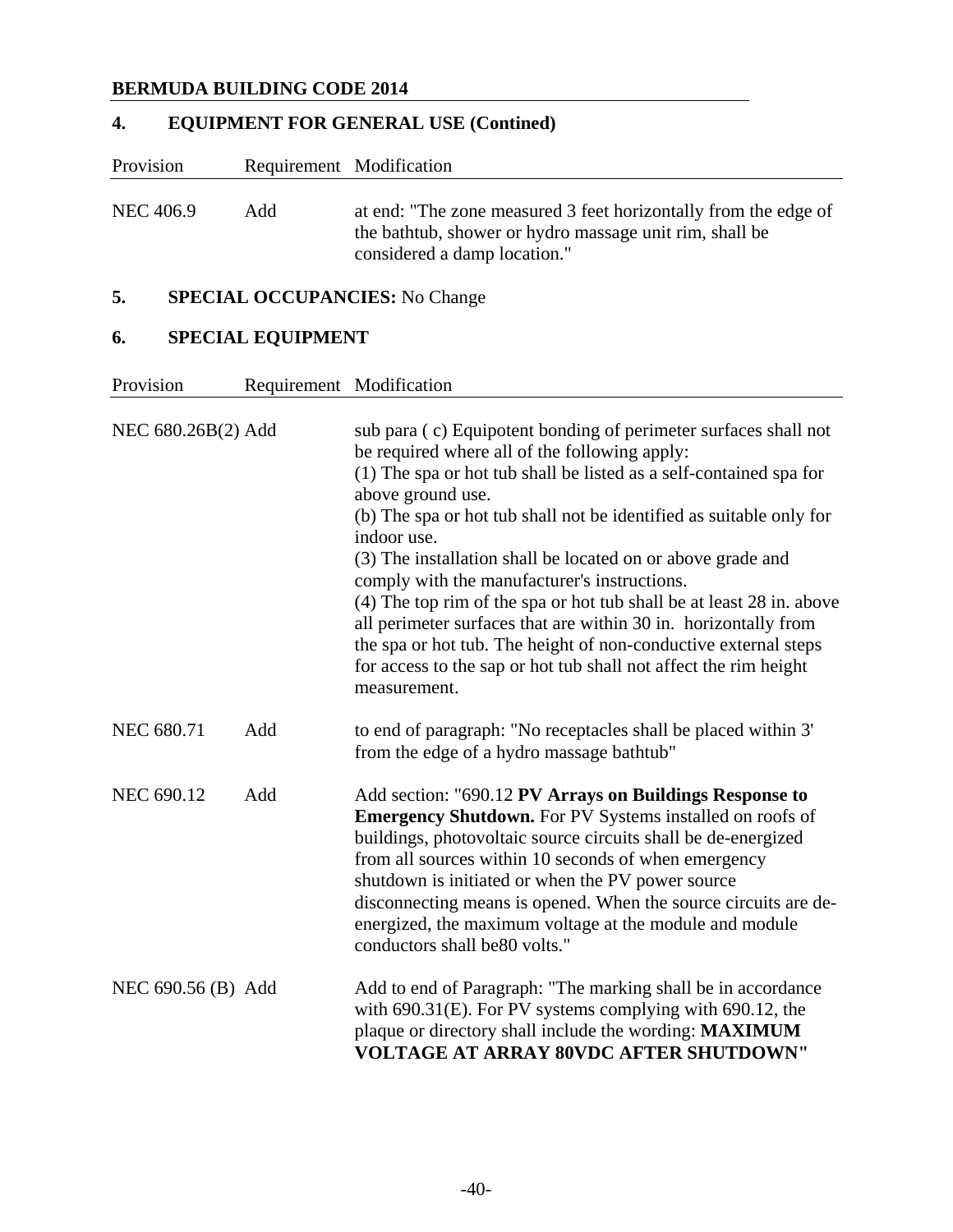#### **6. SPECIAL EQUIPMENT (Continued)**

| Provision                | Requirement Modification                                                                                                                                                                                                                                                                                                                                                                                                                                                                                                                                                                                                                                                                                                                                                                                         |
|--------------------------|------------------------------------------------------------------------------------------------------------------------------------------------------------------------------------------------------------------------------------------------------------------------------------------------------------------------------------------------------------------------------------------------------------------------------------------------------------------------------------------------------------------------------------------------------------------------------------------------------------------------------------------------------------------------------------------------------------------------------------------------------------------------------------------------------------------|
| NEC 690.56 (C) Add       | Add section: "690. 56( $C$ ) " PV Arrays on Building with both<br>Utility Service and a PV system operating with string<br><b>voltages above 600V.</b> PV Systems operating with string<br>voltages above 600V installed on roofs of buildings shall have a<br>rapid shutdown system installed to protect Fire Service<br>Personnel. The rapid shutdown system shall de-energize<br>portions of the conductors beyond 10 ft. of the PV array and any<br>indoor array conductors longer than 5ft. The rapid shutdown<br>system shall have a single switch or disconnect mounted at a<br>Fire Service accessible location. The building directory, fire<br>alarm and the switch shall all be labeled with the following red<br>reflective 3/8" letter sign: "PHOTOVOLTAIC SYSTEM<br>EQUIPPED WITH RAPID SHUTDOWN". |
| NEC 690.56 (C) Continued | The rapid shut down applies to all PV output conductors,<br>inverter inputs, inverter outputs and energy storage units<br>(batteries). The "controlled conductors" shall be limited to not<br>more than 30 Volts and 240 Volt-Amperes within 10 seconds of<br>rapid shut down initiation. The rapid shutdown equipment shall<br>be listed and identified suitable for purpose.                                                                                                                                                                                                                                                                                                                                                                                                                                   |

#### **7. SPECIAL CONDITIONS**

#### Provision Requirement Modification

#### NEC 705.12(d)2 Delete section

 Insert "(2) Bus or Conductor Ampere Rating. For all bus and feeder ampacity calculations, 125% of the inverter output circuit current shall be used. In systems where inverter output connections are made at feeders, any load taps must be sized based on the sum of 125% of the inverter(s) output circuit current and the rating of the over current device protecting the feeder conductors as calculated in 240.21(B). One of the methods in (a)-(d) shall be used to determine the ratings of busbars in panel boards:

 (a) The sum of 125% of the inverter(s) output circuit current and the rating of the over current device protecting the busbar shall not exceed the ampacity of the busbar. Informational Note: This general rule assumes no limitation in the number of the loads or sources applied to a busbar or their locations.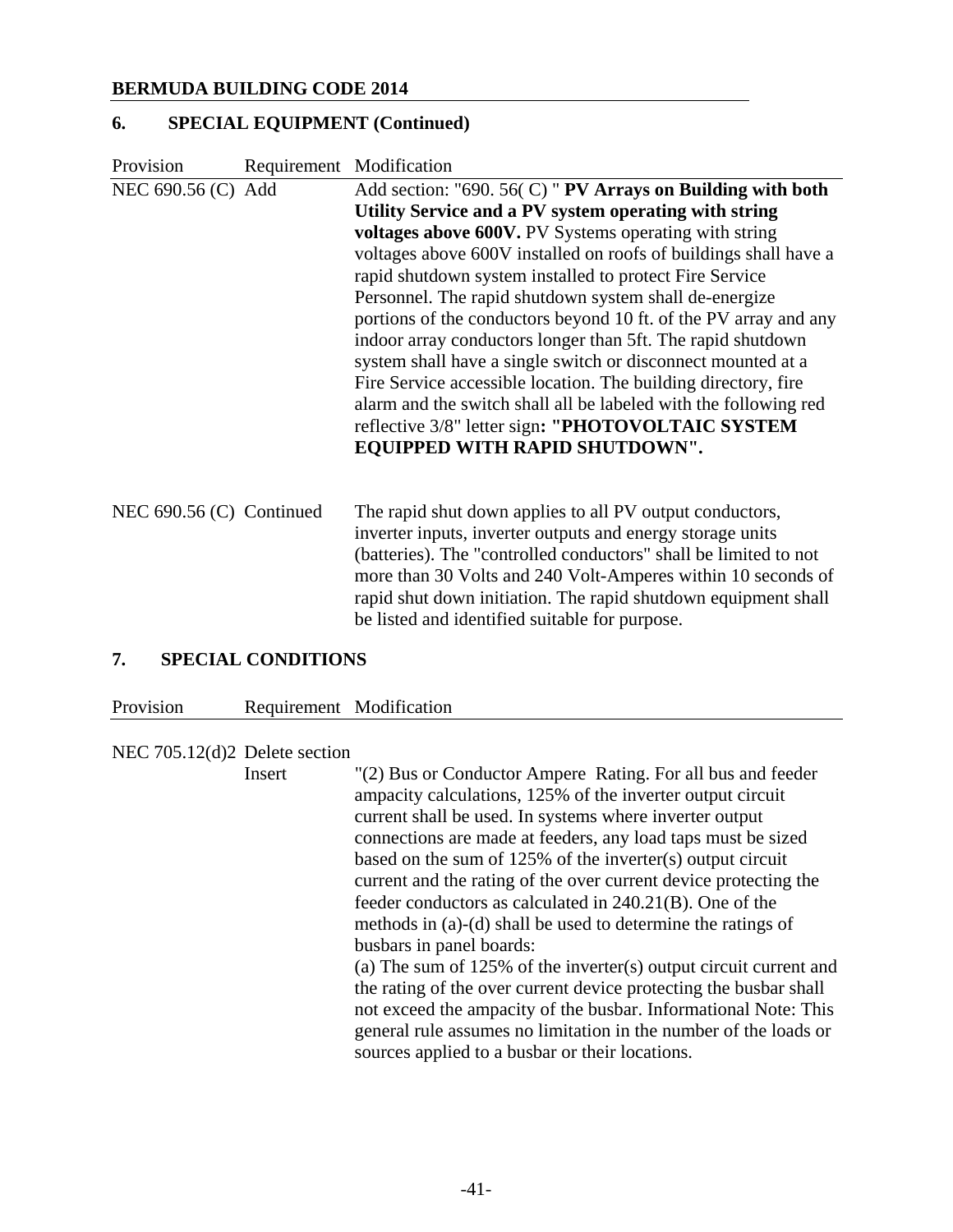# **7. SPECIAL CONDITIONS (Continued)**

| Provision                | Requirement Modification                                                                                                                                                                                                                                                                                                                                                                                                                                                                                                                                                                                                                                                                                                                                                                                                                                                                                                                                                                                                                       |
|--------------------------|------------------------------------------------------------------------------------------------------------------------------------------------------------------------------------------------------------------------------------------------------------------------------------------------------------------------------------------------------------------------------------------------------------------------------------------------------------------------------------------------------------------------------------------------------------------------------------------------------------------------------------------------------------------------------------------------------------------------------------------------------------------------------------------------------------------------------------------------------------------------------------------------------------------------------------------------------------------------------------------------------------------------------------------------|
| NEC 705.12(d)2 Insert    | (b) Where two sources, one utility and the other an inverter, are<br>located at opposite ends of a busbar that contains loads, the sum<br>of 125% of the inverter(s) output circuit current and the rating of<br>the over current device protecting the busbar shall not exceed<br>120% the ampacity of the busbar. The busbar shall be sized for<br>the loads connected in accordance with Article 220. A<br>permanent warning label shall be applied to the distribution<br>equipment adjacent to the backfed breaker from the inverter<br>with the following or equivalent wording: WARNING:<br><b>INVERTER OUTPUT CONNECTION, DO NOT</b><br><b>RELOCATE THIS OVERCURRENT DEVICE The warning</b><br>sign(s) or label (s) shall comply with $110.21(8)$ .                                                                                                                                                                                                                                                                                    |
|                          | Exception: Equipment with multiple ampacity busbars or center<br>fed panel boards are not addressed by this provision:<br>(c) The sum of the ampere ratings of all over current devices on<br>panel boards, both load and supply devices, excluding the rating<br>of the over current device protecting the busbar, shall not exceed<br>the ampacity of the busbar. The rating of the over current device<br>protecting the busbar shall not exceed the rating of the busbar.                                                                                                                                                                                                                                                                                                                                                                                                                                                                                                                                                                  |
| NEC 705.12(d)2 Continued | Permanent warning labels shall be applied to distribution<br>equipment with the following or equivalent wording:<br><b>WARNING: THIS EQUIPMENT FED BY MULTIPLE</b><br><b>SOURCES. TOTAL RATING OF ALL OVERCURRENT</b><br>DEVICES, EXCLUDING MAIN SUPPLY<br><b>OVERCURRENT DEVICE, SHALL NOT EXCEED</b><br><b>AMPACITY OF BUSBAR</b><br>The warning sign(s) or label (s) shall comply with $110.21(B)$ .<br>(d) Connections shall be permitted on multiple ampacity<br>busbars, or center fed panel boards where designed under<br>engineering supervision that include fault studies and busbar<br>load calculations<br>(3) Marking. Equipment containing over current devices in<br>circuits supplying power to a busbar or conductor supplied from<br>multiple sources shall be marked to indicate the presence of all<br>sources.<br>(4) Suitable for Backfeed. Circuit breakers, if back fed, shall be<br>suitable for such operation. Informational Note: Fused<br>disconnects, unless otherwise marked, are suitable for<br>backfeeding. |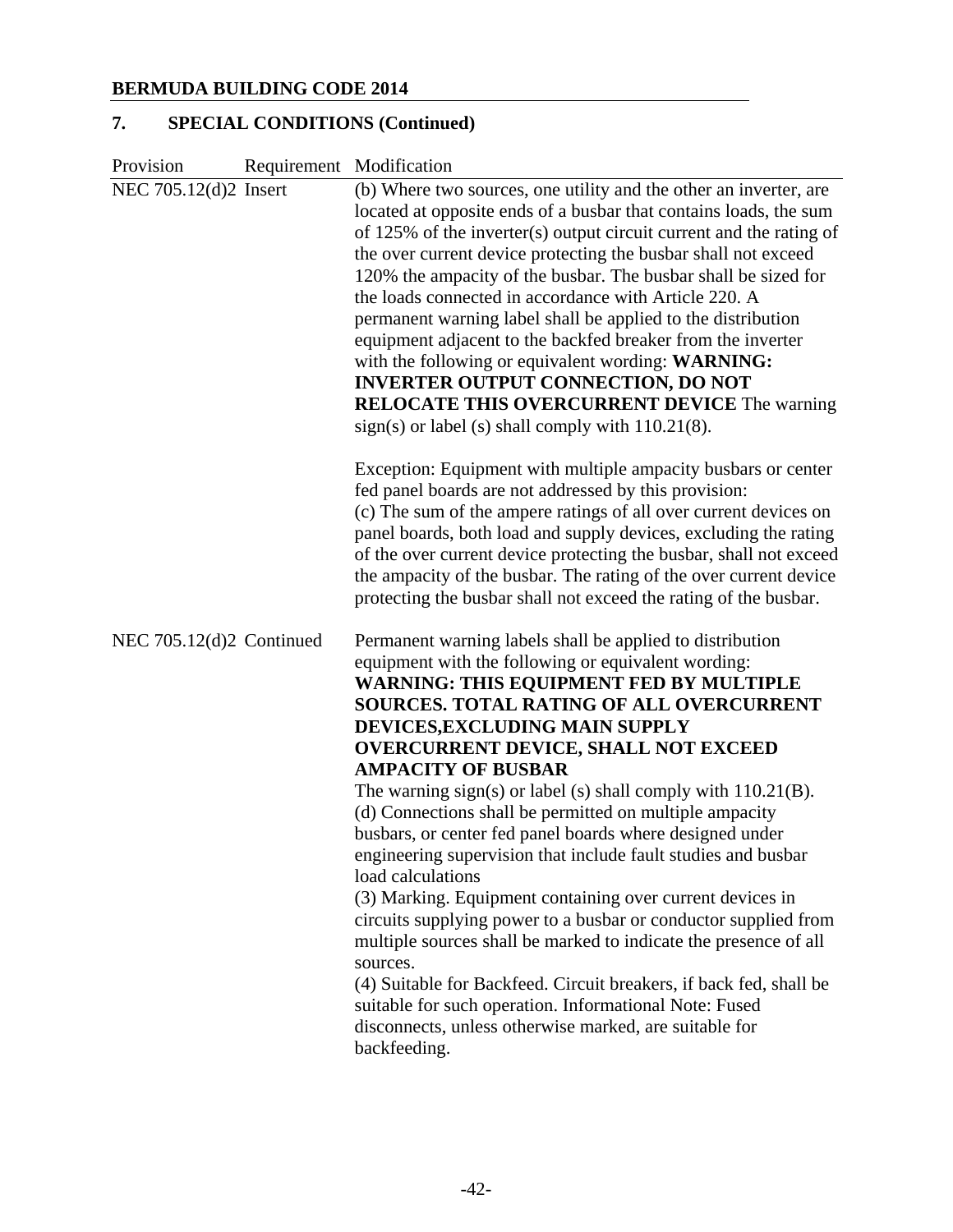#### **7. SPECIAL CONDITIONS (Continued)**

Provision Requirement Modification

 (5) Fastening. Listed plug-in-type circuit breakers backfed from utility-interactive inverters that are listed and identified as interactive shall be permitted to omit the additional fastener normally required by 408.36(D) for such applications. (6) Inverter Output Connection. Unless the panel board is rated not less than the sum of the ampere ratings of all over current devices supplying it, a connection in a panel board shall be positioned at the opposite (load) end from the input feeder location or main circuit location. The bus or conductor rating shall be sized for the loads connected in accordance with Article 220. In systems with panel boards connected in series, the rating of the first over current device directly connected to the output of a utility-interactive inverter(s) shall be used in the calculations for all busbars and conductors. A permanent warning label shall be applied to the distribution equipment with the following or equivalent wording: **WARNING INVERTER OUTPUT CONNECTION DO NOT RELOCATE THIS OVERCURRENT DEVICE.** The warning sign(s) or label(s) shall comply with 110.21(B). (7) Wire Harness and Exposed Cable Arc Fault Protection. Utility interactive inverter(s) that have a wire harness or cable output circuit, rated 240V, 30A or less, that is not installed within an enclosed raceway, shall be provided with listed AC AFCI protection." NEC750 Add section "750. Energy Management Systems" 750.1 **Scope**. This article applies to the installation and operation of energy management systems. 750.2 **Definitions**. For the purpose of this article the following definitions shall apply: **Control**. The predetermined process of connecting, disconnecting, increasing, or reducing electric power.  **Energy Management System**. A system consisting of any of the following: monitor(s), communication equipment, controller(s), timer(s), or other device(s), that monitors and or controls an electrical load or a power production or storage source.  **Monitor**. An electrical or electronic means to observe, record,

or detect the operation or condition of the electric power system or apparatus.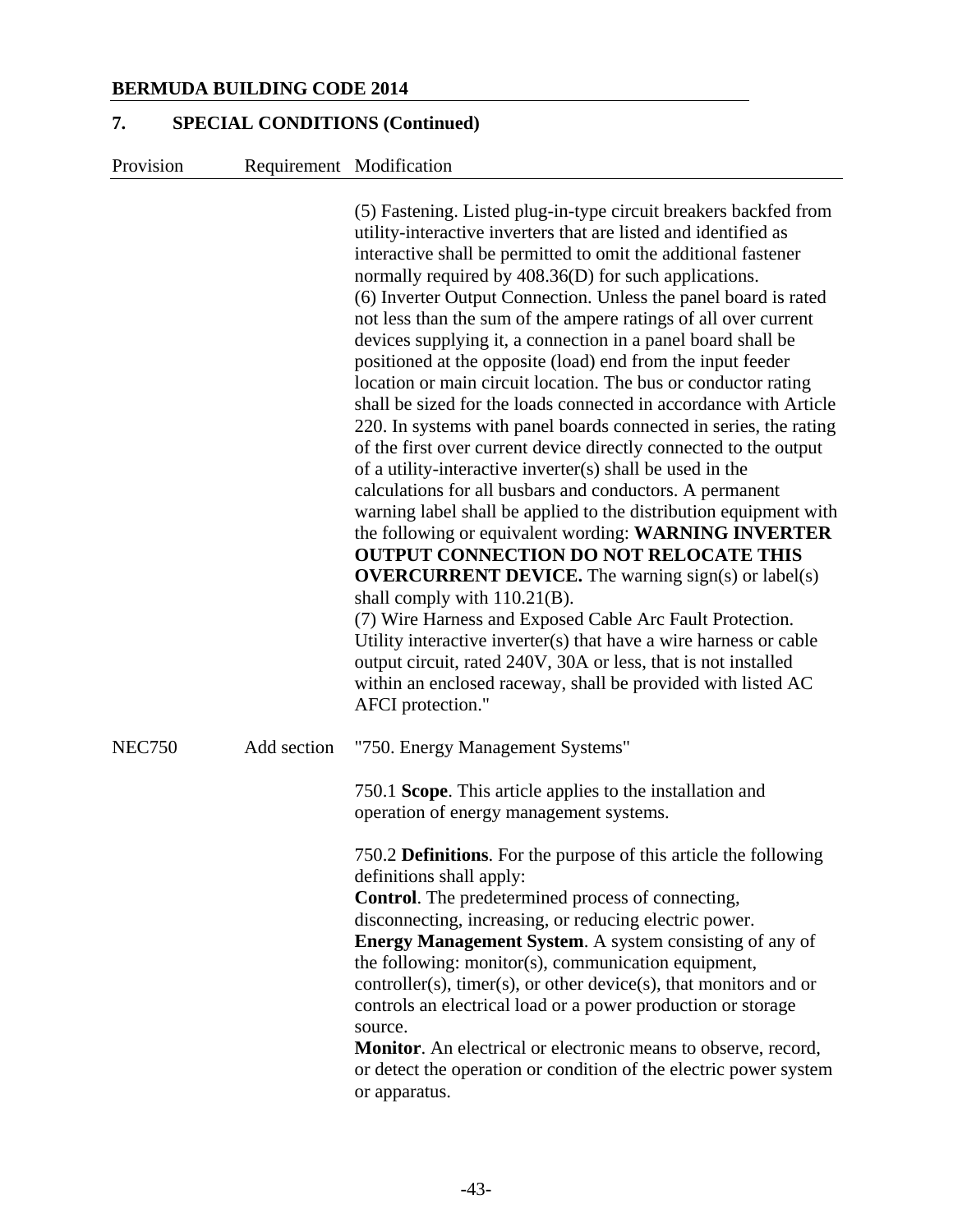# **7. SPECIAL CONDITIONS (Continued)**

| Provision     |             | Requirement Modification                                                    |
|---------------|-------------|-----------------------------------------------------------------------------|
| <b>NEC750</b> | Add section | 750.20 Alternate Power Sources. An energy management                        |
|               |             | system shall not override any control necessary to ensure                   |
|               |             | continuity of an alternate power source for the following:                  |
|               |             | $(1)$ Fire pumps                                                            |
|               |             | (2) Health care facilities                                                  |
|               |             | (3) Emergency systems                                                       |
|               |             | (4) Legally required standby systems                                        |
|               |             | (5) Critical operations power systems                                       |
|               |             | 750.30 Load Management. Energy management systems shall                     |
|               |             | be permitted to monitor and control electrical loads unless                 |
|               |             | restricted in accordance with any of the following:                         |
|               |             | (A) Load Shedding Controls. An energy management system                     |
|               |             | shall not override the load shedding controls put in place to               |
|               |             | ensure the minimum electrical capacity for the following:                   |
|               |             | $(1)$ Fire pumps                                                            |
|               |             | (2) Emergency systems                                                       |
|               |             | (3) Legally required standby systems                                        |
|               |             | (4) Critical operations power systems                                       |
|               |             | (B) Disconnection of Power. An energy management system                     |
|               |             | shall not be permitted to cause disconnection of power to the<br>following: |
|               |             | (1) Elevators, escalators, moving walks, or stairway lift chairs            |
|               |             | (2) Positive mechanical ventilation for hazardous (classified)              |
|               |             | locations                                                                   |
|               |             | (3) Ventilation used to exhaust hazardous gas or reclassify an              |
|               |             | area                                                                        |
|               |             | (4) Circuits supplying emergency lighting                                   |
| <b>NEC750</b> | Continued   | (5) Essential electrical system in health care facilities                   |
|               |             | (C) Capacity of Branch Circuit, Feeder, or Service.                         |
|               |             | An energy management system shall not cause a branch circuit,               |
|               |             | feeder, or service to be overloaded at any time."                           |

# **8. COMMUNICATIONS SYSTEMS: No Change**

# **9. TABLES: No Change**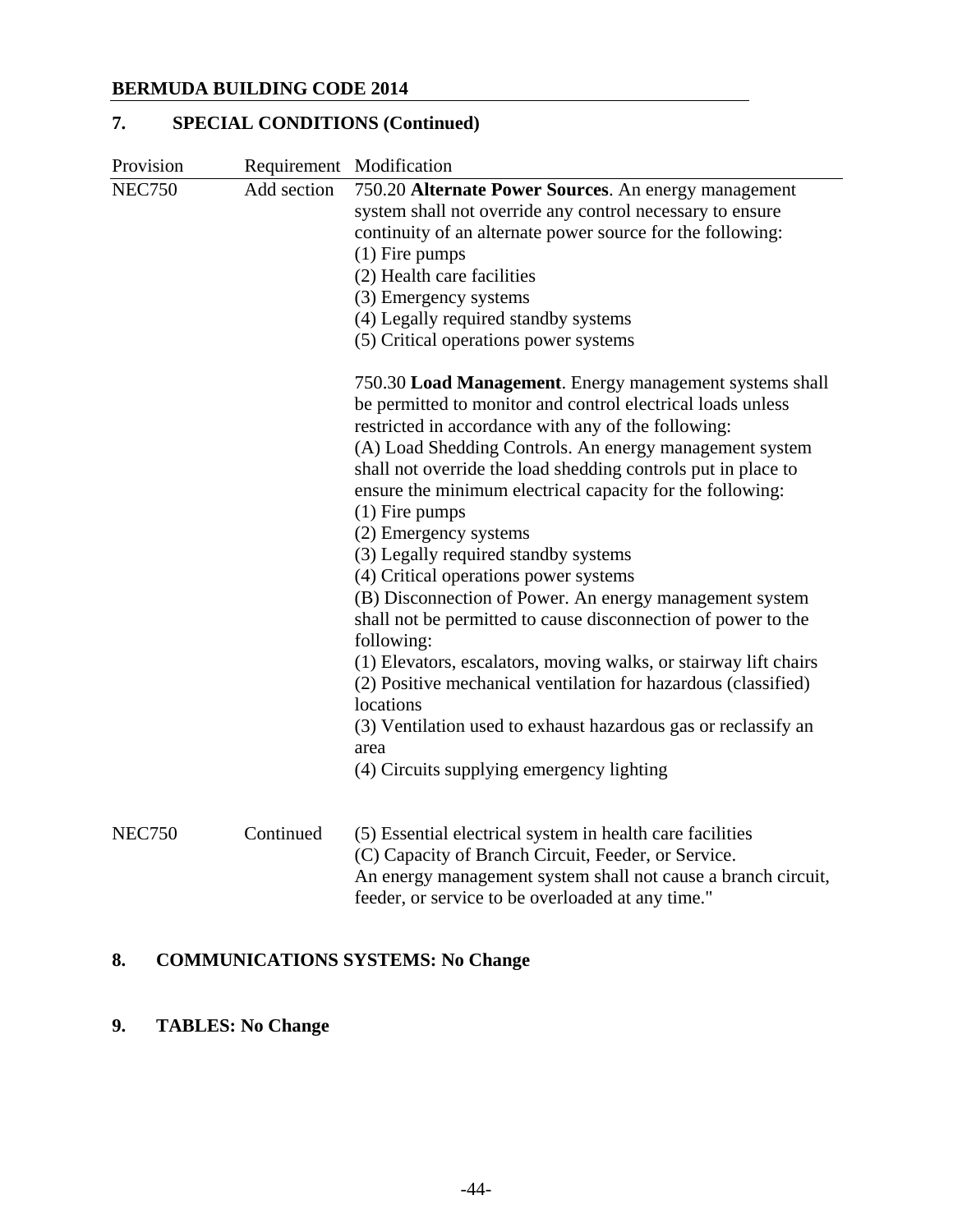# **PART V – INTERNATIONAL FUEL GAS CODE 2012 (Modifications)**

#### **INTERNATIONAL FUEL GAS CODE**

#### **1. SCOPE AND ADMINISTRATION**

| Provision | Requirement Modification |                                                                                                                                                                         |
|-----------|--------------------------|-------------------------------------------------------------------------------------------------------------------------------------------------------------------------|
| 101.1     | Delete<br>Substitute     | Entire paragraph<br>Title. This code shall be known as the Bermuda Fuel Gas Code<br>2014 hereinafter referred to as "this code" or "the code"                           |
| 101.2     | Delete<br>Substitute     | <b>Exception: Entire Paragraph</b><br>Exception: Residential Buildings as defined in the Bermuda<br>Residential Building Code 2014                                      |
| 102.10    | Delete<br>Substitute     | Local, State or Federal<br>Bermuda                                                                                                                                      |
| 103       | Delete<br>Substitute     | <b>Entire Section</b><br>103.1 Administration: The Administration of this Per BBC 1998<br>code shall be in accordance with Part I of the Bermuda Building<br>Code 2014. |
| 104       | Delete                   | <b>Entire Section</b>                                                                                                                                                   |
| 106       | Delete                   | <b>Entire Section</b>                                                                                                                                                   |
| 107       | Delete                   | <b>Entire Section</b>                                                                                                                                                   |
| 108       | Delete                   | <b>Entire Section</b>                                                                                                                                                   |
| 109       | Delete                   | <b>Entire Section</b>                                                                                                                                                   |
| 110       | Delete                   | <b>Entire Section</b>                                                                                                                                                   |

# **2. DEFINITIONS**: No Change

#### **3. GENERAL REGULATIONS**: No Change

### **4. GAS PIPING INSTALLATIONS**: No Change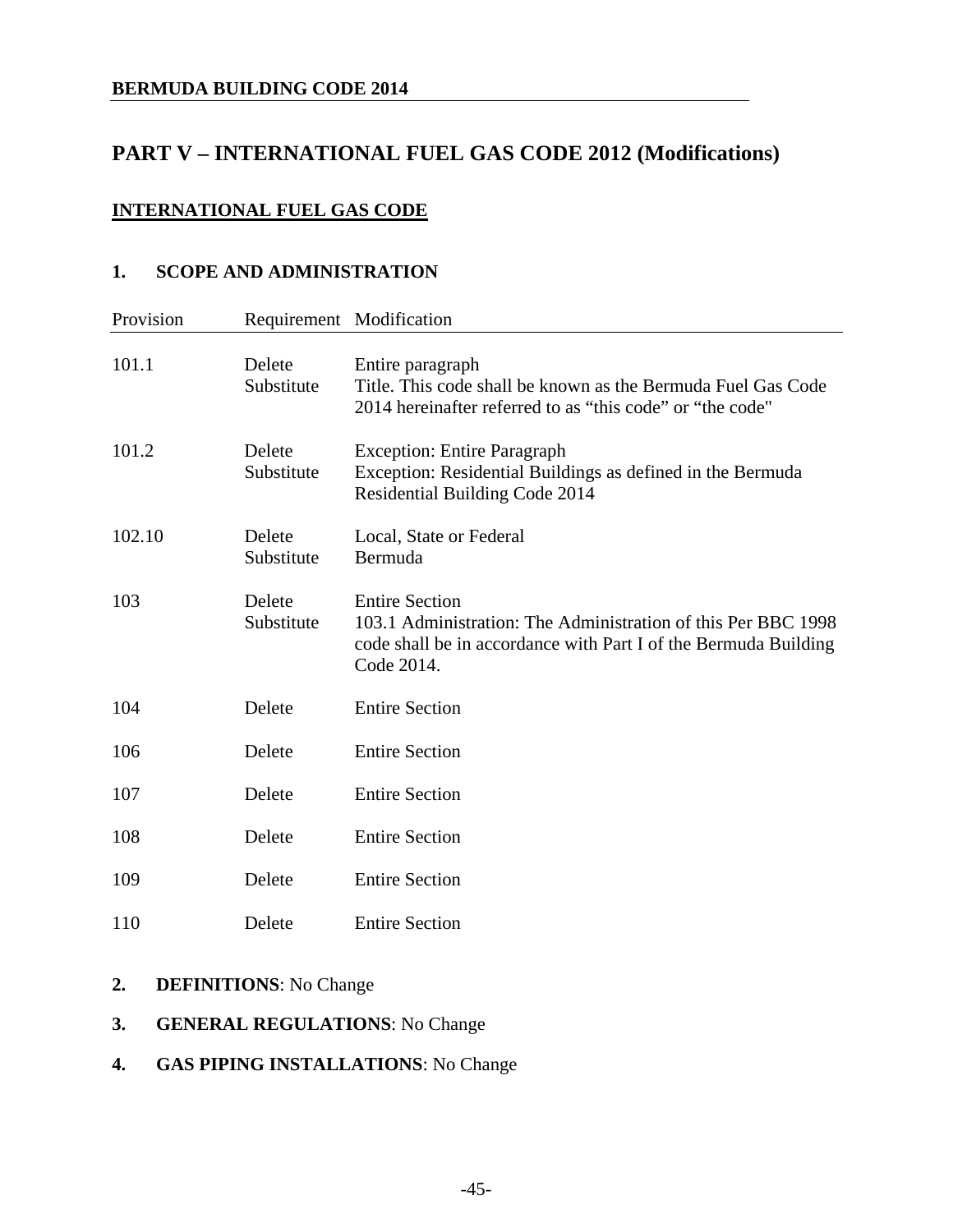- **5. CHIMNEYS AND VENTS**: No Change
- **6. SPECIFIC APPLIANCES**: No Change
- **7. GASEOUS HYDROGEN SYSTEMS**: No Change

### **APPENDICES**

Delete All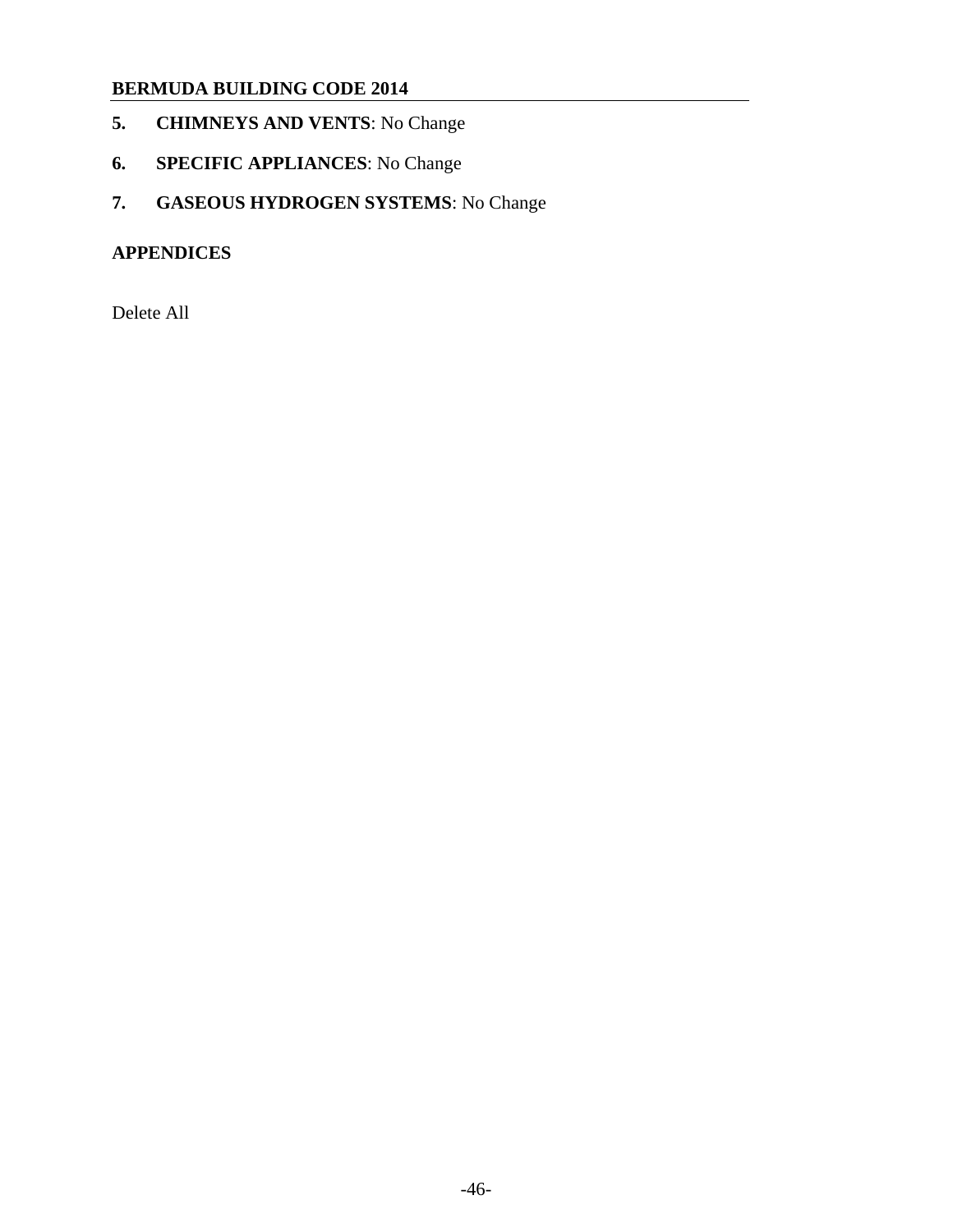# **PART VI – INTERNATIONAL PLUMBING CODE 2012 (Modifications)**

### **1. SCOPE AND ADMINISTRATION**

| Provision |                      | Requirement Modification                                                                                                                                                                                                                                                      |
|-----------|----------------------|-------------------------------------------------------------------------------------------------------------------------------------------------------------------------------------------------------------------------------------------------------------------------------|
| 110       | Delete<br>Substitute | Entire paragraph<br>Title. This code shall be known as the Bermuda Plumbing Code                                                                                                                                                                                              |
| 101.2     | Delete<br>Substitute | 2014 hereinafter referred to as "this code" or "the code"<br><b>Exception: Entire Paragraph</b><br>Exception: Residential Buildings as defined in the Bermuda<br>Residential Building Code 2014                                                                               |
| 102.1     | Delete<br>Substitute | Local, State or Federal<br>Bermuda                                                                                                                                                                                                                                            |
| 103       | Delete<br>Substitute | <b>Entire Section</b><br>103.1 Administration: The Administration of this code shall be<br>in accordance with Part I of the Bermuda Building Code 2014<br>except that for the purposes of administering this code the<br>Building Official shall be the Chief Medical Officer |
| 104       | Delete               | <b>Entire Section</b>                                                                                                                                                                                                                                                         |
| 106       | Delete               | <b>Entire Section</b>                                                                                                                                                                                                                                                         |
| 107       | Delete               | <b>Entire Section</b>                                                                                                                                                                                                                                                         |
| 108       | Delete               | <b>Entire Section</b>                                                                                                                                                                                                                                                         |
| 109       | Delete               | <b>Entire Section</b>                                                                                                                                                                                                                                                         |
| 110       | Delete               | <b>Entire Section</b>                                                                                                                                                                                                                                                         |

### **2. DEFINITIONS**: No Change

### **3. GENERAL REGULATIONS**

| Provision |     | Requirement Modification                                                                                                                                                                    |
|-----------|-----|---------------------------------------------------------------------------------------------------------------------------------------------------------------------------------------------|
| 314.2.2   | Add | Where condensate drains receive condensate at a temperature<br>below the ambient dew point of the adjacent space, the drain<br>shall be insulated sufficient to prevent condensation on the |
|           |     | surface of the drain.                                                                                                                                                                       |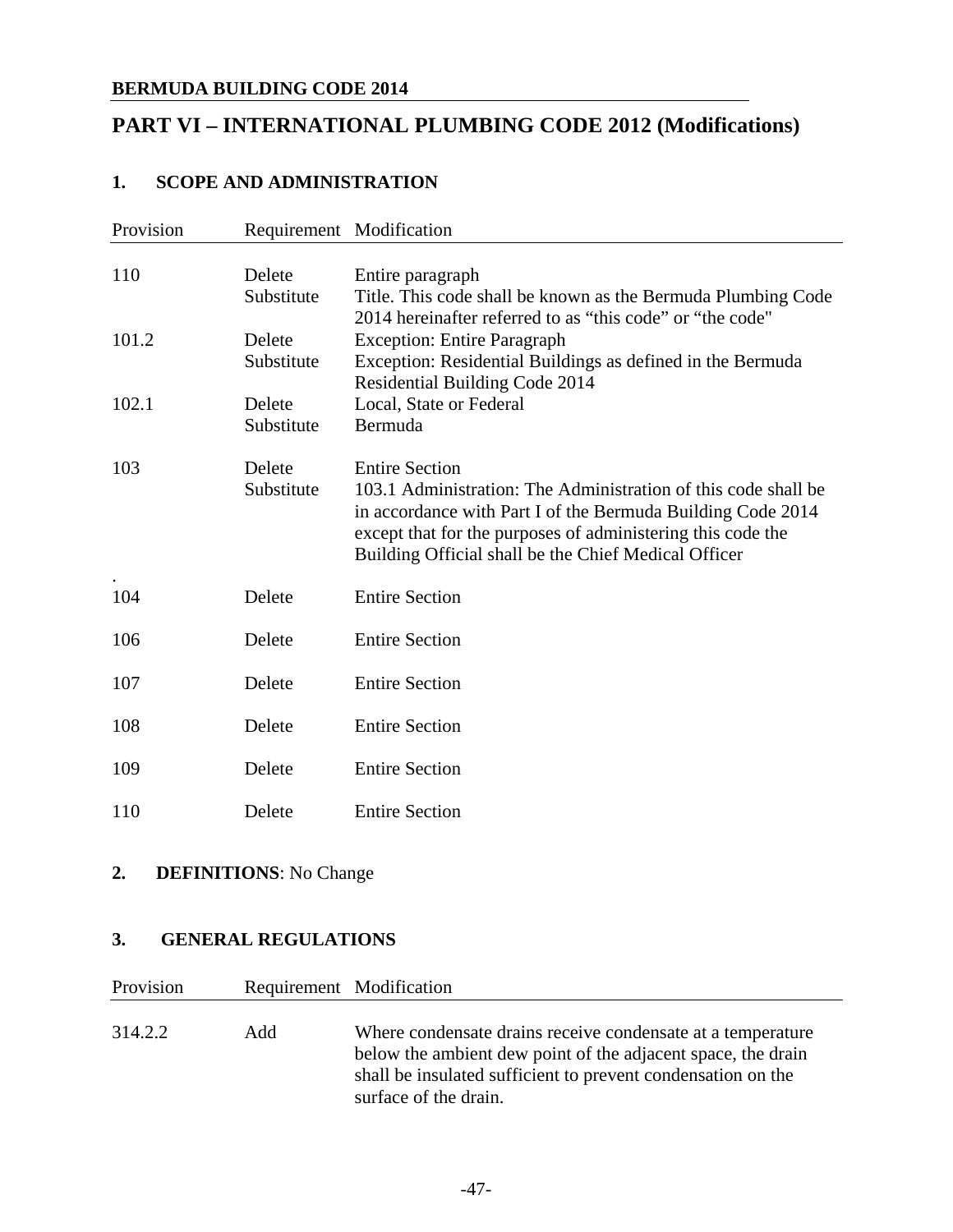# **3. GENERAL REGULATIONS (Continued)**

| Provision | Requirement Modification        |                                                                                                                                                                                                                                                                                                                                                                                                                               |
|-----------|---------------------------------|-------------------------------------------------------------------------------------------------------------------------------------------------------------------------------------------------------------------------------------------------------------------------------------------------------------------------------------------------------------------------------------------------------------------------------|
| 314.2.3   | Add                             | Where auxiliary and secondary drain systems receive<br>condensate at a temperature below the ambient dew point of the<br>adjacent space, the auxiliary and secondary drain system shall be<br>insulated sufficient to prevent condensation on the surface of the<br>auxiliary and secondary drain system.                                                                                                                     |
| 4.        |                                 | <b>FIXTURE, FAUCETS AND FIXTURE FITHINGS: No Change</b>                                                                                                                                                                                                                                                                                                                                                                       |
| 5.        | <b>WATER HEATERS:</b> No Change |                                                                                                                                                                                                                                                                                                                                                                                                                               |
| 6.        |                                 | <b>WATER SUPPLY AND DISTRIBUTION</b>                                                                                                                                                                                                                                                                                                                                                                                          |
| Provision |                                 | Requirement Modification                                                                                                                                                                                                                                                                                                                                                                                                      |
| 602.3     | Delete<br>602.3.1<br>Add        | All text after "Individual water supply."<br>All text after "Sources."<br>Delete<br>An individual water supply is a concrete Bermuda water tank,<br>constructed and maintained in accordance with Bermuda<br>regulations, and defined in the Bermuda Residential Building<br>Code 2014, located either under or beside a building or<br>catchment area, which receives rainwater from the building roof<br>or catchment area. |
| 602.3.2   | Delete<br>Add                   | All text after "Minimum quantity."<br>The minimum capacity of the water tank shall be 8 times the<br>plan roof or catchment area in Imperial Gallons measured below<br>the overflow drain. (10 x plan roof area $=$ US Gallons). A tank<br>volume reduction waiver may be granted based on calculated<br>water usage by a registered design professional in cases where a<br>potable public supply is available.              |
| 606.5.6   | Add                             | Exception. Rainwater inlet pipes from building roof or<br>catchment area to a Bermuda water tank shall not be restricted<br>by any valve.                                                                                                                                                                                                                                                                                     |
| 606.5.7   | Add                             | Exception. A Bermuda water tank shall not require a tank drain<br>pipe.                                                                                                                                                                                                                                                                                                                                                       |
| 606.5.8   | Add                             | Bermuda water tanks shall be located and protected from<br>sources of contamination in accordance with the Bermuda<br>Residential Building Code, 2014.                                                                                                                                                                                                                                                                        |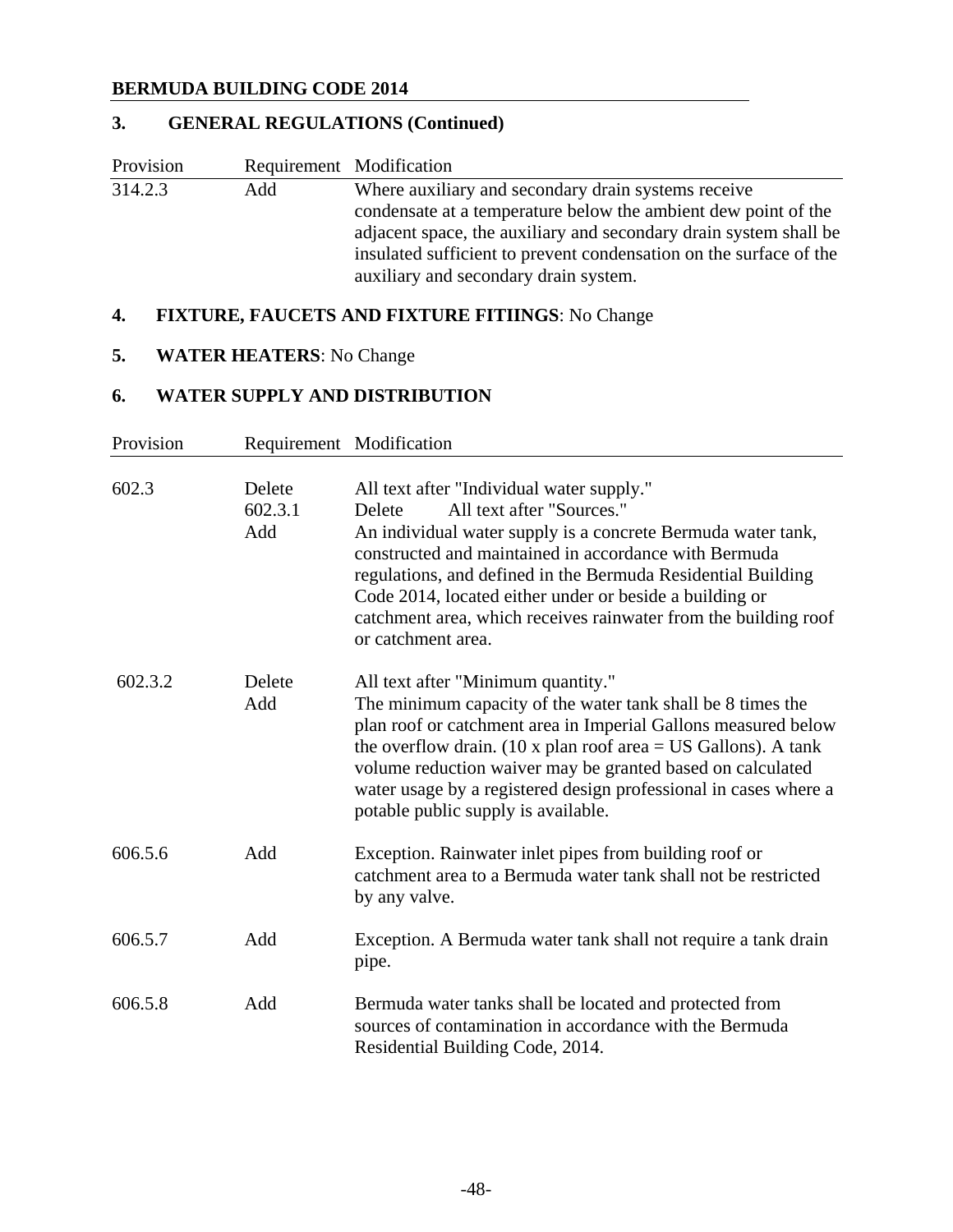# **6. WATER SUPPLY AND DISTRIBUTION (Continued)**

| Provision          | Requirement Modification |                                                                                                                                                                                                                                                                                                                                                                 |
|--------------------|--------------------------|-----------------------------------------------------------------------------------------------------------------------------------------------------------------------------------------------------------------------------------------------------------------------------------------------------------------------------------------------------------------|
| 608.11             | Delete<br>Add            | All text<br>Painting of water tanks, building roofs and catchment areas. The<br>surfaces of any water tank, building roof or catchment area<br>which may come in contact with the potable water supply shall<br>not be lined, painted or repaired with any material that has not<br>been approved for use by the Bermuda Department of<br>Environmental Health. |
| 608.17             | Delete<br>Add            | Entire section (608.17 - 608.17.8)<br>Ground water supplies or Boreholes. Ground water supplies or<br>boreholes shall be located and constructed as regulated by the<br>Environmental Authority and Department of Environmental<br>Protection.                                                                                                                  |
| 7.                 | <b>SANITARY DRAINAGE</b> |                                                                                                                                                                                                                                                                                                                                                                 |
| Provision          | Requirement Modification |                                                                                                                                                                                                                                                                                                                                                                 |
| 701.2              | Delete<br>Add            | the International Private Sewage Disposal Code<br>After "in accordance with" add "a method agreed by the<br>Department of Environmental Health, Environmental Authority<br>and Department of Environmental Protection and designed by a<br>registered design professional"                                                                                      |
| 8.                 |                          | <b>INDIRECT/SPECIAL WASTE:</b> No Change                                                                                                                                                                                                                                                                                                                        |
| 9.<br><b>VENTS</b> |                          |                                                                                                                                                                                                                                                                                                                                                                 |
| Provision          | Requirement Modification |                                                                                                                                                                                                                                                                                                                                                                 |
| 903.1              | Modify<br>Add            | [NUMBER] to "12 inches (305 mm)"<br>After "weather protection" add "or rainwater collection"                                                                                                                                                                                                                                                                    |

# **10. TRAPS/INTERCEPTORS AND SEPARATORS**: No Change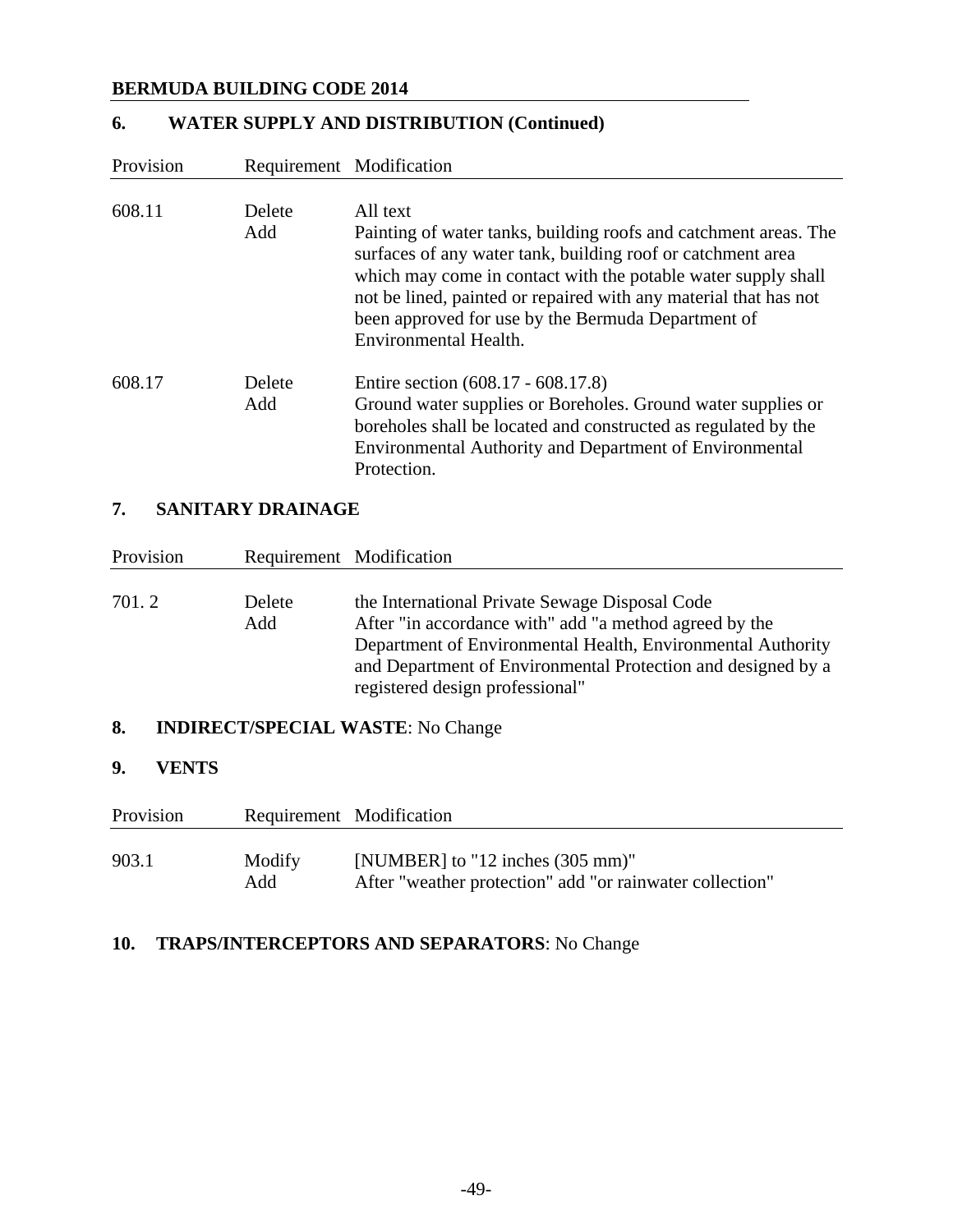## **11. STORM DRAINAGE**

| Provision                                                   | Requirement Modification |                                                                                                                                                                                                                                |  |  |
|-------------------------------------------------------------|--------------------------|--------------------------------------------------------------------------------------------------------------------------------------------------------------------------------------------------------------------------------|--|--|
| 1101.2                                                      | Add                      | Exception. Storm drainage for building roof or catchment areas<br>used for potable water collection shall be designed by a<br>registered design professional in accordance with the Bermuda<br>Residential Building Code 2014. |  |  |
| 1104.2                                                      | Delete                   | all text after "entirely separate"                                                                                                                                                                                             |  |  |
| 1106.1                                                      | Delete<br>Add            | All text after "hourly rainfall rate"<br>of 5 inches $(127 \text{ mm})$ per hour.                                                                                                                                              |  |  |
| <b>SPECIAL PIPING AND STORAGE SYSTEMS: No Change</b><br>12. |                          |                                                                                                                                                                                                                                |  |  |

# **13. GRAY WATER RECYCLING SYSTEMS**: No Change

# **14: REFERENCED STANDARDS**: No Change

### **APPENDICES**

Delete All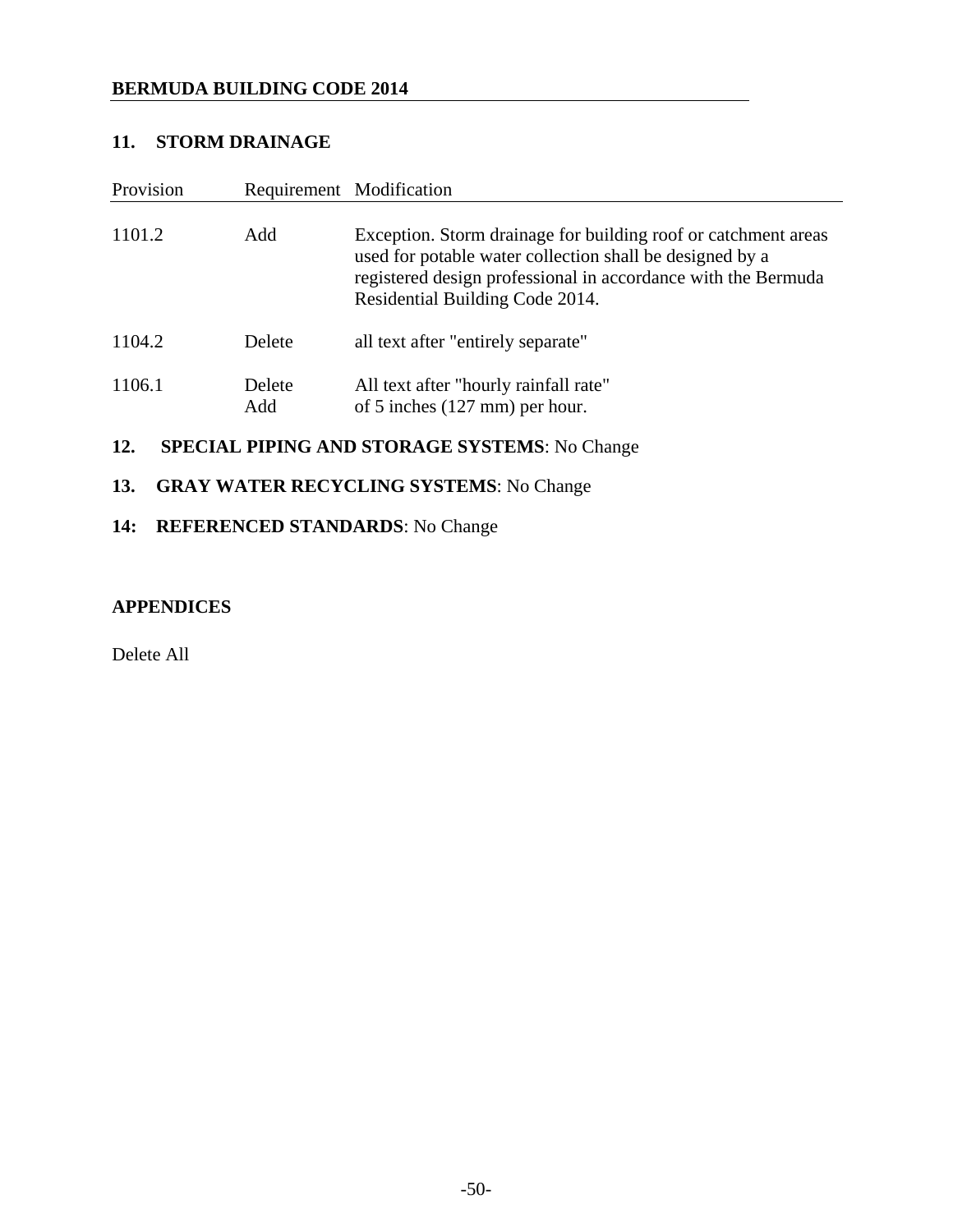# **PART VII – INTERNATIONAL ENERGY CONSERVATION CODE 2012 (Modifications)**

## **COMMERCIAL PROVISIONS**

#### **1. SCOPE AND ADMINISTRATION**

| Provision |                      | Requirement Modification                                                                                                                                                                       |
|-----------|----------------------|------------------------------------------------------------------------------------------------------------------------------------------------------------------------------------------------|
| CI01.1    | Delete<br>Substitute | Entire paragraph<br>Title. This code shall be known as the Bermuda Energy<br>Conservation Code 2014 hereinafter referred to as "this code" or<br>"the code"                                    |
| CI01.5    | Delete<br>Add        | Residential Buildings shall meet the provisions of IECC -<br><b>Residential Provisions</b><br>Residential Buildings shall meet the provisions of the Bermuda<br>Residential Building Code 2014 |
| CI03      | Delete<br>Substitute | <b>Entire Section</b><br>103.1 Administration: The Administration of this code shall be<br>in accordance with Schedule I of the Bermuda Building Code<br>2014                                  |
| 104       | Delete               | <b>Entire Section</b>                                                                                                                                                                          |
| 106       | Delete               | <b>Entire Section</b>                                                                                                                                                                          |
| 107       | Delete               | <b>Entire Section</b>                                                                                                                                                                          |
| 108       | Delete               | <b>Entire Section</b>                                                                                                                                                                          |
| 109       | Delete               | <b>Entire Section</b>                                                                                                                                                                          |

#### **2. DEFINITIONS**: No Change

## **3. GENERAL REQUIREMENTS**

| Sect C301 | <b>Delete</b> | <b>Entire Section</b>                                     |
|-----------|---------------|-----------------------------------------------------------|
|           | Add           | C301.1 General. The Climate zone for Bermuda shall be 2A. |

### **4. COMMERCIAL ENERGY EFFICIENCY**: No Change

**5. REFERENCED STANDARDS**: No Change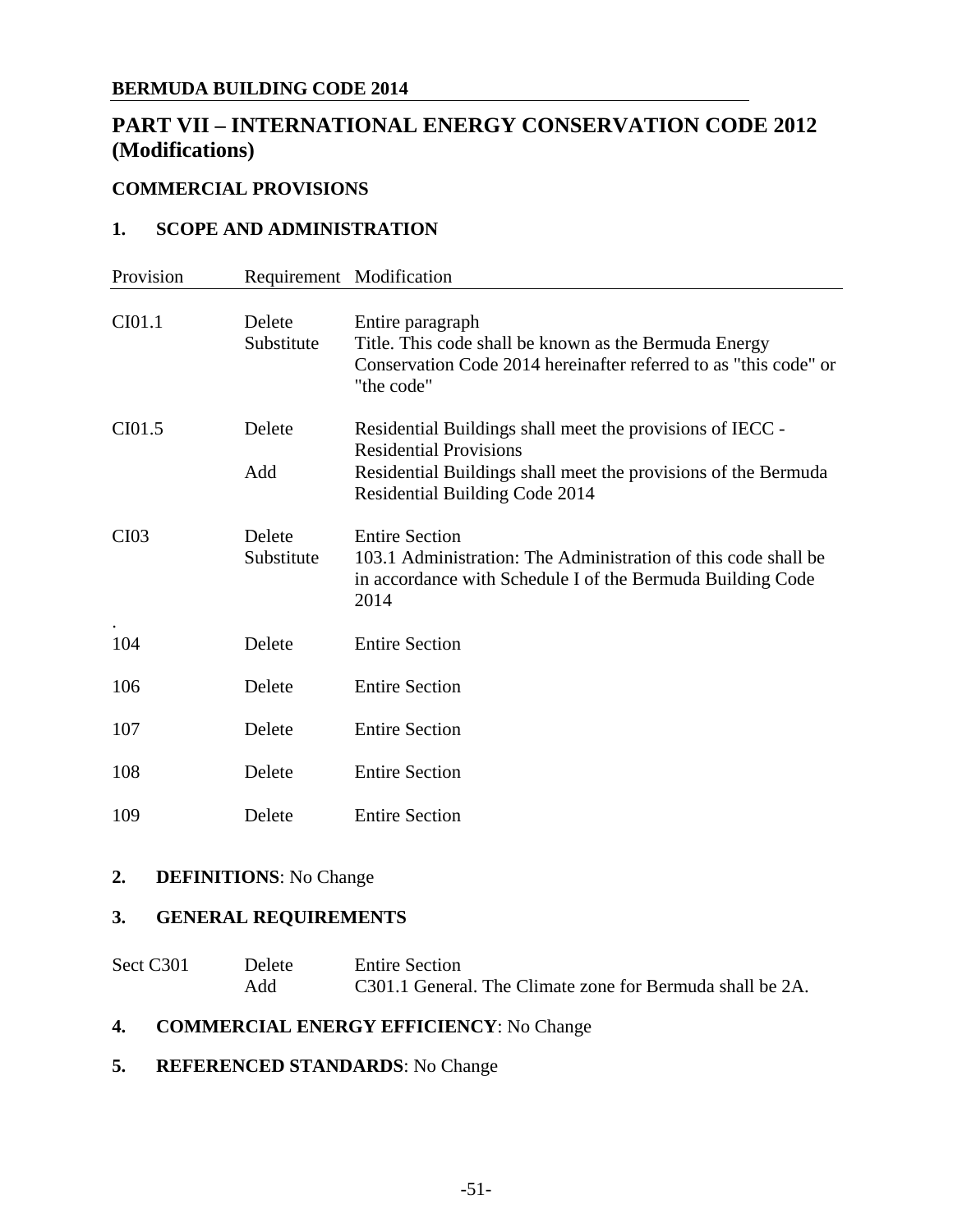# **RESIDENTIAL PROVISIONS**

Sect R<sub>101</sub> Delete Entire residential provisions Add Residential Buildings shall meet the provisions of the Bermuda Residential Building Code 2014.